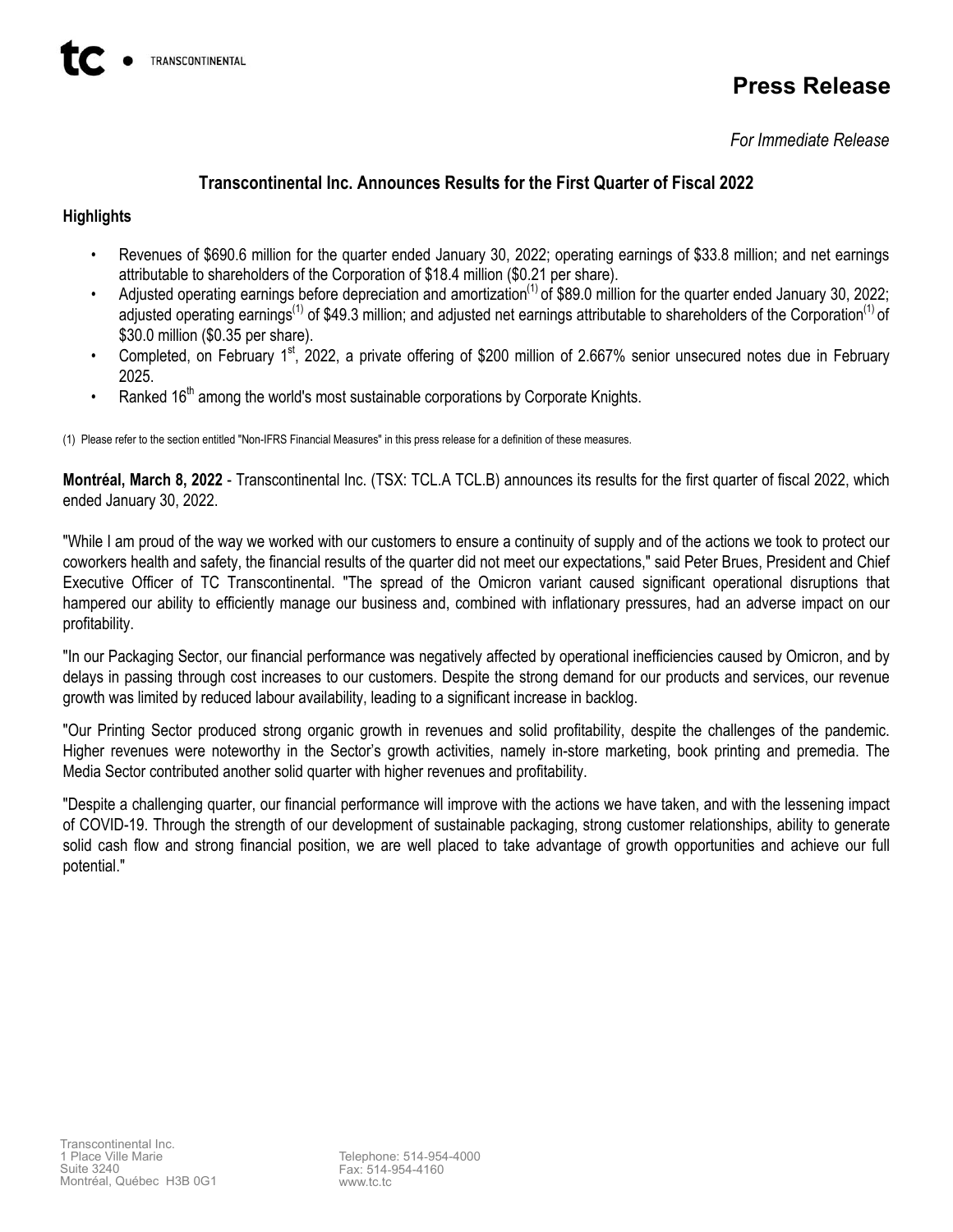## **Financial Highlights**

| (in millions of dollars, except per share amounts)                                             | $Q1 - 2022$ | $Q1 - 2021$ | Variation<br>in $%$ |
|------------------------------------------------------------------------------------------------|-------------|-------------|---------------------|
| Revenues                                                                                       | \$690.6     | \$622.7     | 10.9 %              |
| Operating earnings before depreciation and amortization (1)                                    | 90.7        | 103.3       | (12.2)              |
| Adjusted operating earnings before depreciation and amortization (1) (2)                       | 89.0        | 108.1       | (17.7)              |
| Operating earnings                                                                             | 33.8        | 47.2        | (28.4)              |
| Adjusted operating earnings <sup>(2)</sup>                                                     | 49.3        | 68.6        | (28.1)              |
| Net earnings attributable to shareholders of the Corporation                                   | 18.4        | 27.7        | (33.6)              |
| Net earnings attributable to shareholders of the Corporation per share                         | 0.21        | 0.32        | (34.4)              |
| Adjusted net earnings attributable to shareholders of the Corporation <sup>(2)</sup>           | 30.0        | 43.8        | (31.5)              |
| Adjusted net earnings attributable to shareholders of the Corporation per share <sup>(2)</sup> | 0.35        | 0.50        | (30.0)              |

(1) Operating earnings before depreciation and amortization and Adjusted operating earnings before depreciation and amortization have been restated to conform to the presentation adopted in the current

period. (2) Please refer to the section entitled "Reconciliation of Non-IFRS Financial Measures" in this press release for adjusted data presented above.

Note: The above results include \$9.0 million in Canada Emergency Wage Subsidy for the first quarter of 2021.

## **2022 First Quarter Results**

Revenues increased by \$67.9 million, or 10.9%, from \$622.7 million in the first quarter of 2021 to \$690.6 million in the corresponding period of 2022. This increase is mainly attributable to the impact of the rise in the price of resin and the acquisition of H.S. Crocker Company, Inc. on the results of the Packaging Sector, and to the acquisition of BGI Retail Inc. in the Printing Sector. A slight increase in volume in the three sectors also contributed to the growth in revenues. These items were partially offset by the negative impact of the exchange rate variation.

Operating earnings before depreciation and amortization decreased by \$12.6 million, or 12.2%, from \$103.3 million in the first quarter of 2021 to \$90.7 million in the first quarter of 2022. Adjusted operating earnings before depreciation and amortization decreased by \$19.1 million, or 17.7%, from \$108.1 million in the first quarter of 2021 to \$89.0 million in the first quarter of 2022. The decrease is mainly due to the end of the Canada Emergency Wage Subsidy which the Corporation received in the previous year, as well as to the negative impact of the pandemic on our operations, and the increase in costs due to inflationary pressures. The decline in operating earnings before depreciation and amortization was partially offset by the decrease in restructuring and other costs.

Net earnings attributable to shareholders of the Corporation decreased by \$9.3 million, from \$27.7 million in the first quarter of 2021 to \$18.4 million in the first quarter of 2022. This decline is mainly due to lower operating earnings, partially offset by the decrease in income taxes and financial expenses. On a per share basis, net earnings attributable to shareholders of the Corporation went from \$0.32 in the first quarter of 2021 to \$0.21 for the same period in 2022.

Adjusted net earnings attributable to shareholders of the Corporation decreased by \$13.8 million, or 31.5%, from \$43.8 million in the first quarter of 2021 to \$30.0 million in the first quarter of 2022. This decrease is due to lower adjusted operating earnings. On a per share basis, adjusted net earnings attributable to shareholders of the Corporation went from \$0.50 to \$0.35.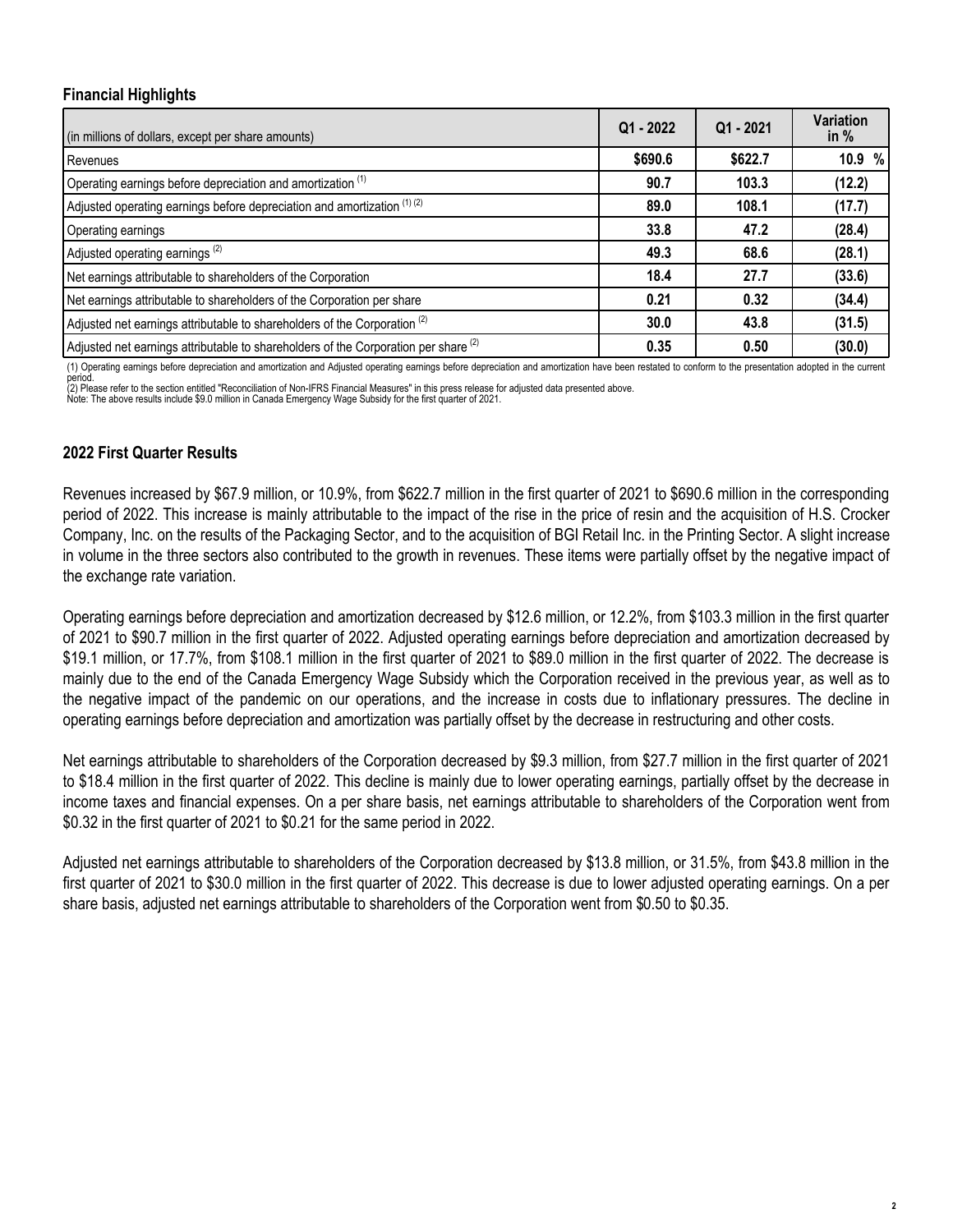# **Outlook**

In the Packaging Sector, as a result of signing new contracts, introducing new products to the market and investing in new production equipment, we expect organic volume growth in fiscal year 2022 compared to fiscal 2021, excluding the impact of the 53<sup>rd</sup> week on the results for fiscal year 2021. In addition, we continue to expect an increase in adjusted operating earnings before depreciation and amortization for fiscal year 2022 compared to the prior fiscal year.

In the Printing Sector, we expect a continued recovery in printing volume. This anticipated recovery, combined with growth in our instore marketing activities and other growth activities, gives us confidence in the outlook for revenue growth for fiscal year 2022, excluding the impact of the 53<sup>rd</sup> week on the results for fiscal year 2021. In addition, excluding amounts related to the Canada Emergency Wage Subsidy and the impact of the 53<sup>rd</sup> week on the results for fiscal year 2021, we expect an increase in adjusted operating earnings before depreciation and amortization for fiscal year 2022 compared to fiscal year 2021.

Finally, we expect to continue generating significant cash flows from operating activities. These cash flows are expected to enable us to reduce our net indebtedness, while providing us with the flexibility needed to pursue our investments focused on organic growth as well as strategic and targeted acquisitions.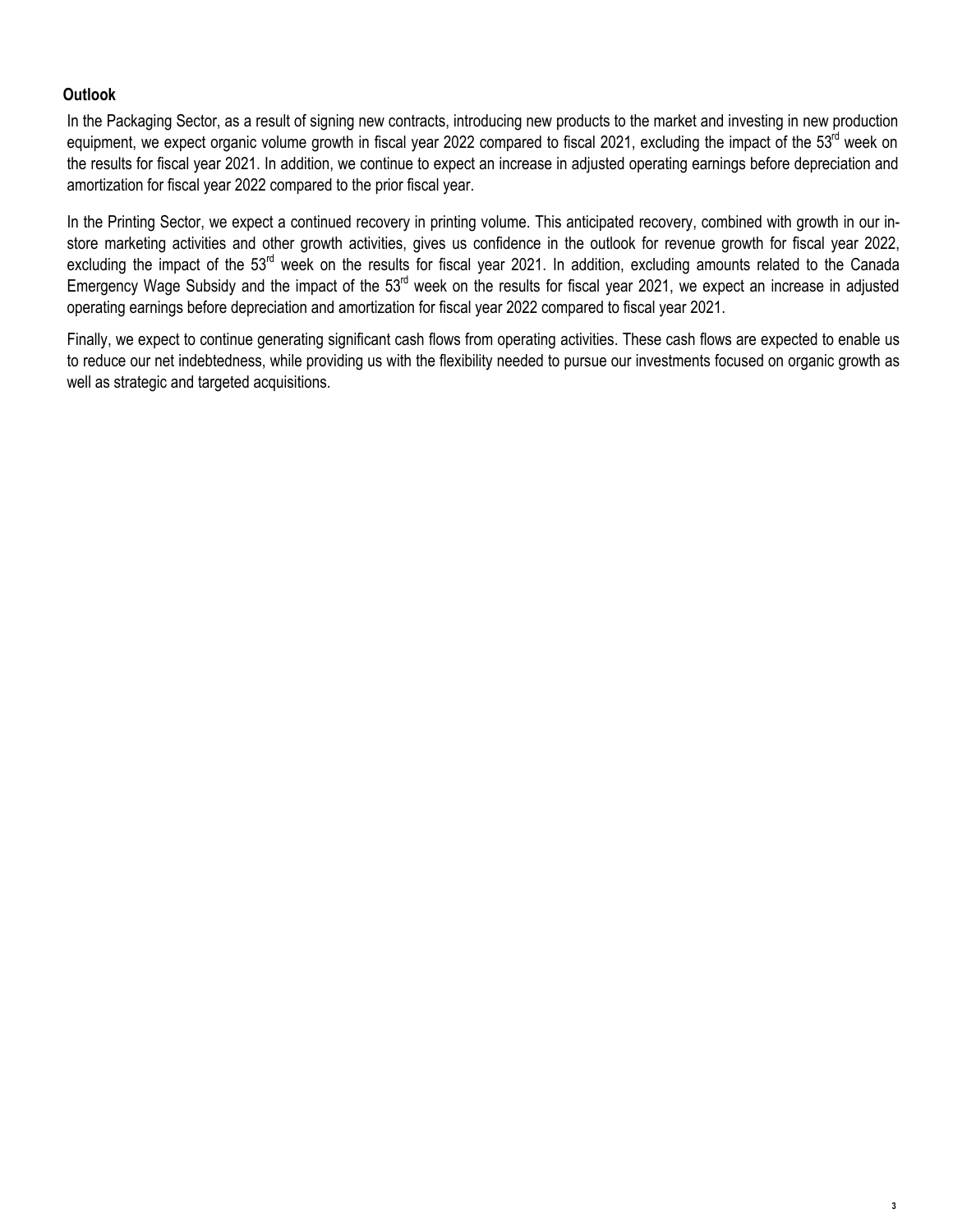## **Non-IFRS Financial Measures**

In this document, unless otherwise indicated, all financial data are prepared in accordance with International Financial Reporting Standards (IFRS) and the term "dollar", as well as the symbol "\$" designate Canadian dollars.

In addition, in this press release, we also use non-IFRS financial measures for which a complete definition is presented below and for which a reconciliation to financial information in accordance with IFRS is presented in the section entitled "Reconciliation of Non-IFRS Financial Measures" and in Note 3, "Segmented Information", to the unaudited interim condensed consolidated financial statements for the first quarter ended January 30, 2022.

| <b>Terms Used</b>                                                          | <b>Definitions</b>                                                                                                                                                                                                                                                                                                                                                                                          |
|----------------------------------------------------------------------------|-------------------------------------------------------------------------------------------------------------------------------------------------------------------------------------------------------------------------------------------------------------------------------------------------------------------------------------------------------------------------------------------------------------|
| Adjusted operating earnings before<br>depreciation and amortization        | Operating earnings before depreciation and amortization as well as restructuring and other costs (revenues) and<br>impairment of assets.                                                                                                                                                                                                                                                                    |
| Adjusted operating earnings margin<br>before depreciation and amortization | Adjusted operating earnings before depreciation and amortization divided by revenues.                                                                                                                                                                                                                                                                                                                       |
| Adjusted operating earnings                                                | Operating earnings before restructuring and other costs (revenues), amortization of intangible assets arising from<br>business combinations and impairment of assets.                                                                                                                                                                                                                                       |
| Adjusted operating earnings margin                                         | Adjusted operating earnings divided by revenues.                                                                                                                                                                                                                                                                                                                                                            |
| Adjusted income taxes                                                      | Income taxes before income taxes on restructuring and other costs (revenues), impairment of assets, amortization<br>of intangible assets arising from business combinations as well as the adjustment on additional income taxes in<br>other jurisdictions resulting from a prior year and the tax impact of an internal reorganization.                                                                    |
| Adjusted net earnings attributable to<br>shareholders of the Corporation   | Net earnings attributable to shareholders of the Corporation before restructuring and other costs (revenues),<br>amortization of intangible assets arising from business combinations and impairment of assets, net of related<br>income taxes as well as the adjustment on additional income taxes in other jurisdictions resulting from a prior year<br>and the tax impact of an internal reorganization. |
| Net indebtedness                                                           | Total of long-term debt, of current portion of long-term debt, of lease liabilities and of current portion of lease<br>liabilities, less cash.                                                                                                                                                                                                                                                              |
| Net indebtedness ratio                                                     | Net indebtedness divided by the last 12 months' adjusted operating earnings before depreciation and amortization.                                                                                                                                                                                                                                                                                           |

## **Reconciliation of Non-IFRS Financial Measures**

The financial information has been prepared in accordance with IFRS. However, financial measures used, namely adjusted operating earnings before depreciation and amortization, adjusted operating earnings, adjusted operating earnings margin, adjusted income taxes, adjusted net earnings attributable to shareholders of the Corporation, adjusted net earnings attributable to shareholders of the Corporation per share, net indebtedness and net indebtedness ratio, for which a reconciliation is presented in the following table, do not have any standardized meaning under IFRS and could be calculated differently by other companies. We believe that many of our readers analyze the financial performance of the Corporation's activities based on these non-IFRS financial measures as such measures may allow for easier comparisons between periods. These measures should be considered as a complement to financial performance measures in accordance with IFRS. They do not substitute and are not superior to them.

The Corporation also believes that these measures are useful indicators of the performance of its operations and its ability to meet its financial obligations. Furthermore, management also uses some of these non-IFRS financial measures to assess the performance of its activities and managers.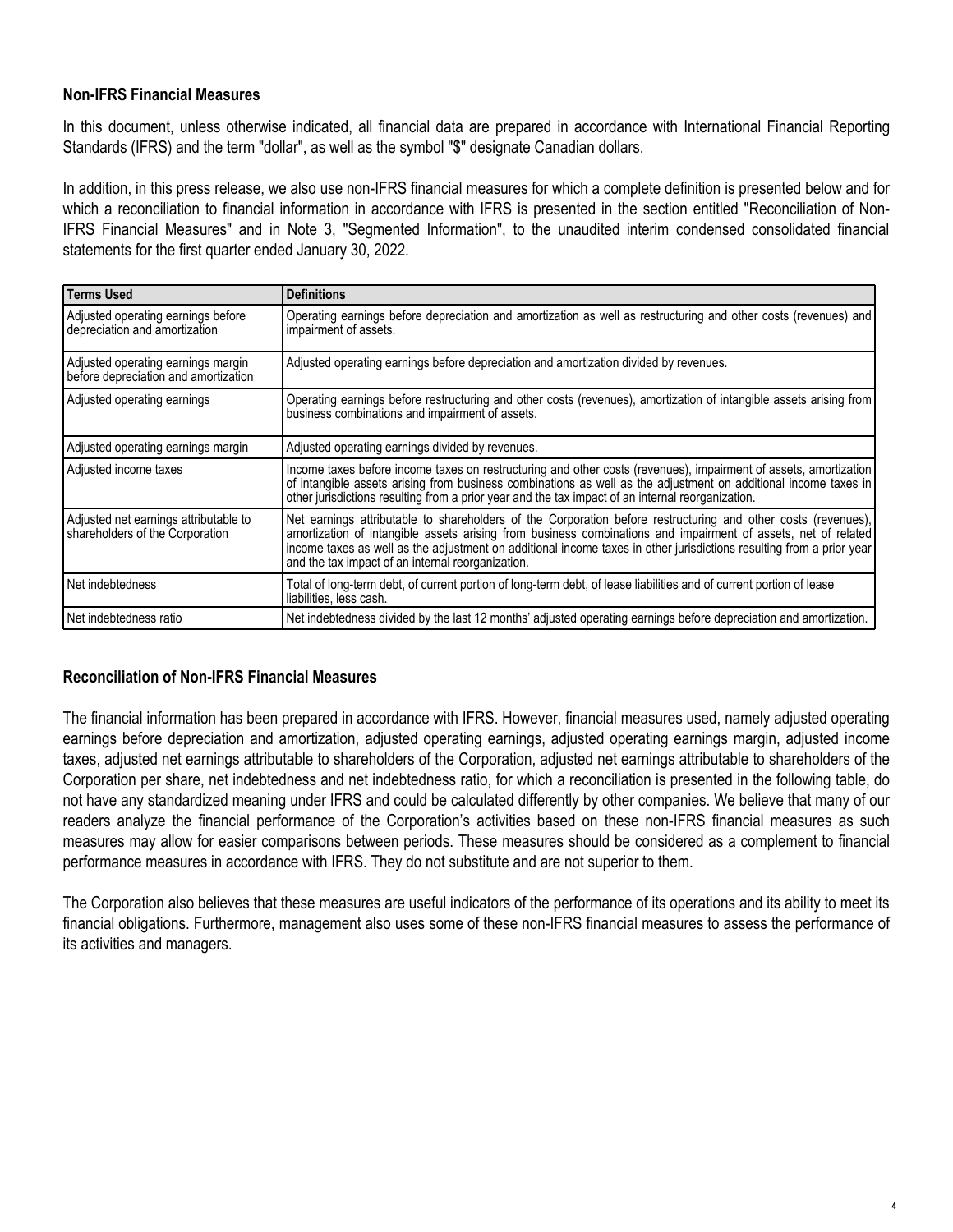### **Reconciliation of operating earnings - First quarter**

|                                                                                     | Three months ended  |                     |
|-------------------------------------------------------------------------------------|---------------------|---------------------|
| (in millions of dollars)                                                            | January 30,<br>2022 | January 24,<br>2021 |
| <b>Operating earnings</b>                                                           | \$33.8              | \$47.2              |
| Restructuring and other costs (revenues)                                            | (1.7)               | 4.8                 |
| Amortization of intangible assets arising from business combinations <sup>(1)</sup> | 17.2                | 16.6                |
| Adjusted operating earnings                                                         | \$49.3              | \$68.6              |
| Depreciation and amortization $(2)$ (3)                                             | 39.7                | 39.5                |
| Adjusted operating earnings before depreciation and amortization <sup>(3)</sup>     | \$89.0              | \$108.1             |

(1) Intangible assets arising from business combinations include our customer relationships, trademarks and non-compete agreements.

(2) Depreciation and amortization excludes the amortization of intangible assets arising from business combinations.

(3) Depreciation and amortization and Adjusted operating earnings before depreciation and amortization have been restated to conform to the presentation adopted in the current period.

### **Reconciliation of operating earnings - First quarter for the Packaging Sector**

|                                                                                     | Three months ended  |                     |
|-------------------------------------------------------------------------------------|---------------------|---------------------|
| (in millions of dollars)                                                            | January 30,<br>2022 | January 24,<br>2021 |
| <b>Operating earnings</b>                                                           | \$6.0               | \$15.2              |
| Restructuring and other costs (revenues)                                            | (2.9)               | 0.1                 |
| Amortization of intangible assets arising from business combinations <sup>(1)</sup> | 15.2                | 15.4                |
| Adjusted operating earnings                                                         | \$18.3              | \$30.7              |
| Depreciation and amortization <sup>(2)</sup>                                        | 20.6                | 19.4                |
| Adjusted operating earnings before depreciation and amortization                    | \$38.9              | \$50.1              |

(1) Intangible assets arising from business combinations include our customer relationships, trademarks and non-compete agreements.

(2) Depreciation and amortization excludes the amortization of intangible assets arising from business combinations.

### **Reconciliation of operating earnings - First quarter for the Printing Sector**

|                                                                                     | Three months ended  |                     |
|-------------------------------------------------------------------------------------|---------------------|---------------------|
| (in millions of dollars)                                                            | January 30,<br>2022 | January 24,<br>2021 |
| <b>Operating earnings</b>                                                           | \$39.3              | \$42.0              |
| Restructuring and other costs                                                       | 1.0                 | 3.1                 |
| Amortization of intangible assets arising from business combinations <sup>(1)</sup> | 2.0                 | 1.2                 |
| Adjusted operating earnings                                                         | \$42.3              | \$46.3              |
| Depreciation and amortization <sup>(2)</sup>                                        | 14.5                | 14.8                |
| Adjusted operating earnings before depreciation and amortization                    | \$56.8              | \$61.1              |

(1) Intangible assets arising from business combinations include our customer relationships, trademarks and non-compete agreements.

(2) Depreciation and amortization excludes the amortization of intangible assets arising from business combinations.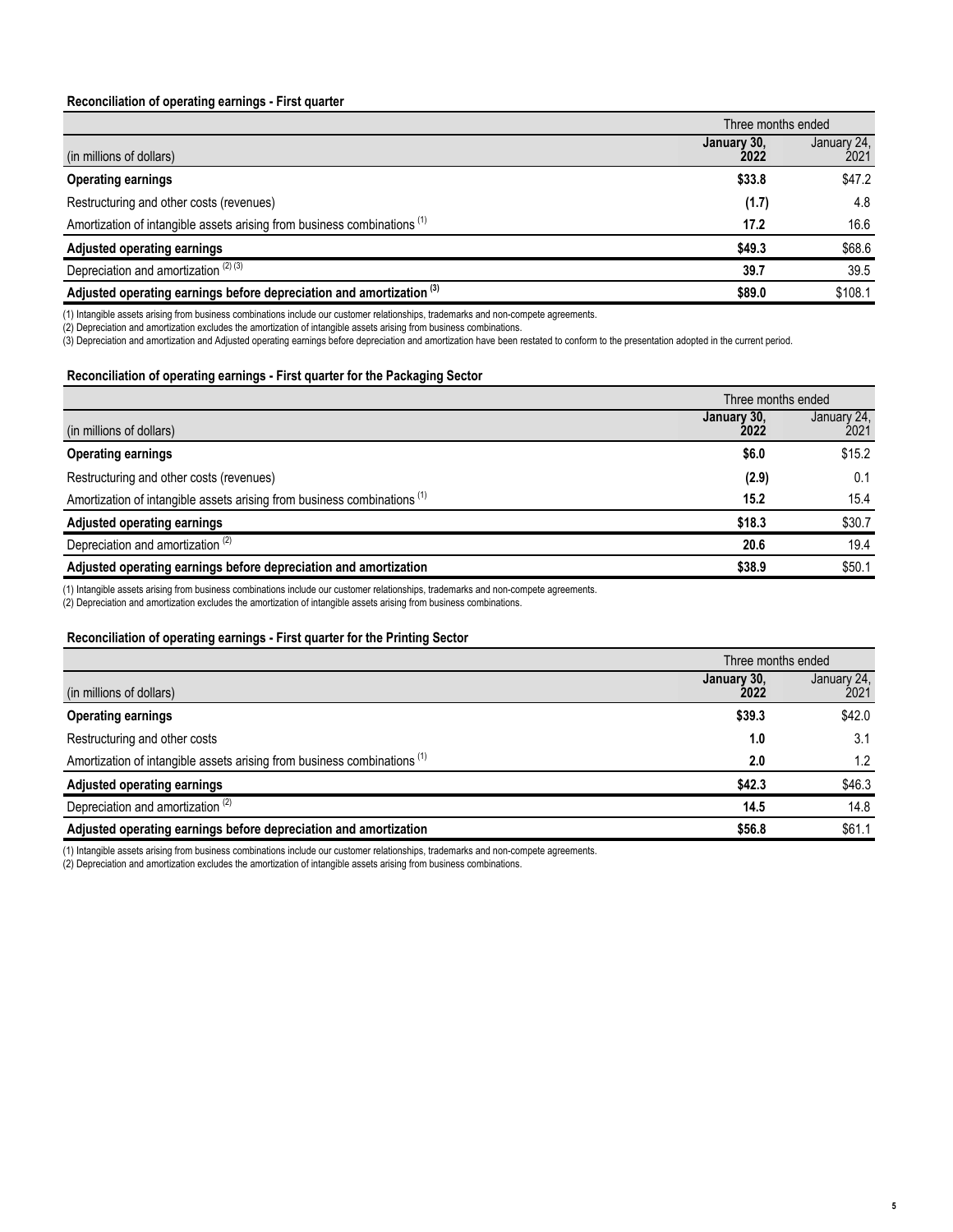## **Reconciliation of operating earnings - First quarter for the Other Sector**

|                                                                                 | Three months ended  |                     |
|---------------------------------------------------------------------------------|---------------------|---------------------|
| (in millions of dollars)                                                        | January 30,<br>2022 | January 24,<br>2021 |
| <b>Operating earnings</b>                                                       | (\$11.5)            | (\$10.0)            |
| Restructuring and other costs                                                   | 0.2                 | 1.6                 |
| <b>Adjusted operating earnings</b>                                              | (\$11.3)            | (\$8.4)             |
| Depreciation and amortization <sup>(1)</sup>                                    | 4.6                 | 5.3                 |
| Adjusted operating earnings before depreciation and amortization <sup>(1)</sup> | (\$6.7)             | (\$3.1)             |

(1) Depreciation and amortization and Adjusted operating earnings before depreciation and amortization have been restated to conform to the presentation adopted in the current period.

#### **Reconciliation of net earnings attributable to shareholders of the Corporation - First quarter**

|                                                                                     | Three months ended      |                  |
|-------------------------------------------------------------------------------------|-------------------------|------------------|
| (in millions of dollars, except per share amounts)                                  | <b>January 30, 2022</b> | January 24, 2021 |
| Net earnings attributable to shareholders of the Corporation                        | \$18.4                  | \$27.7           |
| Restructuring and other costs (revenues)                                            | (1.7)                   | 4.8              |
| Tax on restructuring and other costs                                                | 0.4                     | (1.3)            |
| Amortization of intangible assets arising from business combinations <sup>(1)</sup> | 17.2                    | 16.6             |
| Tax on amortization of intangible assets arising from business combinations         | (4.3)                   | (4.0)            |
| Adjusted net earnings attributable to shareholders of the Corporation               | \$30.0                  | \$43.8           |
| Net earnings attributable to shareholders of the Corporation per share              | \$0.21                  | \$0.32           |
| Adjusted net earnings attributable to shareholders of the Corporation per share     | \$0.35                  | \$0.50           |
| Weighted average number of shares outstanding                                       | 86.9                    | 87.0             |

(1) Intangible assets arising from business combinations include our customer relationships, trademarks and non-compete agreements.

### **Reconciliation of net indebtedness**

| (in millions of dollars, except ratios)                                           | As at January 30, 2022 | As at October 31, 2021 |
|-----------------------------------------------------------------------------------|------------------------|------------------------|
| Long-term debt                                                                    | \$751.4                | \$778.2                |
| Current portion of long-term debt                                                 | 145.3                  | 187.3                  |
| Lease liabilities                                                                 | 147.1                  | 137.3                  |
| Current portion of lease liabilities                                              | 23.5                   | 23.1                   |
| Cash                                                                              | (23.0)                 | (231.1)                |
| Net indebtedness                                                                  | \$1,044.3              | \$894.8                |
| Adjusted operating earnings before depreciation and amortization (last 12 months) | \$445.7                | \$464.8                |
| Net indebtedness ratio                                                            | $2.3 \times$           | $1.9 \times$           |

## **Dividend**

The Corporation's Board of Directors declared a quarterly dividend of \$0.225 per share on Class A Subordinate Voting Shares and Class B Shares. This dividend is payable on April 11, 2022 to shareholders of record at the close of business on March 28, 2022.

**6**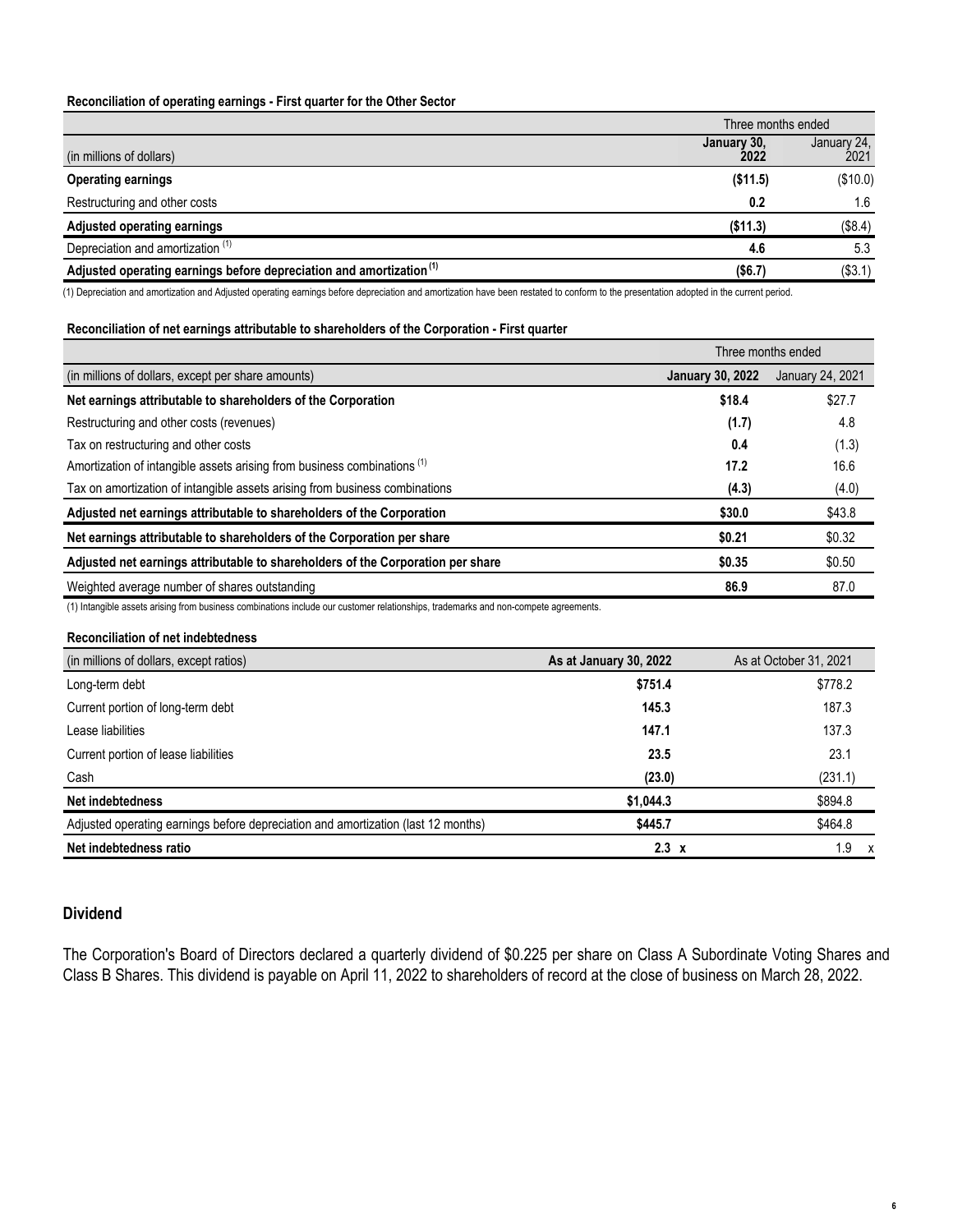## **Normal Course Issuer Bid**

The Corporation was authorized to repurchase, for cancellation on the open market, or subject to the approval of any securities authority by private agreements, between October 1, 2021 and September 30, 2022, or at an earlier date if the Corporation concludes or cancels the offer, up to 1,000,000 of its Class A Subordinate Voting Shares and up to 190,300 of its Class B Shares. Under this repurchase program, the Corporation repurchased and cancelled 157,800 of its Class A Subordinate Voting Shares at a weighted average price of \$18.80 during the quarter ended January 30, 2022.

## **Additional information**

## **Conference Call**

Upon releasing its 2022 first quarter results, the Corporation will hold a conference call for the financial community on March 8, 2022 at 4:15 p.m. The dial-in numbers are 1 438 793-6811 or 1 888 440-2149. Media may hear the call in listen-only mode or tune in to the simultaneous audio broadcast on the Corporation's website, which will then be archived for 30 days. For media requests or interviews, please contact Nathalie St-Jean, Senior Advisor, Corporate Communications of TC Transcontinental, at 514 954-3581.

## **Profile**

TC Transcontinental is a leader in flexible packaging in North America, and Canada's largest printer. The Corporation is also the leading Canadian French-language educational publishing group. For over 45 years, TC Transcontinental's mission has been to create quality products and services that allow businesses to attract, reach and retain their target customers.

Respect, teamwork, performance and innovation are the strong values held by the Corporation and its employees. TC Transcontinental's commitment to its stakeholders is to pursue its business activities in a responsible manner.

Transcontinental Inc. (TSX: TCL.A TCL.B), known as TC Transcontinental, has approximately 8,000 employees, the majority of which are based in Canada, the United States and Latin America. TC Transcontinental had revenues of more than C\$2.6 billion for the fiscal year ended October 31, 2021. For more information, visit TC Transcontinental's website at www.tc.tc.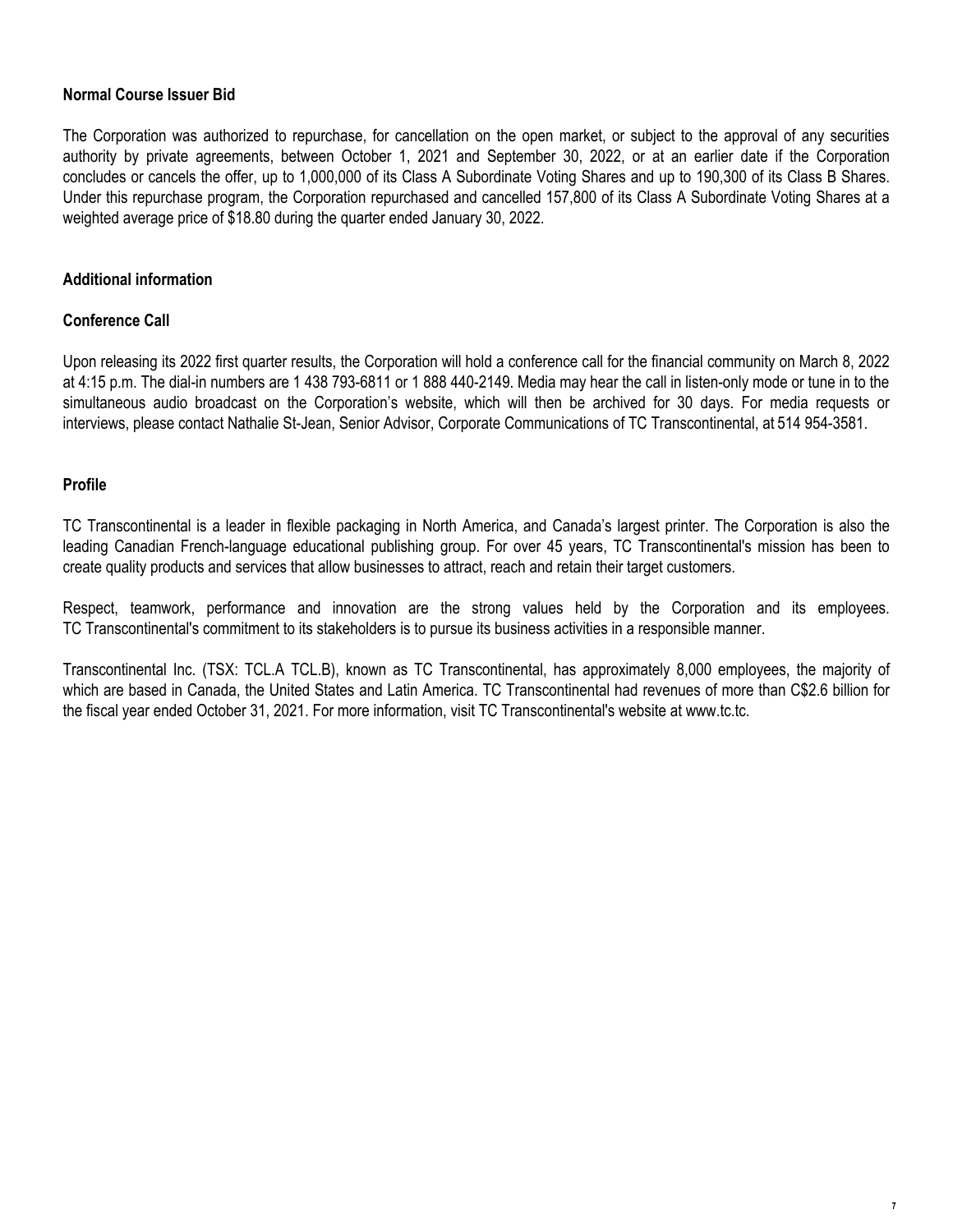## **Forward-looking Statements**

Our public communications often contain oral or written forward-looking statements which are based on the expectations of management and inherently subject to a certain number of risks and uncertainties, known and unknown. By their very nature, forward-looking statements are derived from both general and specific assumptions. The Corporation cautions against undue reliance on such statements since actual results or events may differ materially from the expectations expressed or implied in them. Forward-looking statements may include observations concerning the Corporation's objectives, strategy, anticipated financial results and business outlook. The Corporation's future performance may also be affected by a number of factors, many of which are beyond the Corporation's will or control. These factors include, but are not limited to, the economic situation in the world, structural changes in the industries in which the Corporation operates, the impact of digital product development and adoption on the demand for retailer-related services and other printed products, the Corporation's ability to generate organic growth in highly competitive industries, the Corporation's ability to complete acquisitions and properly integrate them, the inability to maintain or improve operational efficiency and avoid disruptions that could affect its ability to meet deadlines, cybersecurity and data protection, the political and social environment as well as regulatory and legislative changes, in particular with regard to the environment and doorto-door distribution, changes in consumption habits related, in particular, to issues involving sustainable development and the use of certain products or services such as door-to-door distribution, change in consumption habits or loss of a major customer, customer consolidation, the safety and quality of its packaging products used in the food industry, the protection of its intellectual property rights, the exchange rate, availability of capital at a reasonable cost, bad debts from certain customers, import and export controls, raw materials, transportation and consumed energy costs, availability of raw materials, recruiting and retaining qualified personnel, taxation, interest rates and the impact of the COVID-19 pandemic on its operations, facilities and financial results, changes in consumption habits from consumers and changes in the operations and financial position of the Corporation's customers due to the COVID-19 pandemic and the effectiveness of plans and measures implemented in response thereto. The main risks, uncertainties and factors that could influence actual results are described in the *Management's Discussion and Analysis* for the year ended October 31, 2021 and in the latest *Annual Information Form*.

Unless otherwise indicated by the Corporation, forward-looking statements do not take into account the potential impact of nonrecurring or other unusual items, nor of disposals, business combinations, mergers or acquisitions which may be announced or entered into after the date of March 8, 2022. The forward-looking statements in this press release are made pursuant to the "safe harbour" provisions of applicable Canadian securities legislation. The forward-looking statements in this release are based on current expectations and information available as at March 8, 2022. Such forward-looking information may also be found in other documents filed with Canadian securities regulators or in other communications. The Corporation's management disclaims any intention or obligation to update or revise these statements unless otherwise required by the securities authorities.

- 30 -

For information:

Media

Nathalie St-Jean Senior Advisor, Corporate Communications TC Transcontinental Telephone: 514-954-3581 nathalie.st-jean@tc.tc www.tc.tc

## Financial Community

Yan Lapointe Director, Investor Relations TC Transcontinental Telephone: 514-954-3574 yan.lapointe@tc.tc www.tc.tc

**8**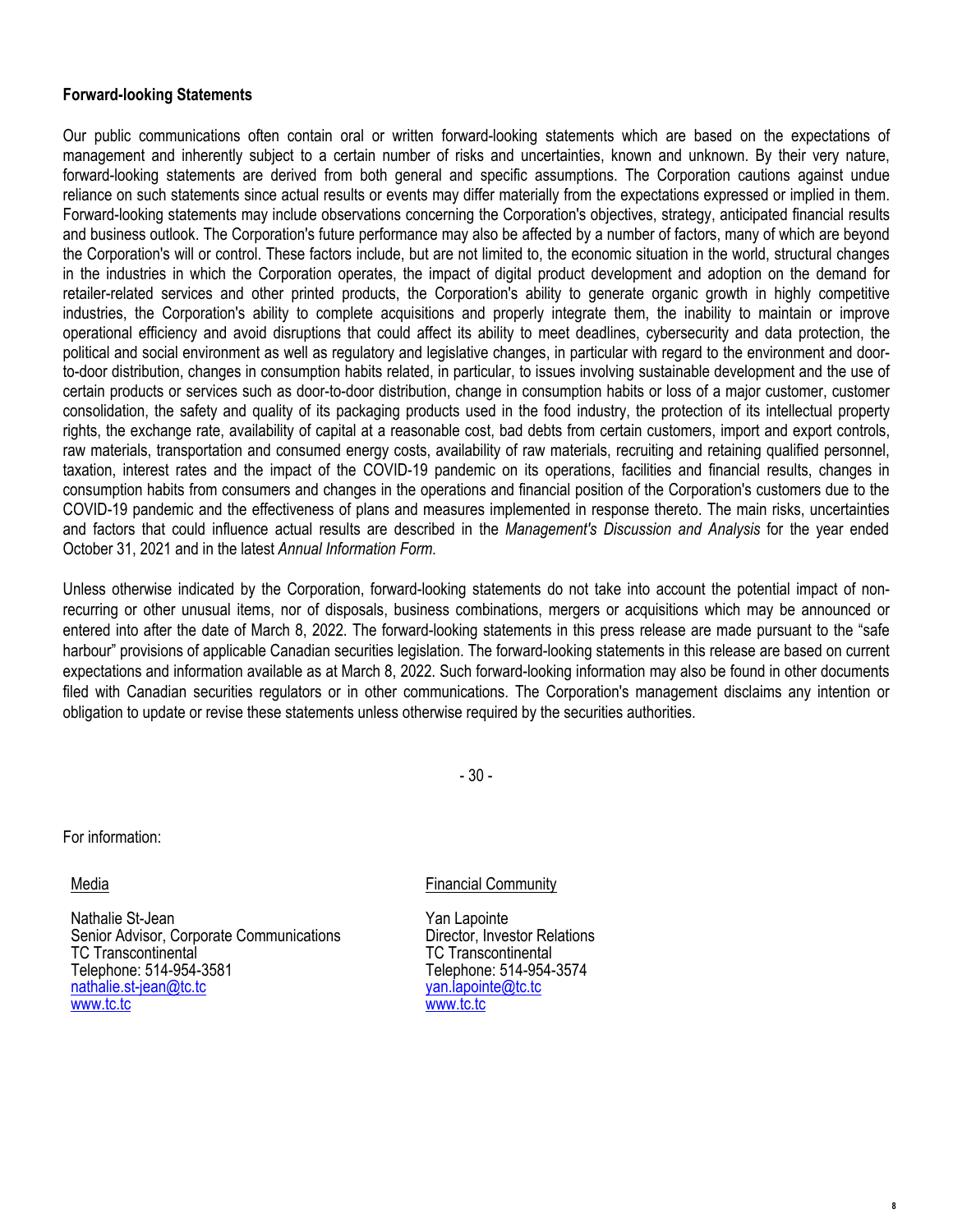## **MANAGEMENT'S DISCUSSION AND ANALYSIS**

For the first quarter ended January 30, 2022

The purpose of this *Management's Discussion and Analysis* is to help the reader better understand the business, development strategy and future outlook of Transcontinental Inc., how we manage risk, as well as to analyze the Corporation's results and financial position for the first quarter ended January 30, 2022. It should be read in conjunction with the information in the unaudited condensed interim consolidated financial statements and the accompanying notes. Additional information relating to the Corporation, including its Annual Report and *Annual Information Form*, may also be obtained on SEDAR at www.sedar.com.

In this document, unless otherwise indicated, all financial data are prepared in accordance with International Financial Reporting Standards (IFRS) and the term "dollar", as well as the symbol "\$" designate Canadian dollars.

In addition, in this *Management's Discussion and Analysis*, we also use non-IFRS financial measures for which a complete definition is presented below and for which a reconciliation to financial information in accordance with IFRS is presented in Table #2 in the section entitled "Reconciliation of Non-IFRS Financial Measures" and in Note 3 "Segmented Information" to the unaudited condensed interim consolidated financial statements for the first quarter ended January 30, 2022. These measures should be considered as a complement to financial performance measures in accordance with IFRS. They do not substitute and are not superior to them.

| Terms Used                                                                 | <b>Definitions</b>                                                                                                                                                                                                                                                                                                                                                                                          |
|----------------------------------------------------------------------------|-------------------------------------------------------------------------------------------------------------------------------------------------------------------------------------------------------------------------------------------------------------------------------------------------------------------------------------------------------------------------------------------------------------|
| Adjusted operating earnings before<br>depreciation and amortization        | Operating earnings before depreciation and amortization as well as restructuring and other costs (revenues) and<br>impairment of assets.                                                                                                                                                                                                                                                                    |
| Adjusted operating earnings margin<br>before depreciation and amortization | Adjusted operating earnings before depreciation and amortization divided by revenues.                                                                                                                                                                                                                                                                                                                       |
| Adjusted operating earnings                                                | Operating earnings before restructuring and other costs (revenues), amortization of intangible assets arising from<br>business combinations and impairment of assets.                                                                                                                                                                                                                                       |
| Adjusted operating earnings margin                                         | Adjusted operating earnings divided by revenues.                                                                                                                                                                                                                                                                                                                                                            |
| Adjusted income taxes                                                      | Income taxes before income taxes on restructuring and other costs (revenues), impairment of assets, amortization<br>of intangible assets arising from business combinations as well as the adjustment on additional income taxes in<br>other jurisdictions resulting from a prior year and the tax impact of an internal reorganization.                                                                    |
| Adjusted net earnings attributable to<br>shareholders of the Corporation   | Net earnings attributable to shareholders of the Corporation before restructuring and other costs (revenues),<br>amortization of intangible assets arising from business combinations and impairment of assets, net of related<br>income taxes as well as the adjustment on additional income taxes in other jurisdictions resulting from a prior year<br>and the tax impact of an internal reorganization. |
| l Net indebtedness                                                         | Total of long-term debt, of current portion of long-term debt, of lease liabilities and of current portion of lease<br>liabilities, less cash.                                                                                                                                                                                                                                                              |
| Net indebtedness ratio                                                     | Net indebtedness divided by the last 12 months' adjusted operating earnings before depreciation and amortization.                                                                                                                                                                                                                                                                                           |

Finally, to facilitate the reading of this report, the terms "TC Transcontinental", "Transcontinental", "Corporation", "we", "our" and "us" all refer to Transcontinental Inc. together with its subsidiaries and joint ventures.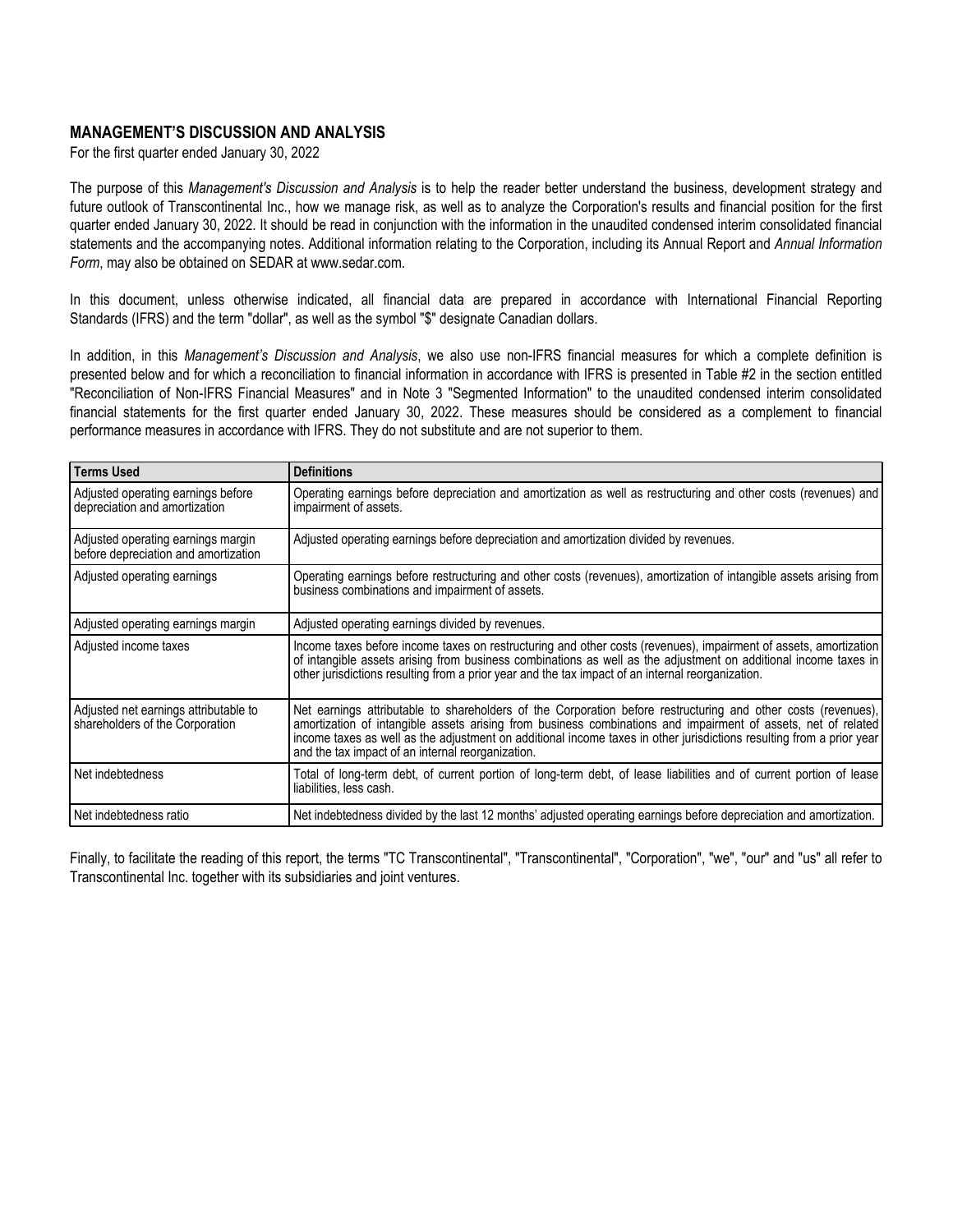## **CAUTION REGARDING FORWARD-LOOKING STATEMENTS**

Our public communications often contain oral or written forward-looking statements which are based on the expectations of Management and inherently subject to a certain number of risks and uncertainties, known and unknown. By their very nature, forward-looking statements are derived from both general and specific assumptions. The Corporation cautions against undue reliance on such statements since forward-looking statements include, among others, statements with respect to our medium-term objectives, our outlook, our strategies to achieve these objectives, as well as statements with respect to our beliefs, plans, expectations, anticipations, estimates and intentions. The words "may", "could", "should", "would", "assumptions", "strategy", "outlook", "believe", "plan", "anticipate", "estimate", "expect", "intend", "objective", the use of the future and conditional tenses, and words and expressions of similar nature are intended to identify forward-looking statements. Such forward-looking statements may also include observations concerning the Corporation's anticipated financial results and business outlooks and the economies in which it operates. The Corporation's future performance may also be affected by a number of factors, many of which are beyond its will or control. The main risks, uncertainties and factors that could influence actual results are described in this *Management's Discussion and Analysis for the year ended October 31, 2021* and in the latest *Annual Information Form*.

Unless otherwise indicated by the Corporation, forward-looking statements do not take into account the potential impact of non-recurring or other unusual items, nor of disposals, business combinations, mergers or acquisitions which may be announced or concluded after the date of March 8, 2022.

These forward-looking statements are made pursuant to the "safe harbour" provisions of applicable Canadian securities legislation.

The forward-looking statements in this *Management's Discussion and Analysis* are based on current expectations and information available as at March 8, 2022. Such forward-looking statements may also be found in other documents filed with Canadian securities regulators or in other communications. The Corporation's Management disclaims any intention or obligation to update or revise these statements unless otherwise required by the securities authorities.

## **PROFILE OF TC TRANSCONTINENTAL**

TC Transcontinental is a leader in flexible packaging in North America, and Canada's largest printer. The Corporation is also the leading Canadian French-language educational publishing group. For over 45 years, TC Transcontinental's mission has been to create quality products and services that allow businesses to attract, reach and retain their target customers.

Respect, teamwork, performance and innovation are the strong values held by the Corporation and its employees. TC Transcontinental's commitment to its stakeholders is to pursue its business activities in a responsible manner.

Transcontinental Inc. (TSX: TCL.A TCL.B), known as TC Transcontinental, has approximately 8,000 employees, the majority of which are based in Canada, the United States and Latin America. TC Transcontinental had revenues of more than C\$2.6 billion for the fiscal year ended October 31, 2021. For more information, visit TC Transcontinental's website at www.tc.tc.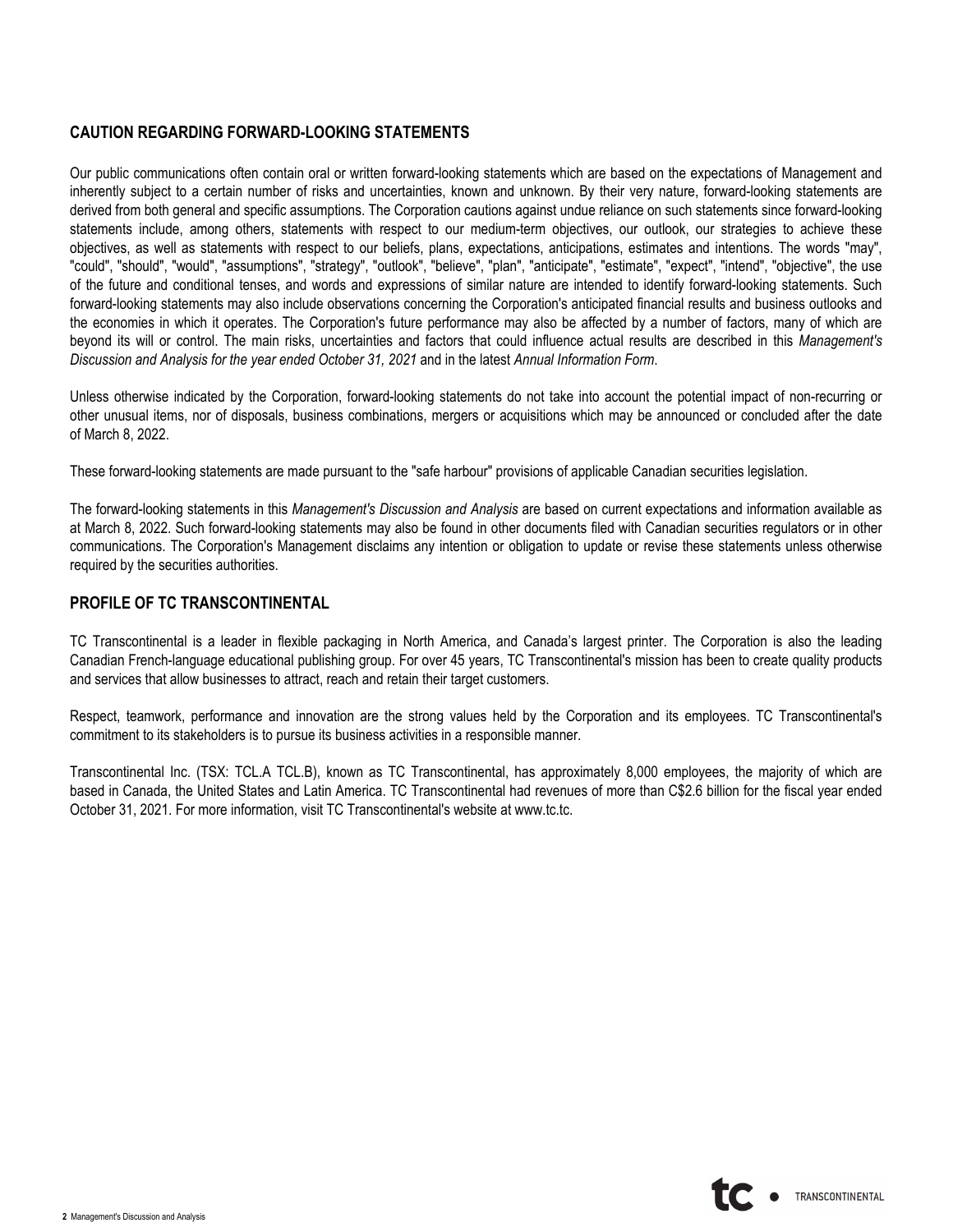## **HIGHLIGHTS Table #1:**

| (in millions of dollars, except per share amounts)                                             | Q1 - 2022 | $Q1 - 2021$ | <b>Variation</b><br>in $%$ |
|------------------------------------------------------------------------------------------------|-----------|-------------|----------------------------|
| Revenues                                                                                       | \$690.6   | \$622.7     | 10.9<br>$\%$               |
| Operating earnings before depreciation and amortization <sup>(1)</sup>                         | 90.7      | 103.3       | (12.2)                     |
| Adjusted operating earnings before depreciation and amortization (1) (2)                       | 89.0      | 108.1       | (17.7)                     |
| Operating earnings                                                                             | 33.8      | 47.2        | (28.4)                     |
| Adjusted operating earnings <sup>(2)</sup>                                                     | 49.3      | 68.6        | (28.1)                     |
| Net earnings attributable to shareholders of the Corporation                                   | 18.4      | 27.7        | (33.6)                     |
| Net earnings attributable to shareholders of the Corporation per share                         | 0.21      | 0.32        | (34.4)                     |
| Adjusted net earnings attributable to shareholders of the Corporation <sup>(2)</sup>           | 30.0      | 43.8        | (31.5)                     |
| Adjusted net earnings attributable to shareholders of the Corporation per share <sup>(2)</sup> | 0.35      | 0.50        | (30.0)                     |

(1) Operating earnings before depreciation and amortization and Adjusted operating earnings before depreciation and amortization have been restated to conform to the presentation adopted in the current

period.<br>(2) Please refer to Table #2 in the section entitled "Reconciliation of Non-IFRS Financial Measures" in this Management's Discussion and Analysis for adjusted data presented above.<br>Note: The above results include \$

- Revenues of \$690.6 million for the quarter ended January 30, 2022; operating earnings of \$33.8 million; and net earnings attributable to shareholders of the Corporation of \$18.4 million (\$0.21 per share).
- Adjusted operating earnings before depreciation and amortization of \$89.0 million for the quarter ended January 30, 2022; adjusted operating earnings of \$49.3 million; and adjusted net earnings attributable to shareholders of the Corporation of \$30.0 million (\$0.35 per share).
- Completed, on February 1<sup>st</sup> 2022, a private offering of \$200 million of 2.667% senior unsecured notes due in February 2025.
- Ranked  $16<sup>th</sup>$  among the world's most sustainable corporations by Corporate Knights.

## **PREAMBLE**

## **Impact of the COVID-19 Pandemic**

As early as the beginning of March 2020, the Corporation actively deployed its company-wide crisis management and communication plan, which enabled it to ensure employee safety while ensuring service continuity for its customers. Since then, the Corporation has been closely monitoring the developments of the COVID-19 pandemic and government recommendations and is acting quickly by adapting security measures as required. Despite the progress of the vaccination campaign, the Omicron variant had a significant adverse impact on our operations during the first quarter of fiscal 2022, especially in terms of labour availability.

## **Analysis of adjusted operating earnings before depreciation and amortization**

From now on, adjusted operating earnings before depreciation and amortization will be analyzed in the Corporation's sector analysis. We believe that many of our readers analyze the financial performance of the Corporation's activities based on this measure and that such measure allows for better comparability within the financial community. In addition, management puts greater emphasis on this measure to assess the performance of its operations and their ability to generate cash flows as well as to make better period-to-period comparisons and analyze trends.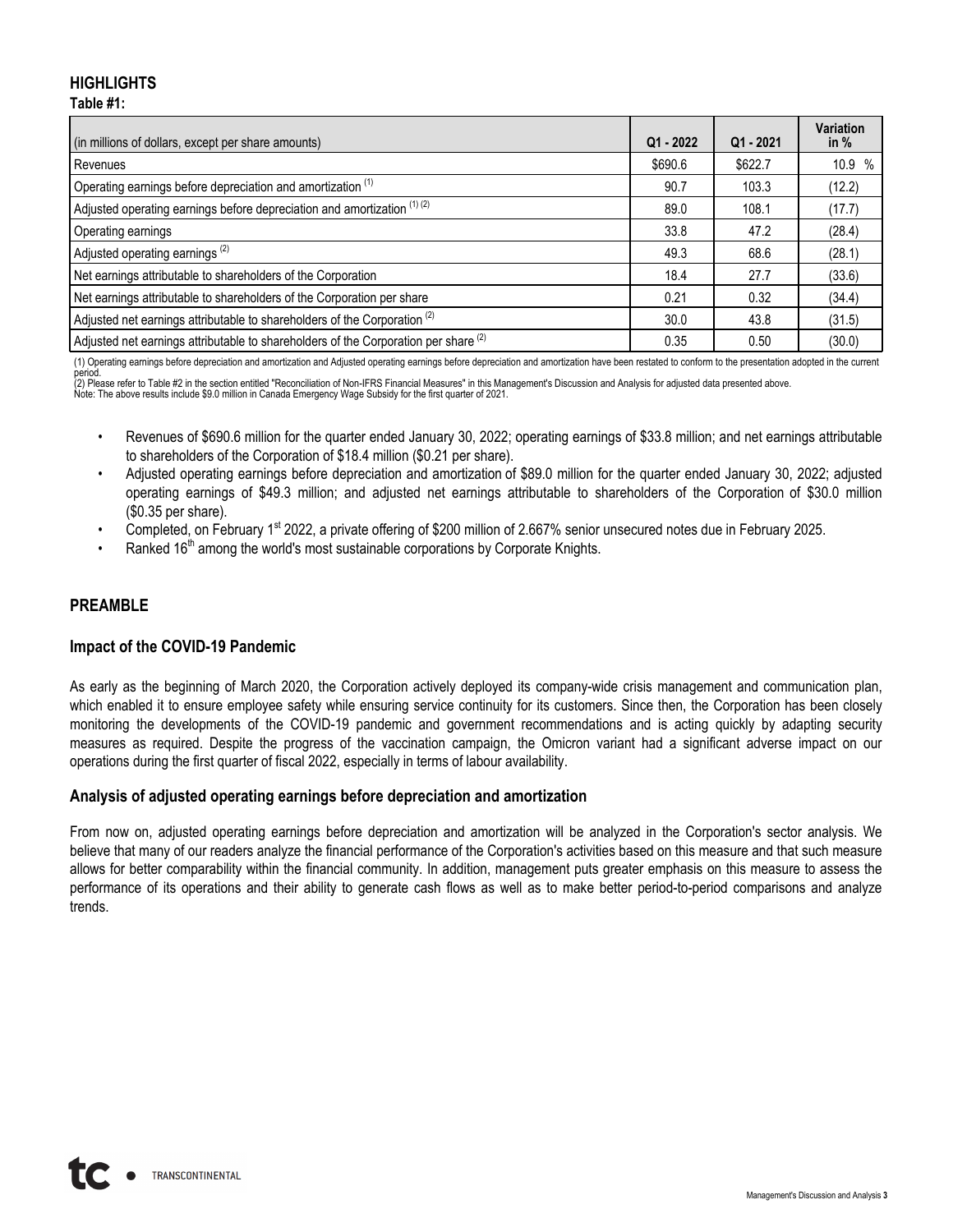## **RECONCILIATION OF NON-IFRS FINANCIAL MEASURES**

(unaudited)

The financial information has been prepared in accordance with IFRS. However, financial measures used, namely adjusted operating earnings before depreciation and amortization, adjusted operating earnings margin before depreciation and amortization, adjusted operating earnings, adjusted operating earnings margin, adjusted income taxes, adjusted net earnings attributable to shareholders of the Corporation, adjusted net earnings attributable to shareholders of the Corporation per share, net indebtedness and the net indebtedness ratio, for which a reconciliation is presented in the following table, do not have any standardized meaning under IFRS and could be calculated differently by other companies. We believe that many of our readers analyze the financial performance of the Corporation's activities based on these non-IFRS financial measures as such measures may allow for easier comparisons between periods. These measures should be considered as a complement to financial performance measures in accordance with IFRS. They do not substitute and are not superior to them.

The Corporation also believes that these measures are useful indicators of the performance of its operations and its ability to meet its financial obligations. Furthermore, management also uses some of these non-IFRS financial measures to assess the performance of its activities and managers.

### **Table #2:**

### **Reconciliation of operating earnings - First quarter**

|                                                                                     | Three months ended  |                     |
|-------------------------------------------------------------------------------------|---------------------|---------------------|
| (in millions of dollars)                                                            | January 30,<br>2022 | January 24,<br>2021 |
| <b>Operating earnings</b>                                                           | \$33.8              | \$47.2              |
| Restructuring and other costs (revenues)                                            | (1.7)               | 4.8                 |
| Amortization of intangible assets arising from business combinations <sup>(1)</sup> | 17.2                | 16.6                |
| <b>Adjusted operating earnings</b>                                                  | \$49.3              | \$68.6              |
| Depreciation and amortization $(2)$ (3)                                             | 39.7                | 39.5                |
| Adjusted operating earnings before depreciation and amortization <sup>(3)</sup>     | \$89.0              | \$108.1             |

(1) Intangible assets arising from business combinations include our customer relationships, trademarks and non-compete agreements.

(2) Depreciation and amortization excludes the amortization of intangible assets arising from business combinations.

(3) Depreciation and amortization and Adjusted operating earnings before depreciation and amortization have been restated to conform to the presentation adopted in the current period.

#### **Reconciliation of operating earnings - First quarter for the Packaging Sector**

|                                                                                     | Three months ended  |                     |
|-------------------------------------------------------------------------------------|---------------------|---------------------|
| (in millions of dollars)                                                            | January 30.<br>2022 | January 24,<br>2021 |
| <b>Operating earnings</b>                                                           | \$6.0               | \$15.2              |
| Restructuring and other costs (revenues)                                            | (2.9)               | 0.1                 |
| Amortization of intangible assets arising from business combinations <sup>(1)</sup> | 15.2                | 15.4                |
| Adjusted operating earnings                                                         | \$18.3              | \$30.7              |
| Depreciation and amortization <sup>(2)</sup>                                        | 20.6                | 19.4                |
| Adjusted operating earnings before depreciation and amortization                    | \$38.9              | \$50.1              |

(1) Intangible assets arising from business combinations include our customer relationships, trademarks and non-compete agreements.

(2) Depreciation and amortization excludes the amortization of intangible assets arising from business combinations.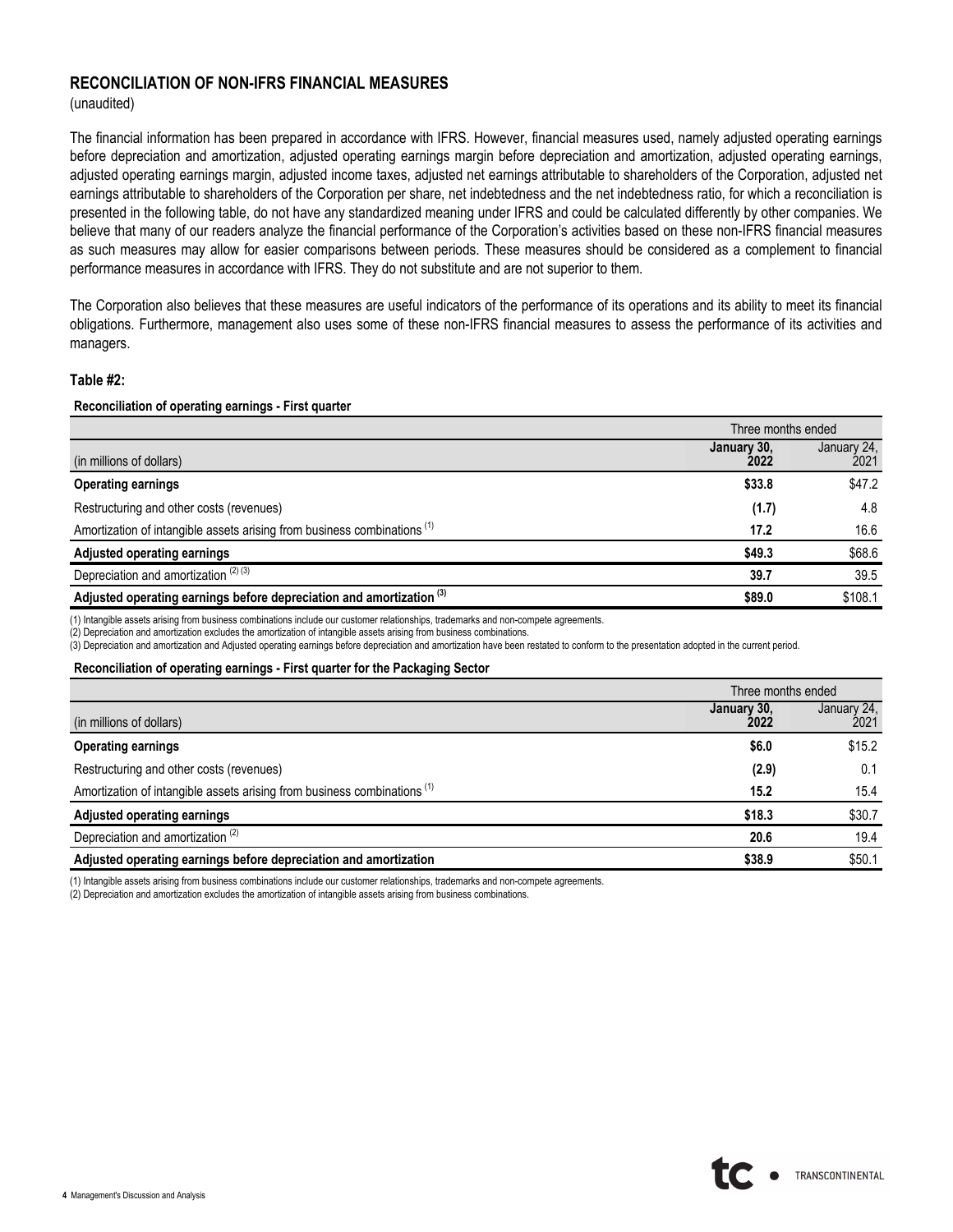#### **Reconciliation of operating earnings - First quarter for the Printing Sector**

|                                                                                     | Three months ended  |                     |  |  |
|-------------------------------------------------------------------------------------|---------------------|---------------------|--|--|
| (in millions of dollars)                                                            | January 30,<br>2022 | January 24,<br>2021 |  |  |
| <b>Operating earnings</b>                                                           | \$39.3              | \$42.0              |  |  |
| Restructuring and other costs                                                       | 1.0                 | 3.1                 |  |  |
| Amortization of intangible assets arising from business combinations <sup>(1)</sup> | 2.0                 | 1.2                 |  |  |
| <b>Adjusted operating earnings</b>                                                  | \$42.3              | \$46.3              |  |  |
| Depreciation and amortization <sup>(2)</sup>                                        | 14.5                | 14.8                |  |  |
| Adjusted operating earnings before depreciation and amortization                    | \$56.8              | \$61.1              |  |  |

(1) Intangible assets arising from business combinations include our customer relationships, trademarks and non-compete agreements.

(2) Depreciation and amortization excludes the amortization of intangible assets arising from business combinations.

#### **Reconciliation of operating earnings - First quarter for the Other Sector**

|                                                                                 | Three months ended  |                     |  |
|---------------------------------------------------------------------------------|---------------------|---------------------|--|
| (in millions of dollars)                                                        | January 30,<br>2022 | January 24,<br>2021 |  |
| <b>Operating earnings</b>                                                       | (\$11.5)            | (\$10.0)            |  |
| Restructuring and other costs                                                   | 0.2                 | 1.6                 |  |
| Adjusted operating earnings                                                     | (\$11.3)            | (\$8.4)             |  |
| Depreciation and amortization <sup>(1)</sup>                                    | 4.6                 | 5.3                 |  |
| Adjusted operating earnings before depreciation and amortization <sup>(1)</sup> | (\$6.7)             | (\$3.1)             |  |

(1) Depreciation and amortization and Adjusted operating earnings before depreciation and amortization have been restated to conform to the presentation adopted in the current period.

## **Reconciliation of operating earnings - Last eight quarters**

|                                                                                     | 2022           |                | 2021           |         |         |         | 2020           |                |
|-------------------------------------------------------------------------------------|----------------|----------------|----------------|---------|---------|---------|----------------|----------------|
| (in millions of dollars)                                                            | Q <sub>1</sub> | Q <sub>4</sub> | Q <sub>3</sub> | Q2      | Q1      | Q4      | Q <sub>3</sub> | Q <sub>2</sub> |
| <b>Operating earnings</b>                                                           | \$33.8         | \$80.5         | \$50.2         | \$55.9  | \$47.2  | \$81.2  | \$75.3         | \$44.1         |
| Restructuring and other costs (revenues)                                            | (1.7)          | 6.6            | 0.8            | 0.5     | 4.8     | 11.9    | 9.2            | 7.0            |
| Amortization of intangible assets arising from business combinations <sup>(1)</sup> | 17.2           | 17.1           | 16.4           | 16.2    | 16.6    | 17.0    | 17.6           | 17.4           |
| Impairment of assets                                                                |                | 0.7            |                |         |         |         |                |                |
| <b>Adjusted operating earnings</b>                                                  | \$49.3         | \$104.9        | \$67.4         | \$72.6  | \$68.6  | \$110.1 | \$102.1        | \$68.5         |
| Depreciation and amortization $(2)$ $(3)$                                           | 39.7           | 38.3           | 36.7           | 36.8    | 39.5    | 39.2    | 39.8           | 38.1           |
| Adjusted operating earnings before depreciation and amortization <sup>(3)</sup>     | \$89.0         | \$143.2        | \$104.1        | \$109.4 | \$108.1 | \$149.3 | \$141.9        | \$106.6        |

(1) Intangible assets arising from business combinations include our customer relationships, trademarks and non-compete agreements.<br>(2) Depreciation and amortization excludes the amortization of intangible assets arising f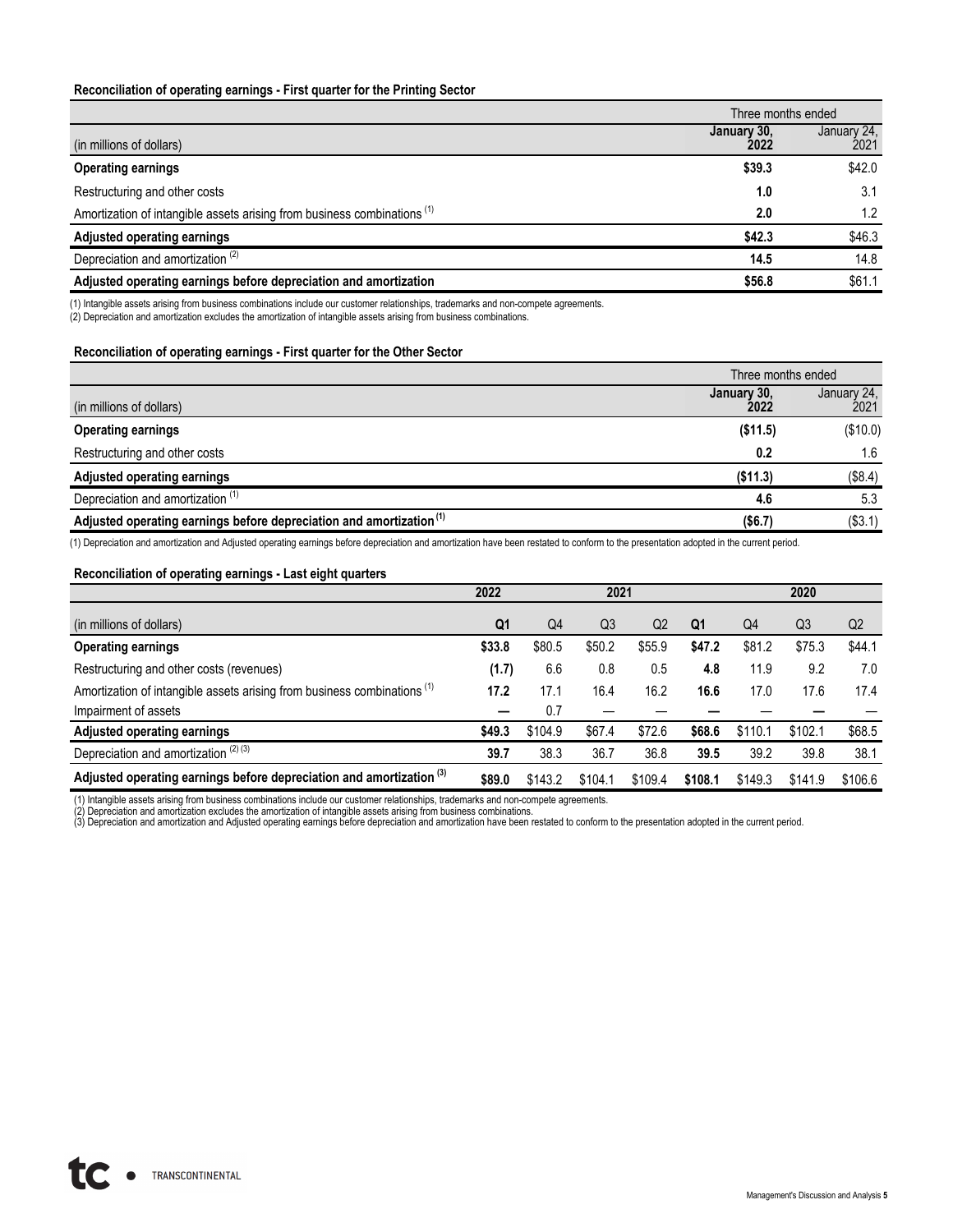### **Reconciliation of net earnings attributable to shareholders of the Corporation - First quarter**

|                                                                                     | Three months ended      |                  |  |
|-------------------------------------------------------------------------------------|-------------------------|------------------|--|
| (in millions of dollars, except per share amounts)                                  | <b>January 30, 2022</b> | January 24, 2021 |  |
| Net earnings attributable to shareholders of the Corporation                        | \$18.4                  | \$27.7           |  |
| Restructuring and other costs (revenues)                                            | (1.7)                   | 4.8              |  |
| Tax on restructuring and other costs                                                | 0.4                     | (1.3)            |  |
| Amortization of intangible assets arising from business combinations <sup>(1)</sup> | 17.2                    | 16.6             |  |
| Tax on amortization of intangible assets arising from business combinations         | (4.3)                   | (4.0)            |  |
| Adjusted net earnings attributable to shareholders of the Corporation               | \$30.0                  | \$43.8           |  |
| Net earnings attributable to shareholders of the Corporation per share              | \$0.21                  | \$0.32           |  |
| Adjusted net earnings attributable to shareholders of the Corporation per share     | \$0.35                  | \$0.50           |  |
| Weighted average number of shares outstanding                                       | 86.9                    | 87.0             |  |

(1) Intangible assets arising from business combinations include our customer relationships, trademarks and non-compete agreements.

### **Reconciliation of net earnings attributable to shareholders of the Corporation - Last eight quarters**

|                                                                                           | 2022           |        | 2021           |                |                |                | 2020           |        |
|-------------------------------------------------------------------------------------------|----------------|--------|----------------|----------------|----------------|----------------|----------------|--------|
| (in millions of dollars, except per share amounts)                                        | Q <sub>1</sub> | Q4     | Q <sub>3</sub> | Q <sub>2</sub> | Q <sub>1</sub> | Q <sub>4</sub> | Q <sub>3</sub> | Q2     |
| Net earnings attributable to shareholders of the Corporation                              | \$18.4         | \$39.2 | \$28.1         | \$35.6         | \$27.7         | \$51.3         | \$48.3         | \$25.7 |
| Restructuring and other costs (revenues)                                                  | (1.7)          | 6.6    | 0.8            | 0.5            | 4.8            | 11.9           | 9.2            | 7.0    |
| Tax on restructuring and other costs (revenues)                                           | 0.4            | (1.4)  | (0.4)          | (0.6)          | (1.3)          | (3.7)          | (2.6)          | (2.2)  |
| Amortization of intangible assets arising from business<br>combinations <sup>(1)</sup>    | 17.2           | 17.1   | 16.4           | 16.2           | 16.6           | 17.0           | 17.6           | 17.4   |
| Tax on amortization of intangible assets arising from business<br>combinations            | (4.3)          | (1.8)  | (4.0)          | (3.9)          | (4.0)          | (4.1)          | (4.3)          | (4.3)  |
| Impairment of assets                                                                      |                | 0.7    |                |                |                |                |                |        |
| Tax on impairment of assets                                                               |                | (0.2)  |                |                |                |                |                |        |
| Adjustment on additional taxes in other jurisdictions                                     |                | (0.3)  | 3.3            |                |                |                |                |        |
| Tax impact of a reorganization <sup>(2)</sup>                                             |                | 10.7   |                |                |                |                |                |        |
| Adjusted net earnings attributable to shareholders of the<br>Corporation                  | \$30.0         | \$70.6 | \$44.2         | \$47.8         | \$43.8         | \$72.4         | \$68.2         | \$43.6 |
| Net earnings attributable to shareholders of the Corporation<br>per share                 | \$0.21         | \$0.45 | \$0.32         | \$0.41         | \$0.32         | \$0.59         | \$0.55         | \$0.30 |
| Adjusted net earnings attributable to shareholders of the<br><b>Corporation per share</b> | \$0.35         | \$0.81 | \$0.51         | \$0.55         | \$0.50         | \$0.84         | \$0.78         | \$0.50 |
| Weighted average number of shares outstanding                                             | 86.9           | 87.0   | 87.0           | 87.0           | 87.0           | 87.0           | 87.0           | 87.0   |

(1) Intangible assets arising from business combinations include our customer relationships, trademarks and non-compete agreements.<br>(2) During the three-month period ended October 31, 2021, the Corporation carried out an i

### **Reconciliation of net indebtedness**

| (in millions of dollars, except ratios)                                           | As at January 30, 2022 | As at October 31, 2021           |
|-----------------------------------------------------------------------------------|------------------------|----------------------------------|
| Long-term debt                                                                    | \$751.4                | \$778.2                          |
| Current portion of long-term debt                                                 | 145.3                  | 187.3                            |
| Lease liabilities                                                                 | 147.1                  | 137.3                            |
| Current portion of lease liabilities                                              | 23.5                   | 23.1                             |
| Cash                                                                              | (23.0)                 | (231.1)                          |
| Net indebtedness                                                                  | \$1,044.3              | \$894.8                          |
| Adjusted operating earnings before depreciation and amortization (last 12 months) | \$445.7                | \$464.8                          |
| Net indebtedness ratio                                                            | $2.3 \times$           | !.9<br>$\boldsymbol{\mathsf{x}}$ |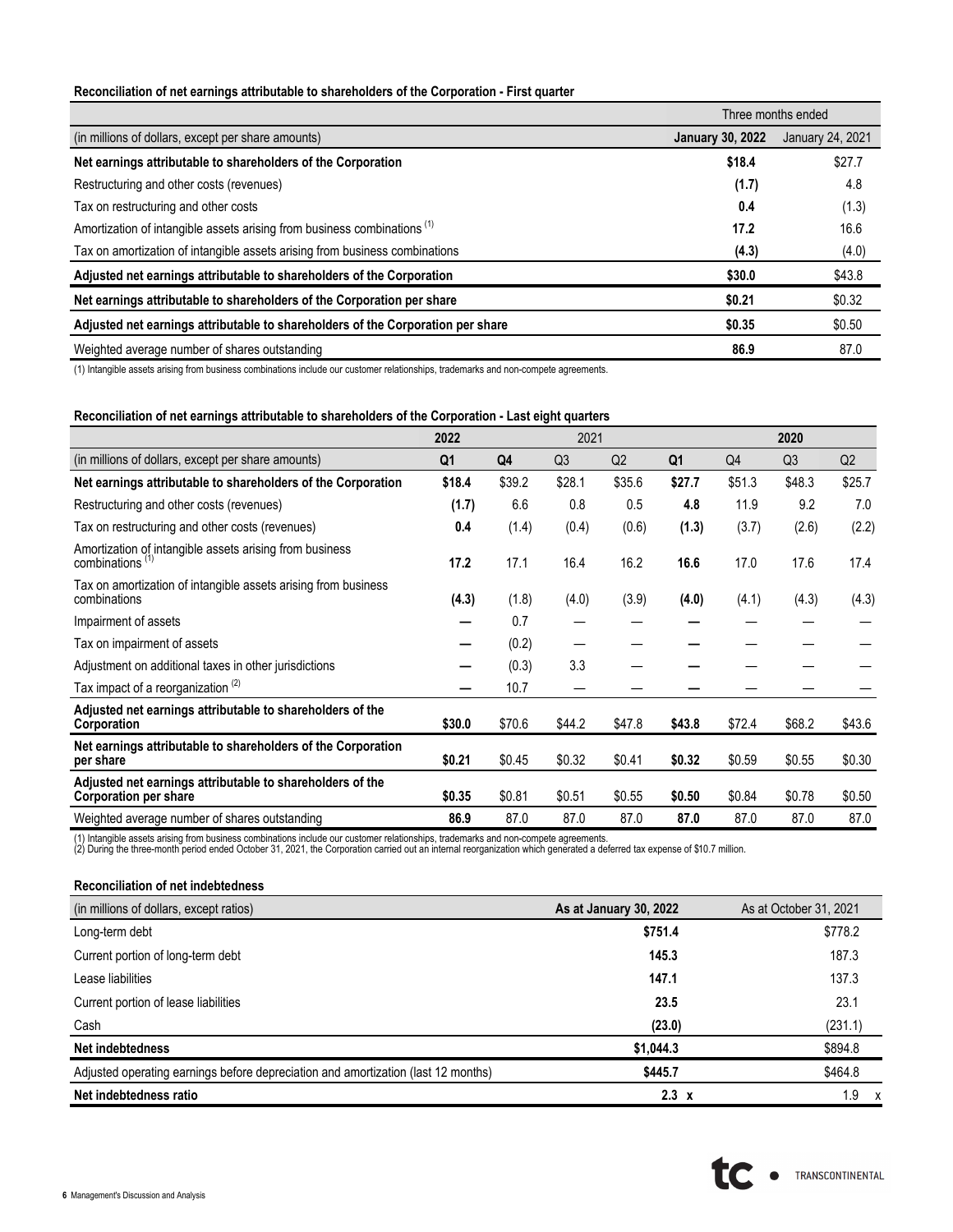## **ANALYSIS OF CONSOLIDATED RESULTS - FIRST QUARTER**

## **Revenues**

Revenues increased by \$67.9 million, or 10.9%, from \$622.7 million in the first quarter of 2021 to \$690.6 million in the corresponding period in 2022. This increase is mainly attributable to the impact of the rise in the price of resin on the results of the Packaging Sector, the recent acquisitions of BGI Retail Inc. and H.S. Crocker Company, Inc. and, to a lesser extent, a slightly higher volume in the two main sectors. These items were partially offset by the negative impact of the exchange rate variation. A more detailed analysis of revenues is presented in the section "Analysis of Sector Results - First Quarter".

## **Operating and Other Expenses**

Operating expenses increased by \$87.0 million, or 16.9%, in the first quarter of 2022 compared to the corresponding period in 2021. This increase results mainly from the rise in raw materials costs, especially the rise in the price of resin, the recent acquisitions of BGI Retail Inc. and H.S. Crocker Company, Inc., the end of the Canada Emergency Wage Subsidy which the Corporation received in the previous year, and, to a lesser extent, higher volume in the two main sectors.

Restructuring and other costs (revenues) decreased by \$6.5 million, from an expense of \$4.8 million in the first quarter of 2021 to a revenue of \$1.7 million in the first quarter of 2022. This favourable effect is mainly attributable to a net gain related to insurance proceeds in the Packaging Sector and lower workforce reduction costs in the Printing Sector.

## **Operating Earnings before Depreciation and Amortization**

Operating earnings before depreciation and amortization decreased by \$12.6 million, or 12.2%, from \$103.3 million in the first quarter of 2021 to \$90.7 million in the first quarter of 2022. The decrease in operating earnings before depreciation and amortization is mainly due to the end of the Canada Emergency Wage Subsidy which the Corporation received in the previous year, the negative impact of the pandemic on production capacity in several plants, and the current inflationary situation, which had unfavourable effects on the cost structure. These items were partially offset by the decrease in restructuring and other costs.

Adjusted operating earnings before depreciation and amortization decreased by \$19.1 million, or 17.7%, from \$108.1 million in the first quarter of 2021 to \$89.0 million in the first quarter of 2022. A more detailed analysis of adjusted operating earnings is presented in the section "Analysis of Sector Results - First Quarter".

## **Depreciation and Amortization**

Depreciation and amortization increased by \$0.8 million, from \$56.1 million in the first quarter of 2021 to \$56.9 million in the first quarter of 2022. This increase is mostly due to the recent acquisitions, especially that of H.S. Crocker Company, Inc., in the Packaging Sector.

## **Net Financial Expenses**

Net financial expenses decreased by \$1.0 million, from \$10.8 million in the first quarter of 2021 to \$9.8 million in the first quarter of 2022. This favourable change is mainly explained by the decrease in indebtedness.

## **Income Taxes**

Income taxes decreased by \$2.9 million, from \$8.6 million in the first quarter of 2021 to \$5.7 million in the first quarter of 2022. This decrease is mainly attributable to lower earnings before income taxes.

Adjusted income taxes decreased by \$4.3 million, from \$13.9 million in the first quarter of 2021 to \$9.6 million in the first quarter of 2022. This decrease in income tax expense is explained by lower adjusted operating earnings before income taxes.

## **Net Earnings Attributable to Shareholders of the Corporation**

Net earnings attributable to shareholders of the Corporation decreased by \$9.3 million, from \$27.7 million in the first quarter of 2021 to \$18.4 million in the first quarter of 2022. This decrease is mainly due to lower operating earnings, partially offset by the decrease in income taxes and the decrease in financial expenses. On a per share basis, net earnings attributable to shareholders of the Corporation went from \$0.32 to \$0.21, respectively.

Adjusted net earnings attributable to shareholders of the Corporation decreased by \$13.8 million, or 31.5%, from \$43.8 million in the first quarter of 2021 to \$30.0 million in the first quarter of 2022. This decrease is due to lower adjusted operating earnings. On a per share basis, adjusted net earnings attributable to shareholders of the Corporation went from \$0.50 to \$0.35, respectively.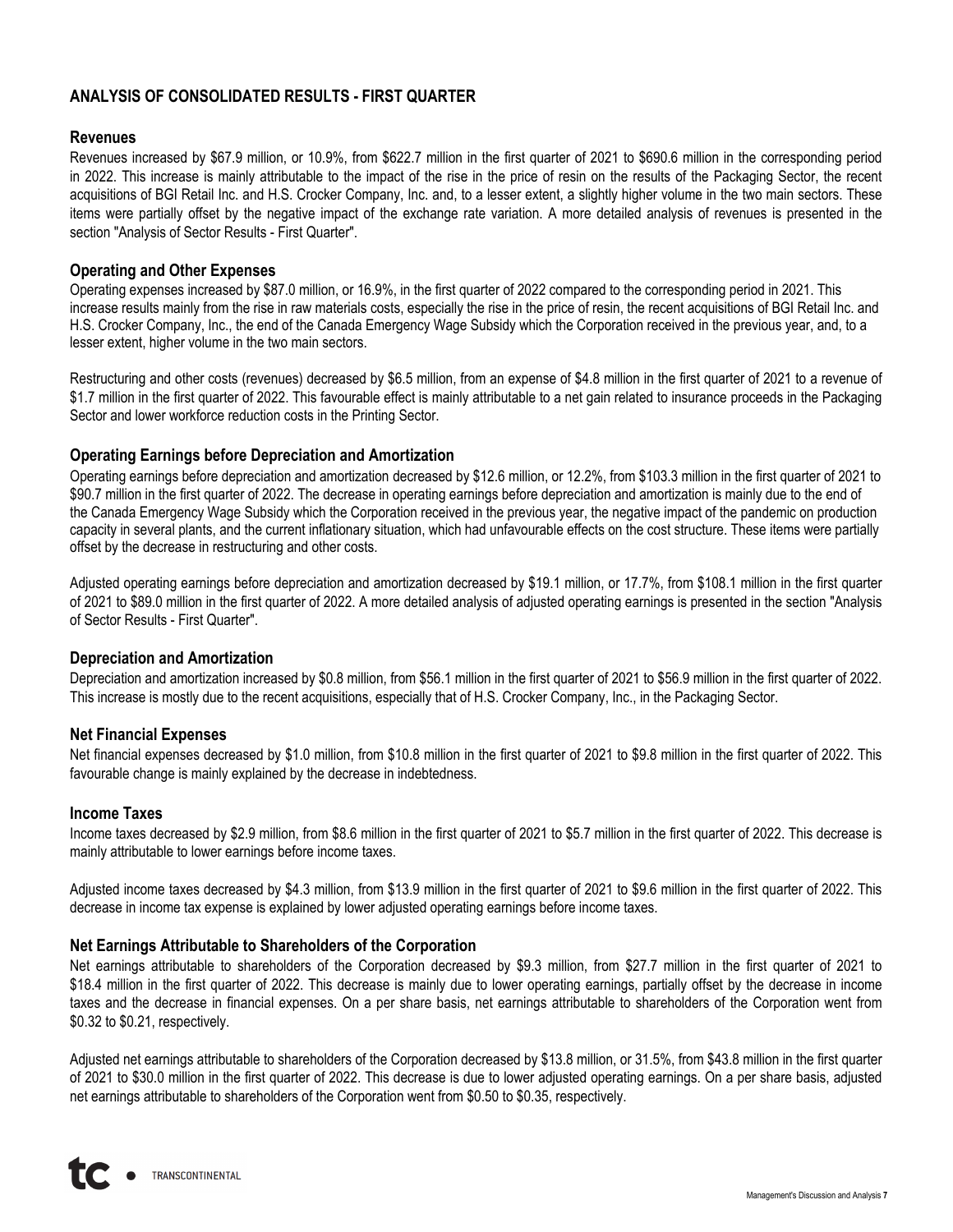## **ANALYSIS OF SECTOR RESULTS - FIRST QUARTER**

(unaudited)

### **Table #3:**

| (in millions of dollars)                                                                            | Packaging | Printing | Other   | Consolidated<br>results |
|-----------------------------------------------------------------------------------------------------|-----------|----------|---------|-------------------------|
| <b>Revenues - First quarter of 2021</b>                                                             | \$337.2   | \$274.4  | \$11.1  | \$622.7                 |
| Acquisitions/disposals and closures                                                                 | 15.1      | 11.2     |         | 26.3                    |
| Existing operations                                                                                 |           |          |         |                         |
| Exchange rate effect                                                                                | (8.3)     | 0.2      |         | (8.1)                   |
| Organic growth (decline)                                                                            | 40.0      | 9.6      | 0.1     | 49.7                    |
| <b>Revenues - First quarter of 2022</b>                                                             | \$384.0   | \$295.4  | \$11.2  | \$690.6                 |
| Adjusted operating earnings before depreciation and amortization (1) (2) -<br>First quarter of 2021 | \$50.1    | \$61.1   | (\$3.1) | \$108.1                 |
| Acquisitions/disposals and closures                                                                 | 0.6       | 2.7      |         | 3.3                     |
| Existing operations                                                                                 |           |          |         |                         |
| Exchange rate effect                                                                                | (0.9)     | 0.6      | (0.1)   | (0.4)                   |
| Stock-based compensation                                                                            |           |          | (0.6)   | (0.6)                   |
| Organic growth (decline) <sup>(3)</sup>                                                             | (10.9)    | (7.6)    | (2.9)   | (21.4)                  |
| Adjusted operating earnings before depreciation and amortization (1) -<br>First quarter of 2022     | \$38.9    | \$56.8   | (\$6.7) | \$89.0                  |

(1) Please refer to Table #2 in the section entitled "Reconciliation of Non-IFRS Financial Measures" in this Management's Discussion and Analysis for adjusted data presented above.

(2) Adjusted operating earnings before depreciation and amortization has been restated to conform to the presentation adopted in the period.<br>(3) The above results include the unfavourable impact of \$9.0 million in Canada E

## **Packaging Sector**

Packaging Sector revenues increased by \$46.8 million, or 13.9 %, from \$337.2 million in the first quarter of 2021 to \$384.0 million in the first quarter of 2022. This increase is mainly attributable to the impact of the rise in the price of resin and the recent acquisition of H.S. Crocker Company, Inc. and, to a lesser extent, a slight increase in volume. These items were partially offset by the negative exchange rate effect.

Adjusted operating earnings before depreciation and amortization decreased by \$11.2 million, or 22.4 %, from \$50.1 million in the first quarter of 2021 to \$38.9 million in the first quarter of 2022. This decrease was mainly caused by the negative impact of the pandemic on production capacity and efficiency in several plants. In addition, the current inflationary situation had a negative impact on the sector's cost structure. The sector's adjusted operating earnings margin before depreciation and amortization went from 14.9 % in the first quarter of 2021 to 10.1 % in the first quarter of 2022, mainly due to the above-mentioned items.

## **Printing Sector**

Printing Sector revenues increased by \$21.0 million, or 7.7 %, from \$274.4 million in the first quarter of 2021 to \$295.4 million in the first quarter of 2022. The increase is mainly attributable to the acquisition of BGI Retail Inc., the effect of new contracts and growth in volume resulting from the progressive reopening of the economy following the pandemic.

Adjusted operating earnings before depreciation and amortization decreased by \$4.3 million, or 7.0 %, from \$61.1 million in the first quarter of 2021 to \$56.8 million in the first quarter of 2022. This decrease is mostly caused by the end of the Canada Emergency Wage Subsidy, and operational inefficiencies related to the pandemic. These items were partially offset by the above-mentioned increase in volume and the acquisition of BGI Retail Inc. The sector's adjusted operating earnings margin before depreciation and amortization decreased from 22.3 % in the first quarter of 2021 to 19.2 % in the first quarter of 2022, mostly due to the end of the Canada Emergency Wage Subsidy. Excluding this subsidy, the margin would have been 19.1 % in the first quarter of 2021.

### **Other**

Revenues remained stable with a slight increase of \$0.1 million, from \$11.1 million in the first quarter of 2021 to \$11.2 million in the first quarter of 2022.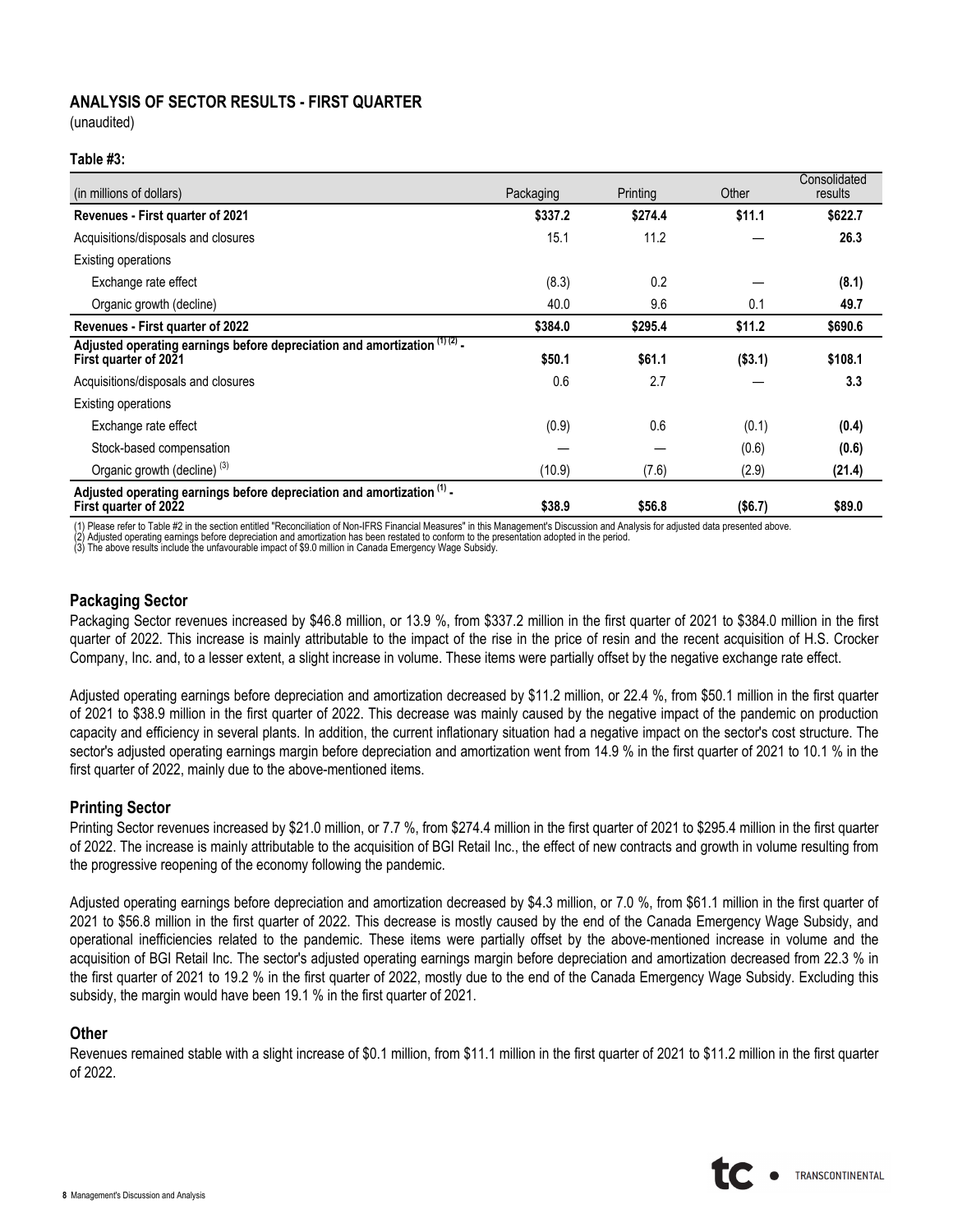Adjusted operating earnings before depreciation and amortization decreased by \$3.6 million, from \$-3.1 million in the first quarter of 2021 to \$-6.7 million in the first quarter of 2022, mainly due to non-recurring additional head office costs and, to a lesser extent, the stock-based compensation expense.

## **SUMMARY OF QUARTERLY RESULTS**

(unaudited)

Table #4 summarizes selected consolidated financial information derived from the Corporation's annual consolidated financial statements and some non-IFRS financial measures for each of the last eight quarters.

### **Table #4:**

| (in millions of dollars, except per share amounts)                                                   | 2022           |   |                |      |                | 2021 |             |      |                |      |             |      | 2020           |      |             |      |
|------------------------------------------------------------------------------------------------------|----------------|---|----------------|------|----------------|------|-------------|------|----------------|------|-------------|------|----------------|------|-------------|------|
|                                                                                                      | Q <sub>1</sub> |   | Q <sub>4</sub> |      | Q <sub>3</sub> |      | Q2          |      | Q <sub>1</sub> |      | Q4          |      | Q <sub>3</sub> |      | Q2          |      |
|                                                                                                      | 13<br>weeks    |   | 14<br>weeks    |      | 13<br>weeks    |      | 13<br>weeks |      | 13<br>weeks    |      | 13<br>weeks |      | 13<br>weeks    |      | 13<br>weeks |      |
| Revenues                                                                                             | \$690.6        |   | \$775.8        |      | \$621.6        |      | \$623.3     |      | \$622.7        |      | \$655.7     |      | \$587.4        |      | \$625.1     |      |
| Operating earnings before depreciation and amortization <sup>(1)</sup>                               | 90.7           |   | 135.8          |      | 103.4          |      | 108.9       |      | 103.3          |      | 137.4       |      | 132.7          |      | 99.6        |      |
| Adjusted operating earnings before depreciation and amortization $(1)$                               | 89.0           |   | 143.2          |      | 104.1          |      | 109.4       |      | 108.1          |      | 149.3       |      | 141.9          |      | 106.6       |      |
| Adjusted operating earnings margin before depreciation and<br>amortization <sup>(2)</sup>            | 12.9           | % | 18.5           | $\%$ | 16.7           | $\%$ | 17.6        | $\%$ | 17.4           | %    | 22.8        | $\%$ | 24.2           | $\%$ | 17.1%       |      |
| Operating earnings                                                                                   | \$33.8         |   | \$80.5         |      | \$50.2         |      | \$55.9      |      | \$47.2         |      | \$81.2      |      | \$75.3         |      | \$44.1      |      |
| Adjusted operating earnings <sup>(2)</sup>                                                           | 49.3           |   | 104.9          |      | 67.4           |      | 72.6        |      | 68.6           |      | 110.1       |      | 102.1          |      | 68.5        |      |
| Adjusted operating earnings margin <sup>(2)</sup>                                                    | 7.1            | % | 13.5           | $\%$ | 10.8           | $\%$ | 11.6        | $\%$ | 11.0           | %    | 16.8        | $\%$ | 17.4           | $\%$ | 11.0        | $\%$ |
| Net earnings attributable to shareholders of the Corporation                                         | \$18.4         |   | \$39.2         |      | \$28.1         |      | \$35.6      |      | \$27.7         |      | \$51.3      |      | \$48.3         |      | \$25.7      |      |
| Net earnings attributable to shareholders of the Corporation per<br>share                            | 0.21           |   | 0.45           |      | 0.32           |      | 0.41        |      | 0.32           |      | 0.59        |      | 0.55           |      | 0.30        |      |
| Adjusted net earnings attributable to shareholders of the<br>Corporation <sup><math>(2)</math></sup> | 30.0           |   | 70.6           |      | 44.2           |      | 47.8        |      | 43.8           |      | 72.4        |      | 68.2           |      | 43.6        |      |
| Adjusted net earnings attributable to shareholders of the<br>Corporation per share <sup>(2)</sup>    | 0.35           |   | 0.81           |      | 0.51           |      | 0.55        |      | 0.50           |      | 0.84        |      | 0.78           |      | 0.50        |      |
| % of fiscal year                                                                                     |                | % | 35             | %    | 21             | $\%$ | 23          | $\%$ | 21             | $\%$ | 32          | $\%$ | 30             | $\%$ | 19          | $\%$ |

(1) Operating earnings before depreciation and amortization and Adjusted operating earnings before depreciation and amortization have been restated to conform to the presentation adopted in the period.<br>(2) Please refer to

The variability of financial information for interim periods is influenced by many factors, such as:

- The impact of acquisitions;
- The effect of exchange rate fluctuations;
- The effect of interest rate fluctuations;
- The impact of the change in the share price on the stock-based compensation expense;
- The impact of changes in price of raw materials, including resin and paper;
- The impact of the Canada Emergency Wage Subsidy, which is related to the pandemic.

Excluding the impact of the above-mentioned items, we can note an organic growth in revenues but a decrease in adjusted operating earnings before depreciation and amortization.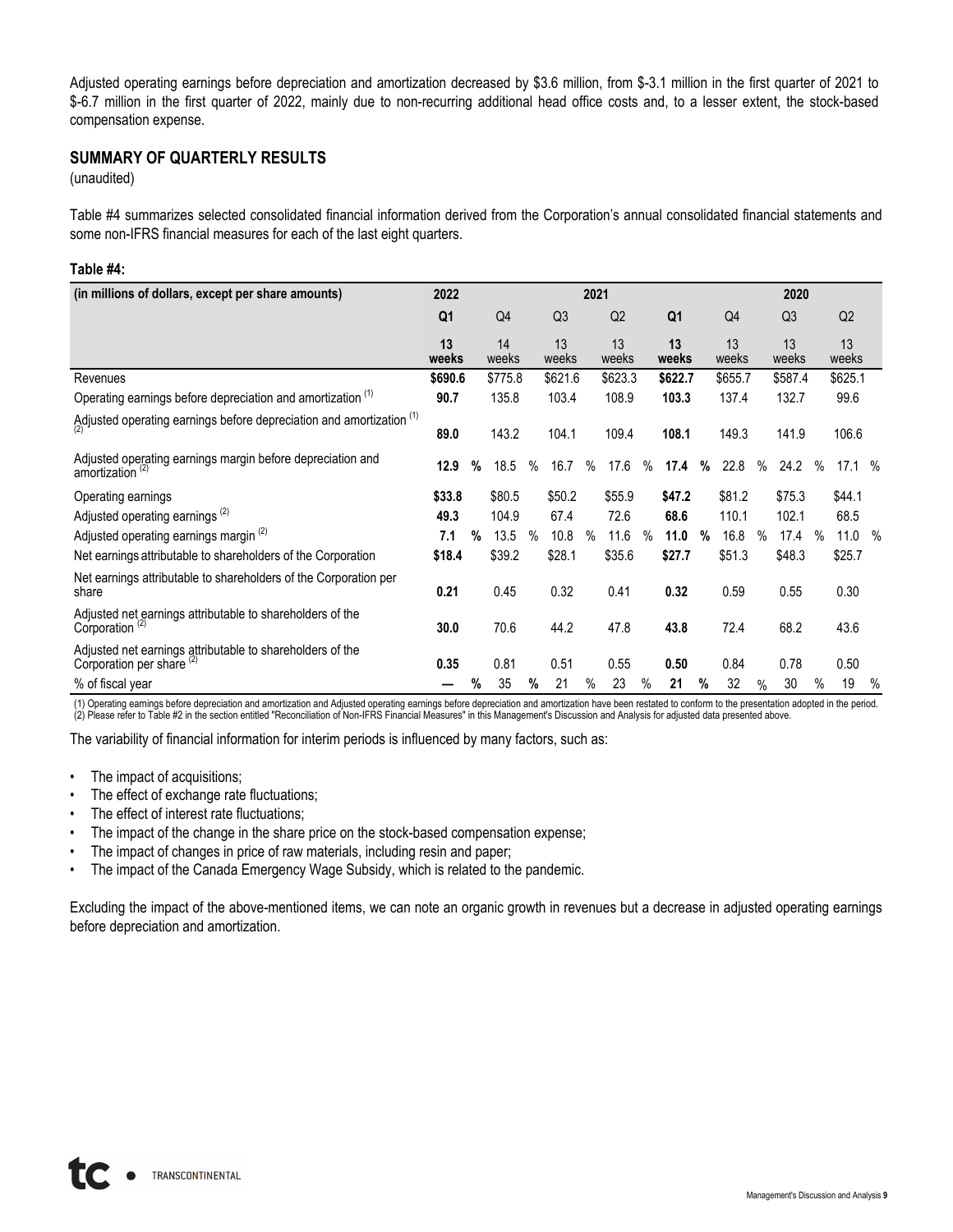# **FINANCIAL POSITION, LIQUIDITY AND CAPITAL STRUCTURE**

(unaudited)

## **Table #5:**

|                                                                                                               | Three months ended  |                     |
|---------------------------------------------------------------------------------------------------------------|---------------------|---------------------|
| (in millions of dollars)                                                                                      | January 30,<br>2022 | January 24,<br>2021 |
| <b>Operating activities</b>                                                                                   |                     |                     |
| Cash flows generated by operating activities before changes in non-cash operating items and income taxes paid | \$87.9              | \$106.3             |
|                                                                                                               |                     |                     |
| Changes in non-cash operating items                                                                           | (64.9)              | (12.5)              |
| Income taxes                                                                                                  | (29.4)              | (9.1)               |
| Cash flows from operating activities                                                                          | (\$6.4)             | \$84.7              |
| <b>Investing activities</b>                                                                                   |                     |                     |
| Business combinations, net of acquired cash                                                                   | (\$45.7)            |                     |
| Acquisitions of property, plant and equipment                                                                 | (28.1)              | (27.3)              |
| Disposals of property, plant and equipment                                                                    |                     | 0.1                 |
| Increase in intangible assets                                                                                 | (6.1)               | (4.5)               |
| Cash flows from investing activities                                                                          | (\$79.9)            | (\$31.7)            |
| <b>Financing activities</b>                                                                                   |                     |                     |
| Reimbursement of long-term debt                                                                               | (\$186.7)           | (\$83.4)            |
| Net increase in credit facilities                                                                             | 103.5               | 3.4                 |
| Financial expenses paid on long-term debt and credit facilities                                               | (10.2)              | (7.6)               |
| Repayment of principal on lease liabilities                                                                   | (6.5)               | (5.4)               |
| Interest paid on lease liabilities                                                                            | (0.5)               | (0.9)               |
| <b>Dividends</b>                                                                                              | (19.5)              | (19.6)              |
| Share redemptions                                                                                             | (3.0)               |                     |
| Cash flows from financing activities                                                                          | (\$122.9)           | (\$113.5)           |
| Effect of exchange rate changes on cash denominated in foreign currencies                                     | \$1.1               | \$1.5               |
| Net change in cash                                                                                            | (\$208.1)           | (\$59.0)            |

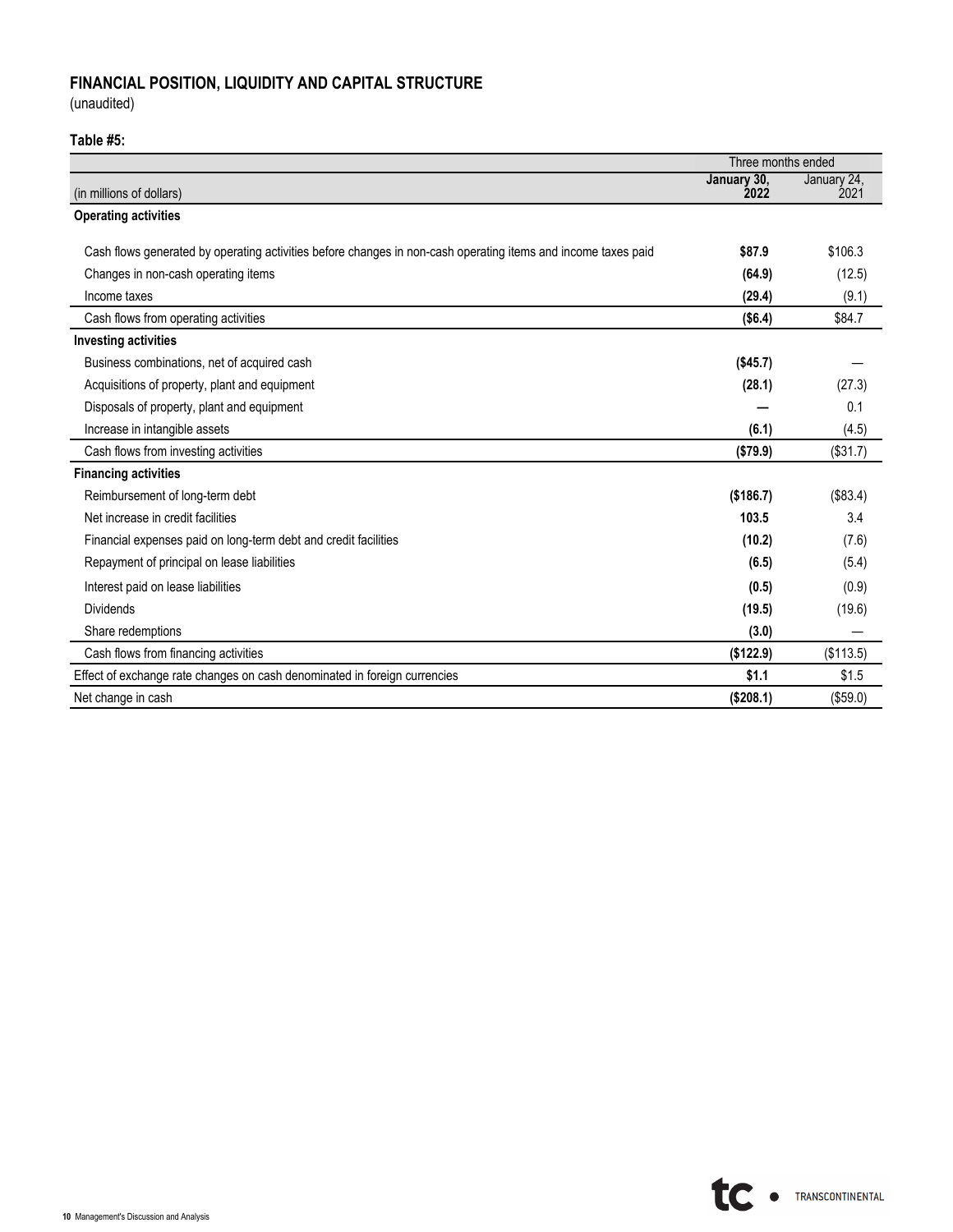| <b>Financial position</b>                            | As at January 30, 2022 | As at October 31, 2021 |
|------------------------------------------------------|------------------------|------------------------|
| Net indebtedness <sup>(1)</sup>                      | \$1,044.3              | \$894.8                |
| Net indebtedness ratio <sup>(1)</sup>                | $2.3 \times$           | $1.9 \times$           |
| Credit rating                                        |                        |                        |
| <b>DBRS</b>                                          | BBB (low)              | BBB (low)              |
| Outlook                                              | <b>Stable</b>          | Stable                 |
| Standard and Poor's                                  | BBB-                   | BBB-                   |
| Outlook                                              | <b>Stable</b>          | Stable                 |
| <b>Consolidated Statements of Financial Position</b> | As at January 30, 2022 | As at October 31, 2021 |
| Current assets                                       | \$935.2                | \$1,125.5              |
| Current liabilities                                  | 586.4                  | 692.3                  |
| Total assets                                         | 3,506.0                | 3,612.9                |
| <b>Total liabilities</b>                             | 1,710.9                | 1,848.6                |

(1) Please refer to Table #2 in the section entitled "Reconciliation of Non-IFRS Financial Measures" in this Management's Discussion and Analysis for adjusted data presented above.

## **ANALYSIS OF FINANCIAL POSITION - FIRST QUARTER**

## **Cash Flows from Operating Activities**

Cash flows from operating activities decreased from \$84.7 million in the first quarter of 2021 to \$-6.4 million in the first quarter of 2022. This decrease is mostly due to the change in non-cash items, which is mostly explained by higher inventories due to the rise in raw material prices and a timing difference in purchases, notably in the Packaging Sector, as well as Printing Sector accounts payable. In addition, the decrease in operating earnings before depreciation and amortization and the increase in income taxes paid contributed to this decrease.

## **Cash Flows from Investing Activities**

Cash flows from investing activities went from a cash outflow of \$31.7 million in the first quarter of 2021 to a cash outflow of \$79.9 million in the first quarter of 2022. This change is mainly explained by the recent acquisition of H.S. Crocker Company, Inc. and, to a lesser extent, a slight increase in capital expenditures in the Packaging Sector.

## **Cash Flows from Financing Activities**

Cash flows from financing activities went from a cash outflow of \$113.5 million in the first quarter of 2021 to a cash outflow of \$122.9 million in the first quarter of 2022. This change is mostly explained by debt repayments made during the first quarter of 2021 and the first quarter or 2022.

### **Debt Instruments**

On November 1, 2021, the Corporation repaid the balance of \$185.8 million (US\$150.0 million) of tranche D of the U.S. dollar term loans that was maturing of May 1, 2022.

As at January 30, 2022, an amount of \$104.3 million had been drawn on the credit facilities, and the available amount under the credit facilities was \$327.6 million.

Net indebtedness went from \$894.8 million as at October 31, 2021 to \$1,044.3 million as at January 30, 2022. This increase is mostly explained by the acquisition of H.S. Crocker Company, Inc. and the investments in property, plant and equipment. Consequently, the net indebtedness ratio stood at 2.3x as at January 30, 2022 compared to 1.9x as at October 31, 2021, due to the above-mentioned items and lower adjusted operating earnings before depreciation and amortization.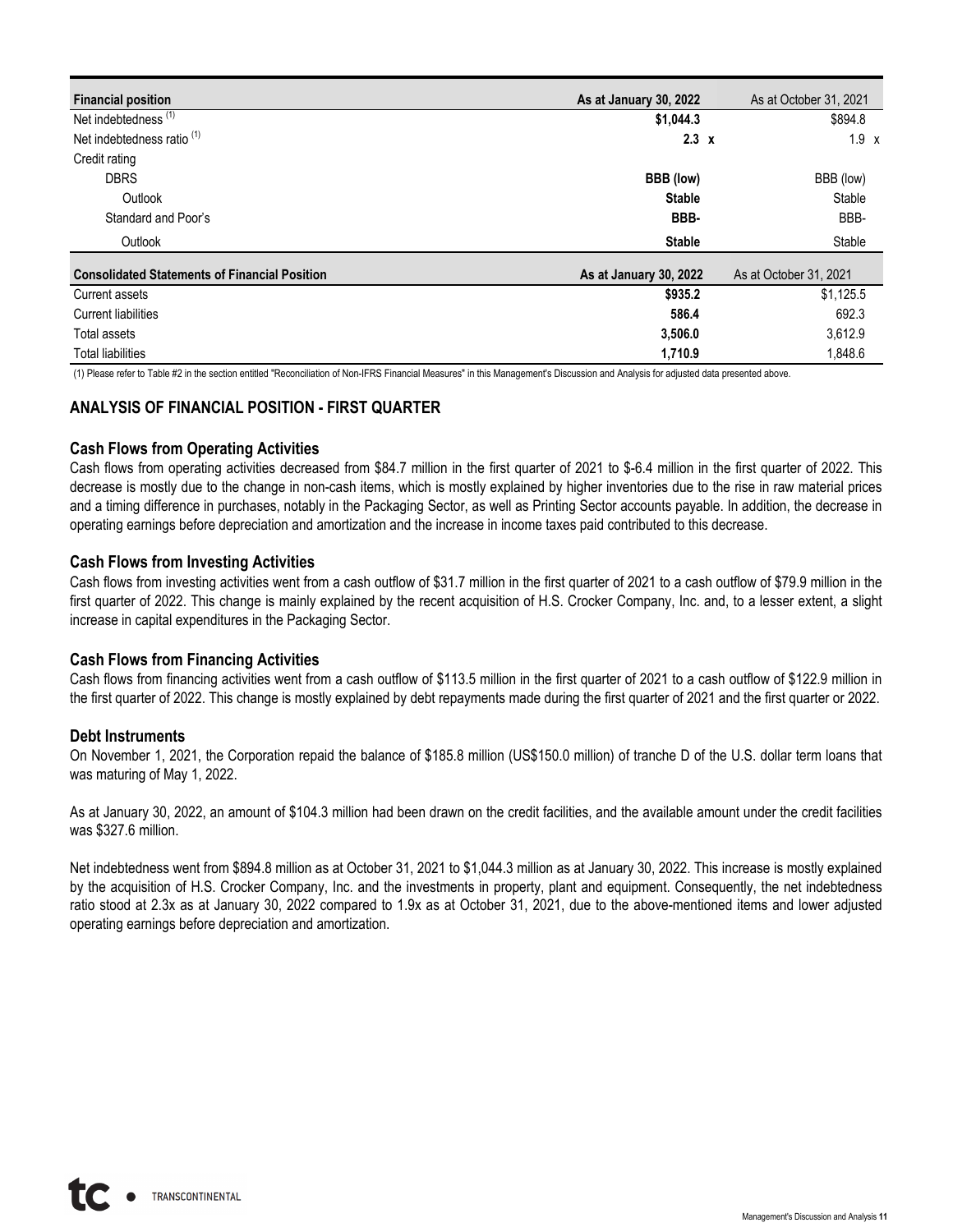### **Share Capital Table #6:**

| <b>Shares Issued and Outstanding</b>       | As at January 30, 2022 | As at February 28, 2022 |
|--------------------------------------------|------------------------|-------------------------|
| <b>Class A</b> (Subordinate Voting Shares) | 72.954.344             | 72.954.344              |
| <b>Class B</b> (Multiple Voting Shares)    | 13.912.826             | 13.912.826              |
| Total Class A and Class B                  | 86.867.170             | 86.867.170              |

On September 29, 2021, the Corporation was authorized to repurchase, for cancellation on the open market, or subject to the approval of any securities authority by private agreements, between October 1, 2021 and September 30, 2022, or at an earlier date if the Corporation concludes or cancels the offer, up to 1,000,000 of its Class A Subordinate Voting Shares and up to 190,300 of its Class B Shares. Repurchases are made in the normal course of business at market prices through the Toronto Stock Exchange.

During the three-month period ended January 30, 2022, the Corporation repurchased and cancelled 157,800 of its Class A Subordinate Voting Shares at a weighted average price of \$18.80, for a total cash consideration of \$3.0 million. The excess of the total consideration over the carrying amount of the shares, amounting to \$1.6 million, was applied against retained earnings. The Corporation was under no obligation to repurchase its Class A Subordinate Voting Shares and Class B Shares as at January 30, 2022.

## **INTERNAL CONTROL OVER FINANCIAL REPORTING**

Management is responsible for establishing and maintaining adequate internal control. The purpose of internal control over financial reporting ("ICFR") is to provide reasonable assurance regarding the reliability of the Corporation's financial reporting and the preparation of condensed interim consolidated financial statements in accordance with IFRS. Management certifies disclosures in annual and interim filings under Regulation 52-109 using the internal control framework issued by the Committee of Sponsoring Organizations of the Treadway Commission ("COSO").

As at January 30, 2022, the Corporation's management excluded BGI Retail Inc. ("BGI") and H.S. Crocker Company, Inc. ("H.S. Crocker") from its evaluation of internal control over financial reporting, this exclusion is accepted by the Autorité des marchés financiers ("AMF") during the first year after the acquisition of a business, to give a corporation time to integrate the acquisition.

BGI is a full-service design and in-store solutions provider for retailers and leading global brands located in Paris, Ontario. Acquired June 1, 2021, BGI has generated \$11.2 million in revenues during the three-month period ended January 30, 2022, or 1.6 % of the Corporation's consolidated results.

H.S. Crocker is a manufacturer of die cut lids for the food industry and labels for the pharmaceutical industry located in Huntley, Illinois, and Exton, Pennsylvania. Acquired November 1, 2021, H.S Crocker has generated \$15.1 million in revenues during the three-month period ended January 30, 2022, or 2.2 % of the Corporation's consolidated results.

Additional information about these acquisitions is presented in Table #7.

### **Table #7:**

(unaudited)

| (in millions of dollars)                                | <b>BGI Retail Inc.</b>              | H.S. Crocker Company, Inc.          |
|---------------------------------------------------------|-------------------------------------|-------------------------------------|
| Statements of financial position                        | As at January 30, 2022              | As at January 30, 2022              |
| Current assets                                          | \$22.1                              | \$24.3                              |
| Non-current assets                                      | 72.7                                | 37.3                                |
| Current liabilities                                     | 5.9                                 | 8.8                                 |
| Non-current liabilities                                 | 33.8                                | 0.6                                 |
| <b>Statements of earnings</b>                           | Three months ended January 30, 2022 | Three months ended January 30, 2022 |
| Revenues                                                | \$11.2                              | \$15.1                              |
| Operating earnings before depreciation and amortization | 2.7                                 | 0.6                                 |
| Operating earnings                                      | 1.2                                 | (0.6)                               |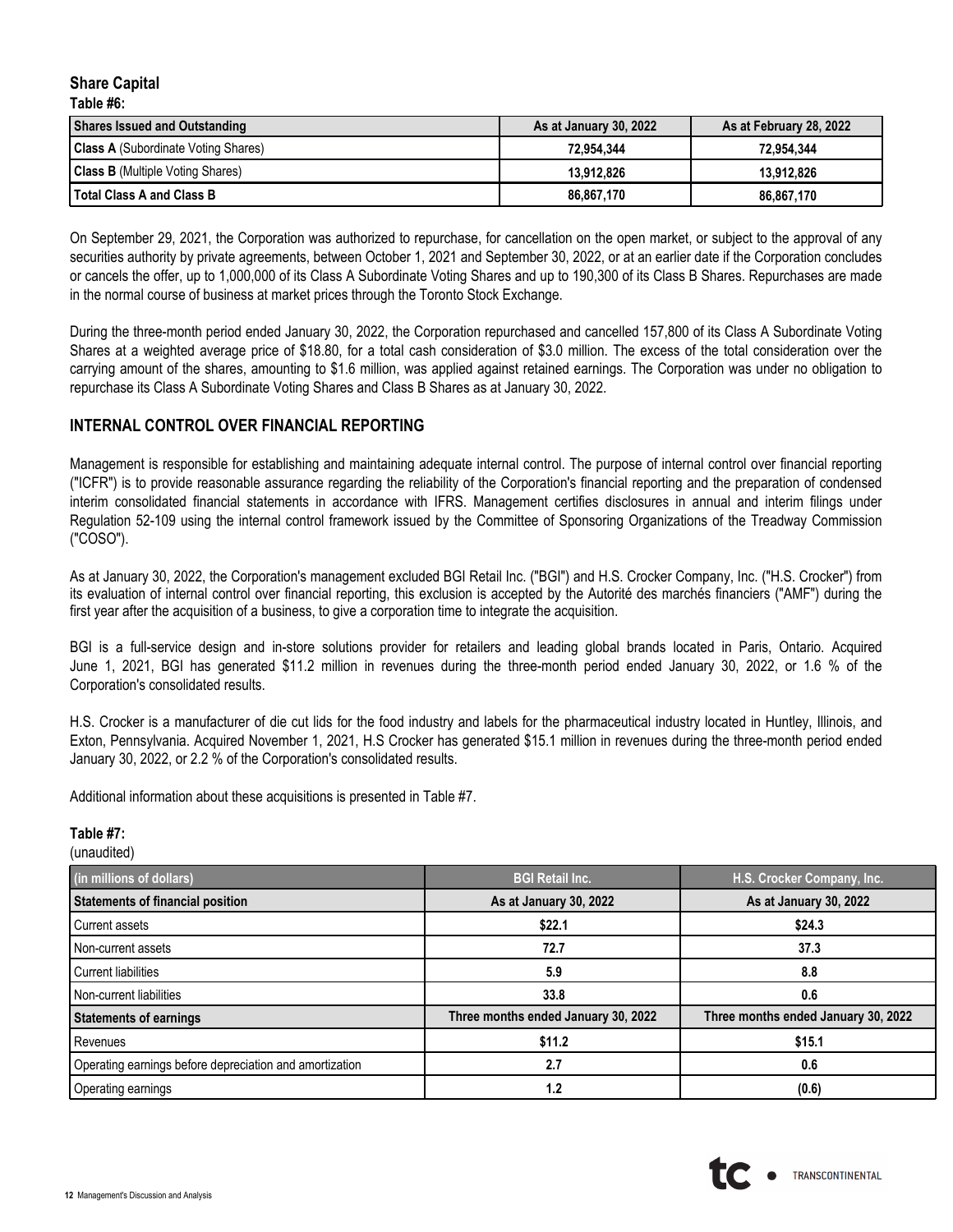During the first quarter ended January 30, 2022, except for the information provided above, no change that has materially affected or is reasonably likely to affect the ICFR was brought to the attention of management, including the President and Chief Executive Officer and the Chief Financial Officer of the Corporation.

## **SUBSEQUENT EVENTS**

## **NEW FINANCING**

On February 1, 2022, the Corporation issued senior unsecured notes bearing interest at a fixed rate of 2.667%, amounting to \$200.0 million and maturing in February 2025. Concurrently with this financing, the Corporation entered into cross-currency floating interest rate swaps amounting to \$200.0 million (US\$157.1 million) maturing in February 2025 and bearing interest at floating SOFR plus a credit spread of 1.088%.

## **REPAYMENT OF DEBT**

On February 1, 2022, the Corporation repaid early the balance of \$143.7 million (US\$112.5 million) of tranche E of the U.S. dollar term loans, which was maturing on November 1, 2022 and was bearing interest at LIBOR plus a credit spread of 1.70%.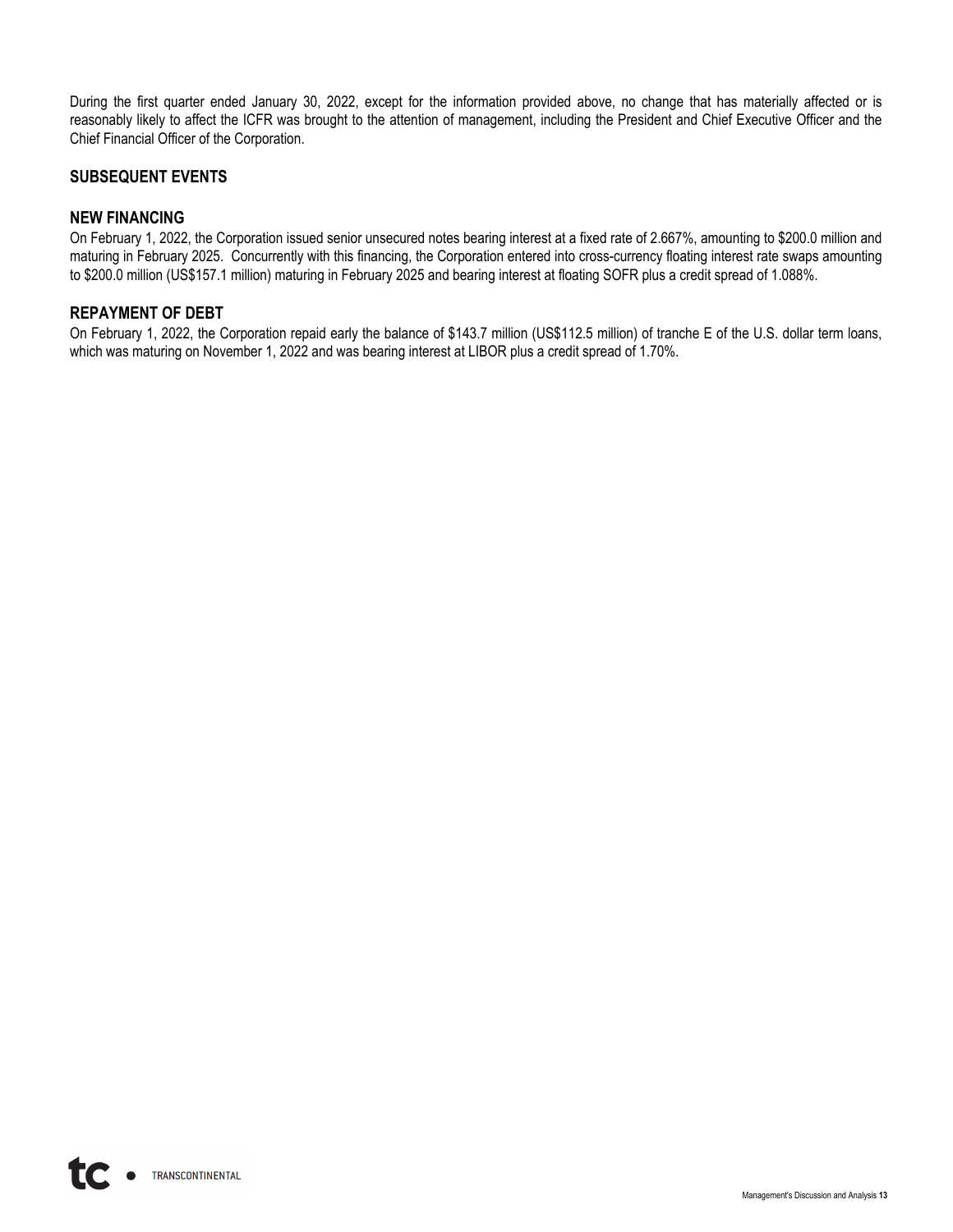## **OUTLOOK**

In the Packaging Sector, as a result of signing new contracts, introducing new products to the market and investing in new production equipment, we expect organic volume growth in fiscal year 2022 compared to fiscal 2021, excluding the impact of the 53<sup>rd</sup> week on the results for fiscal year 2021. In addition, we continue to expect an increase in adjusted operating earnings before depreciation and amortization for fiscal year 2022 compared to the prior fiscal year.

In the Printing Sector, we expect a continued recovery in printing volume. This anticipated recovery, combined with growth in our in-store marketing activities and other growth activities, gives us confidence in the outlook for revenue growth for fiscal year 2022, excluding the impact of the 53<sup>rd</sup> week on the results for fiscal year 2021. In addition, excluding amounts related to the Canada Emergency Wage Subsidy and the impact of the 53<sup>rd</sup> week on the results for fiscal year 2021, we expect an increase in adjusted operating earnings before depreciation and amortization for fiscal year 2022 compared to fiscal year 2021.

Finally, we expect to continue generating significant cash flows from operating activities. These cash flows are expected to enable us to reduce our net indebtedness, while providing us with the flexibility needed to pursue our investments focused on organic growth as well as strategic and targeted acquisitions.

On behalf of Management,

*(s) Donald LeCavalier* Chief Financial Officer

March 8, 2022

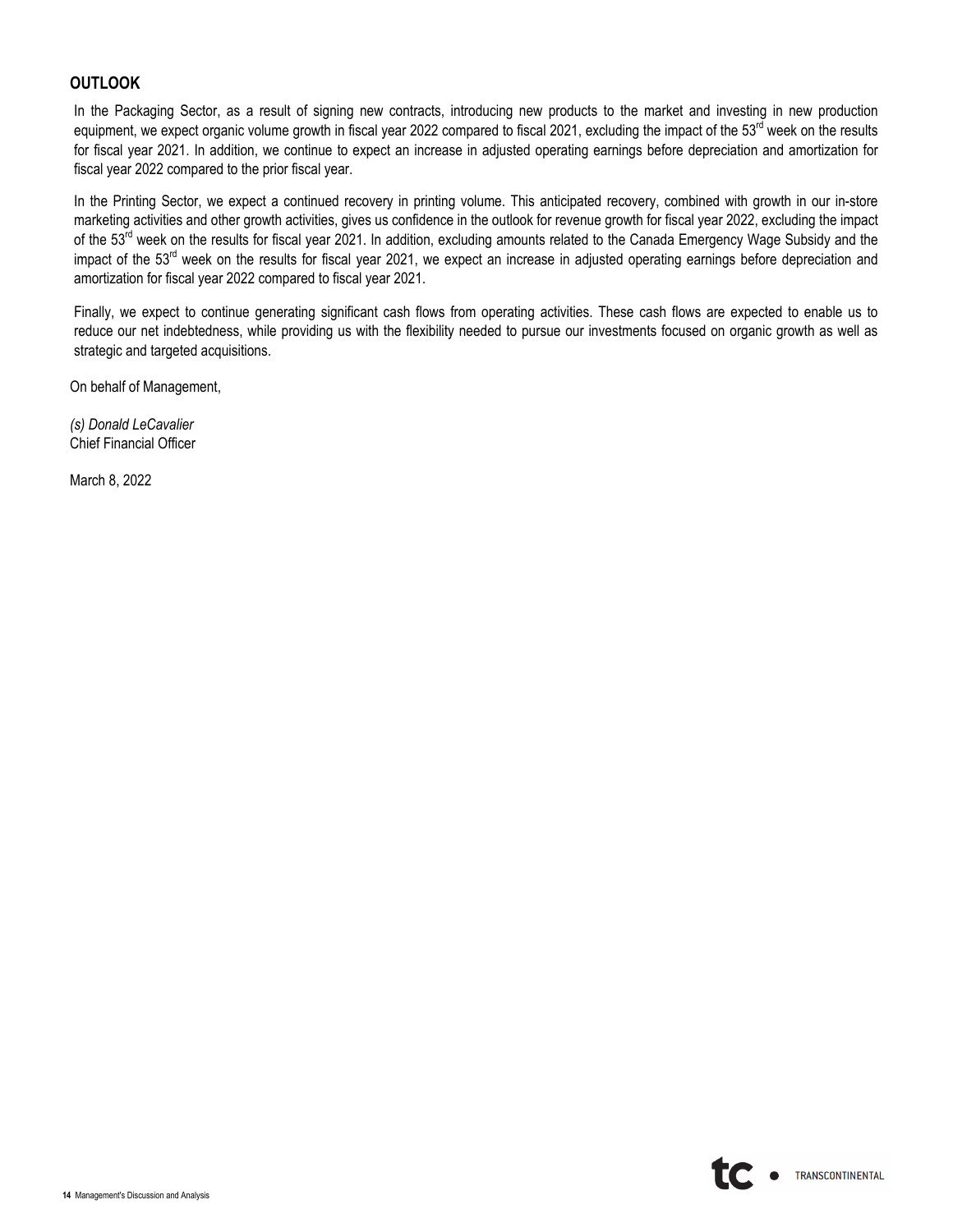## **CONSOLIDATED STATEMENTS OF EARNINGS**

Unaudited

|                                                                                  |                | Three months ended |              |
|----------------------------------------------------------------------------------|----------------|--------------------|--------------|
|                                                                                  |                | January 30,        | January 24,  |
| (in millions of Canadian dollars, unless otherwise indicated and per share data) | <b>Notes</b>   | 2022               | $2021^{(1)}$ |
|                                                                                  |                |                    |              |
| Revenues                                                                         | 3              | \$<br>690.6        | \$<br>622.7  |
| Operating expenses                                                               | 5              | 601.6              | 514.6        |
| Restructuring and other costs (revenues)                                         | 6              | (1.7)              | 4.8          |
| Operating earnings before depreciation and amortization                          |                | 90.7               | 103.3        |
|                                                                                  |                |                    |              |
| Depreciation and amortization                                                    | $\overline{7}$ | 56.9               | 56.1         |
| Operating earnings                                                               |                | 33.8               | 47.2         |
|                                                                                  |                |                    |              |
| Net financial expenses                                                           | 8              | 9.8                | 10.8         |
|                                                                                  |                |                    | 36.4         |
| Earnings before income taxes                                                     |                | 24.0               |              |
| Income taxes                                                                     | 9              | 5.7                | 8.6          |
|                                                                                  |                |                    |              |
| Net earnings                                                                     |                | 18.3               | 27.8         |
| Non-controlling interest                                                         |                | (0.1)              | 0.1          |
| Net earnings attributable to the shareholders of the Corporation                 |                | \$<br>18.4         | \$<br>27.7   |
|                                                                                  |                |                    |              |
| Net earnings per share - basic and diluted                                       |                | \$<br>0.21         | \$<br>0.32   |
| Weighted average number of shares outstanding - basic and diluted (in millions)  | 13             | 86.9               | 87.0         |
|                                                                                  |                |                    |              |

 $(1)$  Certain comparative figures have been reclassified to conform to the presentation adopted in the current period.

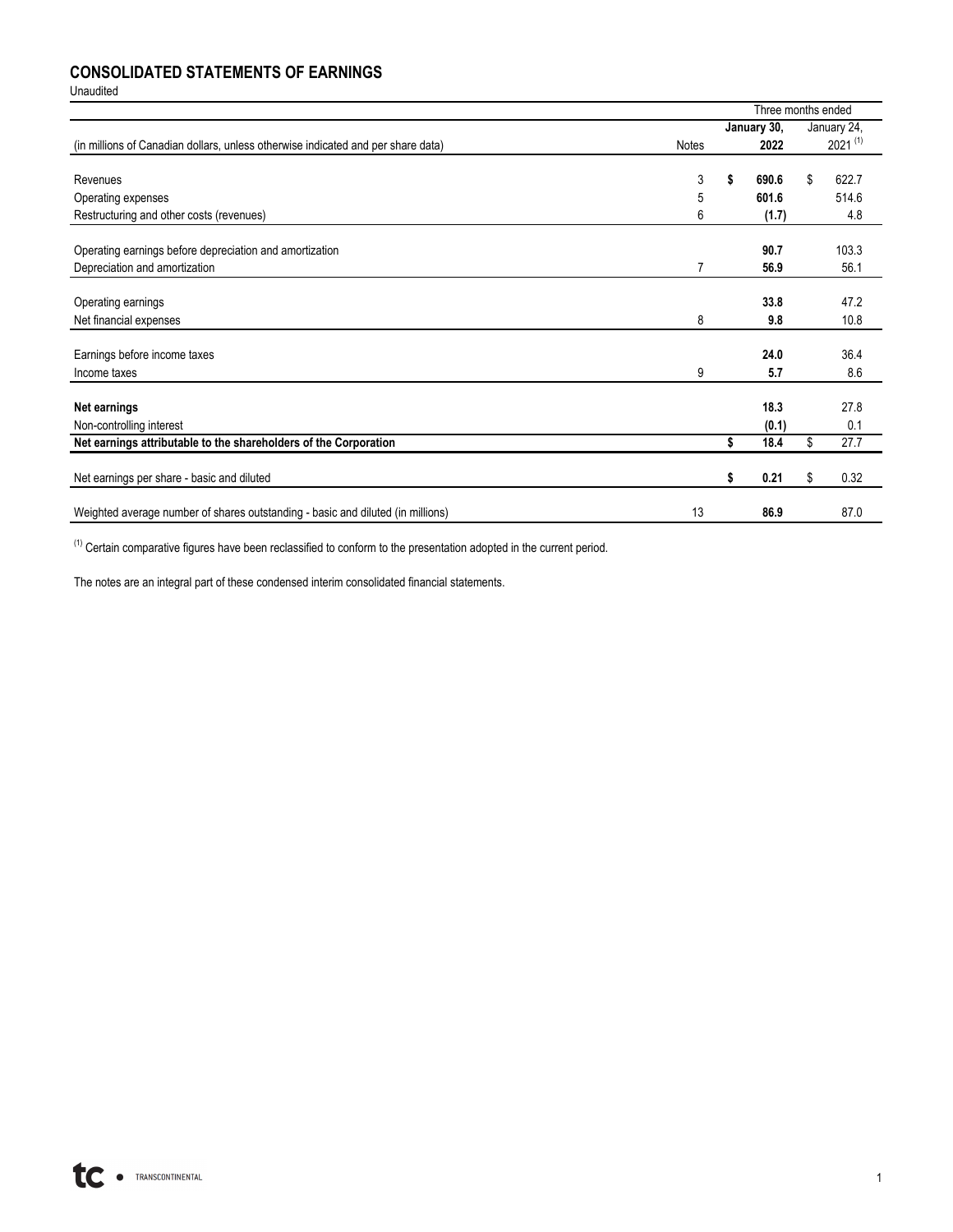# **CONSOLIDATED STATEMENTS OF COMPREHENSIVE INCOME (LOSS)**

Unaudited

|                                                                                                                             |              | Three months ended |             |
|-----------------------------------------------------------------------------------------------------------------------------|--------------|--------------------|-------------|
|                                                                                                                             |              | January 30,        | January 24, |
| (in millions of Canadian dollars)                                                                                           | <b>Notes</b> | 2022               | 2021        |
| Net earnings                                                                                                                |              | \$<br>18.3         | \$<br>27.8  |
| Other comprehensive income (loss)                                                                                           |              |                    |             |
| Items that will be or may be subsequently reclassified to net earnings                                                      |              |                    |             |
| Net change related to cash flow hedges                                                                                      |              |                    |             |
| Net change in the fair value of designated derivatives - foreign exchange risk                                              |              | (3.6)              | 4.3         |
| Net change in the fair value of designated derivatives - interest rate risk                                                 | 10           | 0.8                | (0.4)       |
| Reclassification of the net change in the fair value of designated derivatives recognized in net earnings during the period |              | 0.9                | 3.2         |
| Related income taxes                                                                                                        |              | (0.5)              | 1.9         |
|                                                                                                                             | 15           | (1.4)              | 5.2         |
| <b>Cumulative translation differences</b>                                                                                   |              |                    |             |
| Net unrealized exchange gains (losses) on the translation of the financial statements of foreign operations                 |              | 44.6               | (48.8)      |
| Net gains (losses) on hedge of the net investment in foreign operations                                                     | 10           | (12.9)             | 23.5        |
| Related income taxes                                                                                                        |              | (1.3)              | 3.0         |
|                                                                                                                             | 15           | 33.0               | (28.3)      |
|                                                                                                                             |              |                    |             |
| Items that will not be reclassified to net earnings                                                                         |              |                    |             |
| Changes related to defined benefit plans                                                                                    |              |                    |             |
| Actuarial gains on defined benefit plans                                                                                    |              | 4.7                | (9.7)       |
| Related income taxes                                                                                                        |              | 1.3                | (2.8)       |
|                                                                                                                             | 15           | 3.4                | (6.9)       |
| Other comprehensive income (loss)                                                                                           | 15           | 35.0               | (30.0)      |
| <b>Comprehensive income</b>                                                                                                 |              | \$<br>53.3         | \$<br>(2.2) |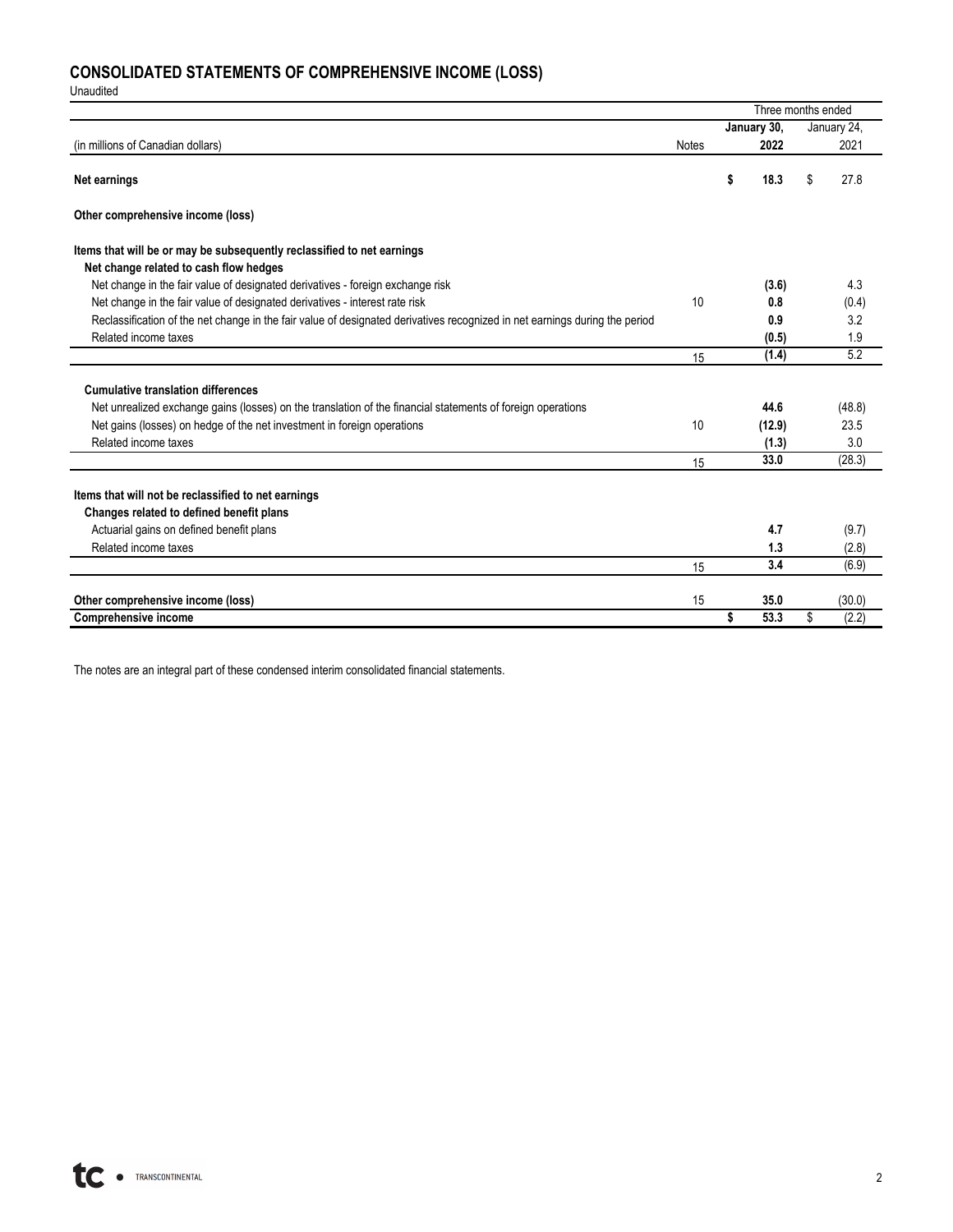# **CONSOLIDATED STATEMENTS OF CHANGES IN EQUITY**

Unaudited

|                                   |              |    |         |             |               | Accumulated   |    |         |             |               |
|-----------------------------------|--------------|----|---------|-------------|---------------|---------------|----|---------|-------------|---------------|
|                                   |              |    |         |             |               | other         |    |         | Non-        |               |
|                                   |              |    | Share   | Contributed | Retained      | comprehensive |    |         | controlling | Total         |
| (in millions of Canadian dollars) | <b>Notes</b> |    | capital | surplus     | earnings      | income (loss) |    | Total   | interest    | equity        |
|                                   |              |    |         |             |               |               |    |         |             |               |
| Balance as at October 31, 2021    |              | \$ | 640.0   | \$<br>0.9   | \$<br>1,159.5 | \$<br>(41.3)  | S. | .759.1  | \$<br>5.2   | \$<br>1,764.3 |
| Net earnings                      |              |    |         |             | 18.4          |               |    | 18.4    | (0.1)       | 18.3          |
| Other comprehensive income        |              |    |         |             |               | 35.0          |    | 35.0    |             | 35.0          |
| Shareholders' contributions and   |              |    |         |             |               |               |    |         |             |               |
| distributions to shareholders     |              |    |         |             |               |               |    |         |             |               |
| Share redemptions                 | 12           |    | (1.4)   |             | (1.6)         |               |    | (3.0)   |             | (3.0)         |
| <b>Dividends</b>                  | 12           |    |         |             | (19.5)        |               |    | (19.5)  |             | (19.5)        |
| Balance as at January 30, 2022    |              | S  | 638.6   | 0.9         | \$<br>1,156.8 | (6.3)         |    | ,790.0  | 5.1         | \$<br>1,795.1 |
|                                   |              |    | 640.0   | \$<br>0.9   | \$            | \$            | \$ | .733.3  | \$<br>5.3   | \$            |
| Balance as at October 25, 2020    |              | \$ |         |             | 1,107.2       | (14.8)        |    |         |             | 1,738.6       |
| Net earnings                      |              |    |         |             | 27.7          |               |    | 27.7    | 0.1         | 27.8          |
| Other comprehensive loss          |              |    |         |             |               | (30.0)        |    | (30.0)  |             | (30.0)        |
| Shareholders' contributions and   |              |    |         |             |               |               |    |         |             |               |
| distributions to shareholders     |              |    |         |             |               |               |    |         |             |               |
| <b>Dividends</b>                  | 12           |    |         |             | (19.6)        |               |    | (19.6)  |             | (19.6)        |
| Balance as at January 24, 2021    |              | \$ | 640.0   | \$<br>0.9   | \$<br>1,115.3 | \$<br>(44.8)  | \$ | 1,711.4 | \$<br>5.4   | \$<br>1,716.8 |

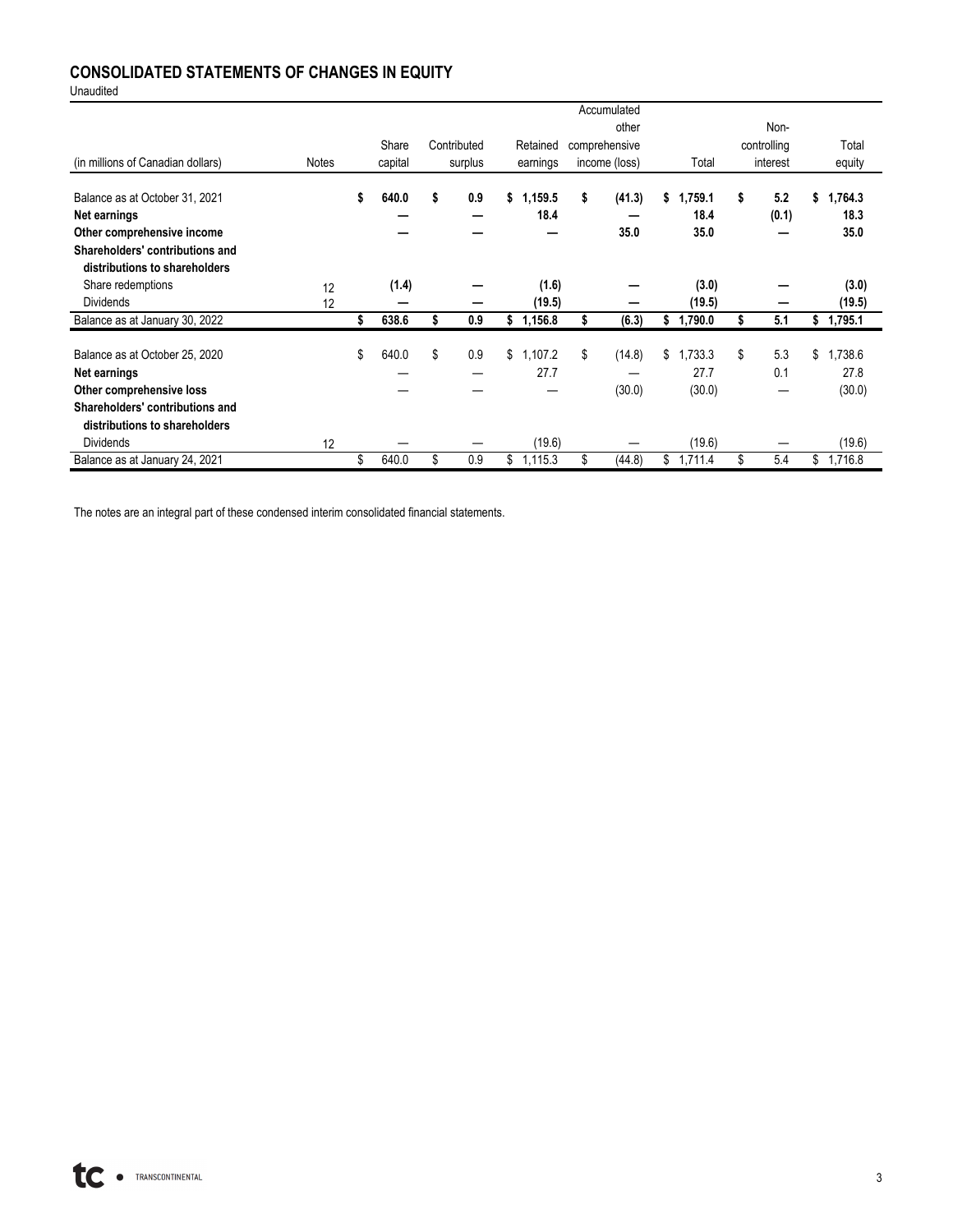# **CONSOLIDATED STATEMENTS OF FINANCIAL POSITION**

Unaudited

|                                                     |       |    | As at         | As at           |
|-----------------------------------------------------|-------|----|---------------|-----------------|
|                                                     |       |    | January 30,   | October 31,     |
| (in millions of Canadian dollars)                   | Notes |    | 2022          | 2021            |
| <b>Current assets</b>                               |       |    |               |                 |
| Cash                                                |       | \$ | 23.0          | \$<br>231.1     |
| Accounts receivable                                 |       |    | 489.3         | 496.1           |
| Income taxes receivable                             |       |    | 10.0          | 16.9            |
|                                                     |       |    |               |                 |
| Inventories                                         |       |    | 388.3         | 357.0           |
| Prepaid expenses and other current assets           |       |    | 24.6<br>935.2 | 24.4<br>1,125.5 |
|                                                     |       |    |               |                 |
| Property, plant and equipment                       |       |    | 726.5         | 689.7           |
| Right-of-use assets                                 |       |    | 151.5         | 140.8           |
| Intangible assets                                   |       |    | 517.5         | 513.0           |
| Goodwill                                            |       |    | 1,107.5       | 1,086.6         |
| <b>Deferred taxes</b>                               |       |    | 26.6          | 18.6            |
| <b>Other assets</b>                                 |       |    | 41.2          | 38.7            |
|                                                     |       | \$ | 3,506.0       | \$<br>3,612.9   |
|                                                     |       |    |               |                 |
| <b>Current liabilities</b>                          |       |    |               |                 |
| Accounts payable and accrued liabilities            |       | S  | 383.0         | \$<br>439.2     |
| Provisions                                          |       |    | 1.1           | 1.5             |
| Income taxes payable                                |       |    | 15.4          | 28.9            |
| Deferred revenues and deposits                      |       |    | 18.1          | 12.3            |
| Current portion of long-term debt                   | 10    |    | 145.3         | 187.3           |
| Current portion of lease liabilities                |       |    | 23.5          | 23.1            |
|                                                     |       |    | 586.4         | 692.3           |
|                                                     |       |    | 751.4         |                 |
| Long-term debt                                      | 10    |    |               | 778.2           |
| <b>Lease liabilities</b>                            |       |    | 147.1         | 137.3           |
| <b>Deferred taxes</b>                               |       |    | 129.9         | 137.3           |
| <b>Provisions</b>                                   |       |    | 0.3           | 0.6             |
| <b>Other liabilities</b>                            | 11    |    | 95.8          | 102.9           |
|                                                     |       |    | 1,710.9       | 1,848.6         |
| <b>Equity</b>                                       |       |    |               |                 |
| Share capital                                       | 12    |    | 638.6         | 640.0           |
| Contributed surplus                                 |       |    | 0.9           | 0.9             |
| Retained earnings                                   |       |    | 1,156.8       | 1,159.5         |
|                                                     |       |    |               |                 |
| Accumulated other comprehensive loss                | 15    |    | (6.3)         | (41.3)          |
| Attributable to the shareholders of the Corporation |       |    | 1,790.0       | 1,759.1         |
| Non-controlling interest                            |       |    | 5.1           | 5.2             |
|                                                     |       |    | 1,795.1       | 1,764.3         |
|                                                     |       | \$ | 3,506.0       | \$<br>3,612.9   |

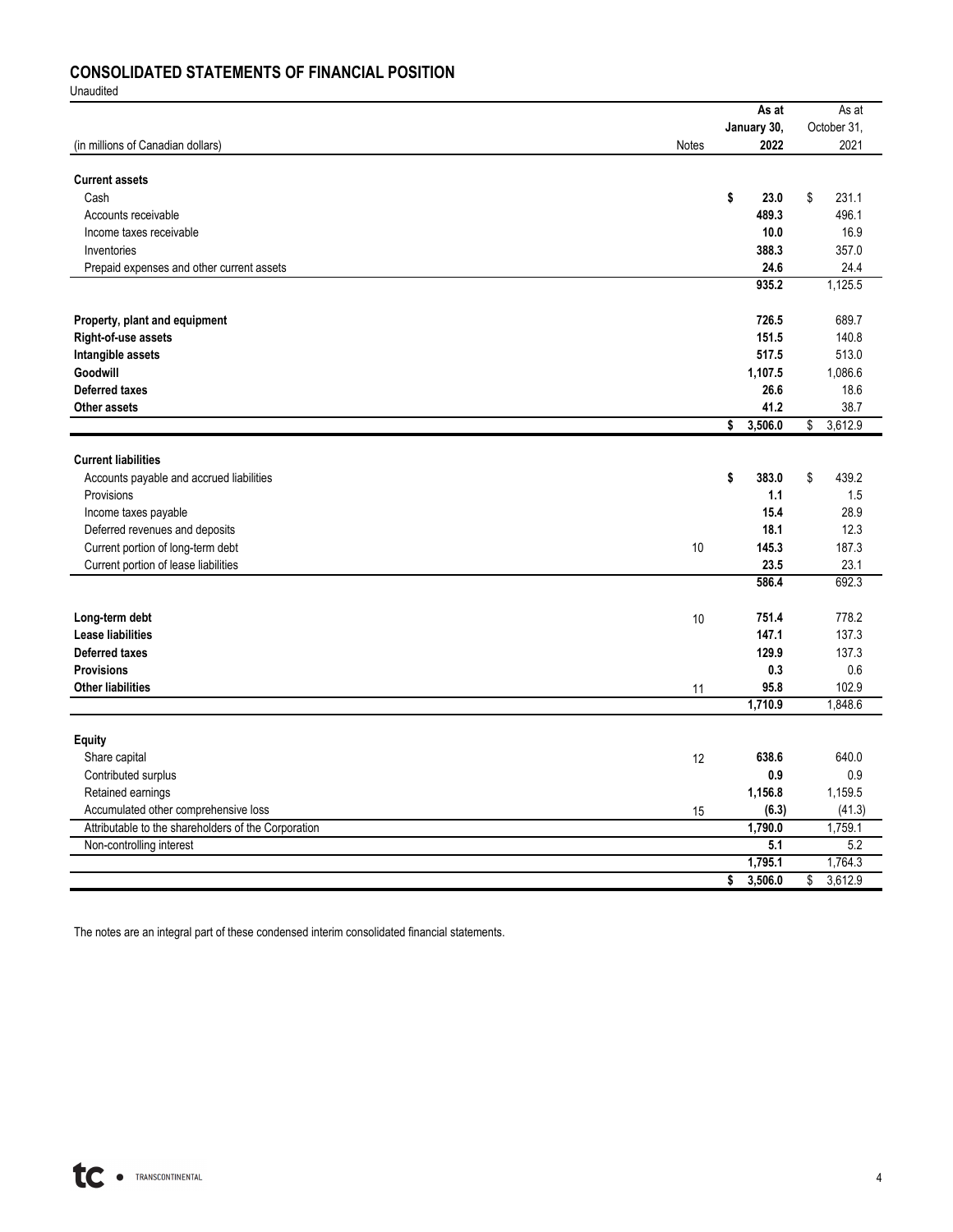## **CONSOLIDATED STATEMENTS OF CASH FLOWS**

Unaudited

|                                                                                   |        |             | Three months ended |
|-----------------------------------------------------------------------------------|--------|-------------|--------------------|
|                                                                                   |        | January 30, | January 24,        |
| (in millions of Canadian dollars)                                                 | Notes  | 2022        | $2021^{(1)}$       |
| <b>Operating activities</b>                                                       |        |             |                    |
| Net earnings                                                                      |        | \$<br>18.3  | \$<br>27.8         |
| Adjustments to reconcile net earnings and cash flows from operating activities:   |        |             |                    |
| Depreciation and amortization                                                     | 7      | 56.9        | 56.1               |
| Financial expenses on long-term debt and lease liabilities                        | 8      | 10.1        | 9.5                |
| Net losses on disposal of assets                                                  |        | 0.2         | 0.3                |
| Income taxes                                                                      | 9      | 5.7         | 8.6                |
| Net foreign exchange differences and other                                        |        | (3.3)       | 4.0                |
| Cash flows generated by operating activities before changes in non-cash operating |        |             |                    |
| items and income taxes paid                                                       |        | 87.9        | 106.3              |
| Changes in non-cash operating items                                               |        | (64.9)      | (12.5)             |
| Income taxes paid                                                                 |        | (29.4)      | (9.1)              |
| Cash flows from operating activities                                              |        | (6.4)       | 84.7               |
|                                                                                   |        |             |                    |
| <b>Investing activities</b>                                                       |        |             |                    |
| Business combinations, net of acquired cash                                       |        | (45.7)      |                    |
| Acquisitions of property, plant and equipment                                     |        | (28.1)      | (27.3)             |
| Disposals of property, plant and equipment                                        |        |             | 0.1                |
| Increase in intangible assets                                                     |        | (6.1)       | (4.5)              |
| Cash flows from investing activities                                              |        | (79.9)      | (31.7)             |
| <b>Financing activities</b>                                                       |        |             |                    |
| Reimbursement of long-term debt                                                   | 10     | (186.7)     | (83.4)             |
| Net increase in credit facilities                                                 | 10     | 103.5       | 3.4                |
| Financial expenses paid on long-term debt and credit facilities                   | 8 & 10 | (10.2)      | (7.6)              |
| Repayment of principal on lease liabilities                                       |        | (6.5)       | (5.4)              |
| Interest paid on lease liabilities                                                |        | (0.5)       | (0.9)              |
| <b>Dividends</b>                                                                  | 12     | (19.5)      | (19.6)             |
| Share redemptions                                                                 | 12     | (3.0)       |                    |
| Cash flows from financing activities                                              |        | (122.9)     | (113.5)            |
|                                                                                   |        |             |                    |
| Effect of exchange rate changes on cash denominated in foreign currencies         |        | 1.1         | 1.5                |
| Net change in cash                                                                |        | (208.1)     | (59.0)             |
| Cash at beginning of period                                                       |        | 231.1       | 241.0              |
| Cash at end of period                                                             |        | 23.0<br>\$  | \$<br>182.0        |
|                                                                                   |        |             |                    |
| Non-cash investing activities                                                     |        |             |                    |
| Net change in capital asset acquisitions financed by accounts payable             |        | \$<br>3.3   | 0.5                |

 $(1)$  Certain comparative figures have been reclassified to conform to the presentation adopted in the current period.

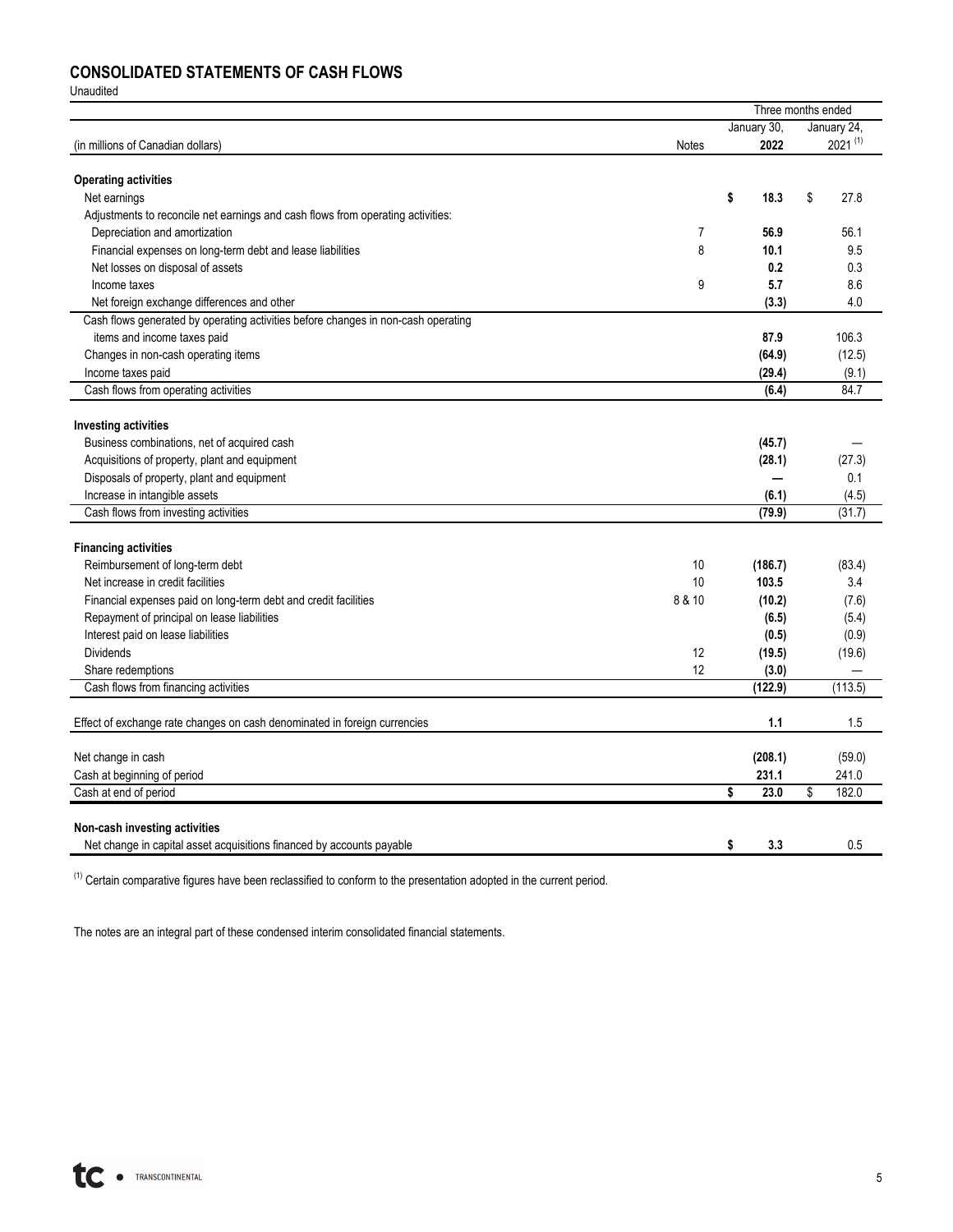Unaudited Quarters ended January 30, 2022 and January 24, 2021 (in millions of Canadian dollars, unless otherwise indicated and per share data)

## **1** GENERAL INFORMATION

Transcontinental Inc. (the "Corporation") is incorporated under the Canada Business Corporations Act. Its Class A Subordinate Voting Shares and Class B Shares are traded on the Toronto Stock Exchange. The Corporation's head office is located at 1 Place Ville Marie, Suite 3240, Montreal, Quebec, Canada H3B 0G1.

The Corporation is a leader in flexible packaging in North America and Canada's largest printer. The Corporation mainly conducts business in Canada, the United States and Latin America in three separate sectors: the Packaging Sector, the Printing Sector and the Media Sector. The Corporation's main activities are described in Note 3 "Segmented Information".

The operating results for interim periods are not necessarily indicative of expected full-year results due to the seasonal nature of certain activities of the Corporation. Operating results are influenced by the advertising market, which is stronger in the fourth quarter.

The Corporation's Board of Directors approved these condensed interim consolidated financial statements on March 8, 2022.

# **2** SIGNIFICANT ACCOUNTING POLICIES

#### **Basis of presentation**

These interim consolidated financial statements were prepared in accordance with International Financial Reporting Standards ("IFRS"), as issued by the International Accounting Standards Board ("IASB"). In particular, these interim consolidated financial statements were prepared in accordance with IAS 34 "Interim Financial Reporting", and therefore, are condensed consolidated financial statements since they do not contain all disclosures required by IFRS for annual consolidated financial statements. These condensed interim consolidated financial statements should be read in conjunction with the audited annual consolidated financial statements for the year ended October 31, 2021, which include the significant accounting policies used by the Corporation.

The accounting policies adopted in these condensed interim consolidated financial statements are based on IFRS issued, in force and which were adopted by the Corporation as at January 30, 2022. Any subsequent changes to the accounting policies that will take effect in the Corporation's annual consolidated financial statements for the year ending October 30, 2022 or after could result in a restatement of these condensed interim consolidated financial statements.

#### **Critical judgments and sources of estimation uncertainty**

The preparation of consolidated interim financial statements in accordance with IFRS requires the Corporation's management to make estimates and assumptions that affect the application of accounting policies and the amounts of assets, liabilities, revenues and expenses reported for the relevant periods. Detailed information on estimates, assumptions and critical judgments used by the Corporation is presented in the audited annual consolidated financial statements for the fiscal year ended October 31, 2021. Although management regularly reviews its estimates, actual results may differ.

The Corporation considered the context of the COVID-19 pandemic and the related climate of economic uncertainty in making its most complex estimates and assumptions, including significant judgment areas, used in preparing the interim consolidated financial statements for the three-month period ended January 30, 2022. In considering the impact of the COVID-19 pandemic on financial reporting, the Corporation determined whether there was an indication that assets, cash-generating units ("CGUs") or groups of CGUs might be impaired and assessed the credit risk on receivables. These revisions of estimates had no material impact on the three-month period ended January 30, 2022. Additional revisions might be required in the future depending on the development of the COVID-19 pandemic and its impact on the Corporation's results of operations and financial position, and this could have an impact on the final measurement of the carrying amount of the Corporation's assets.

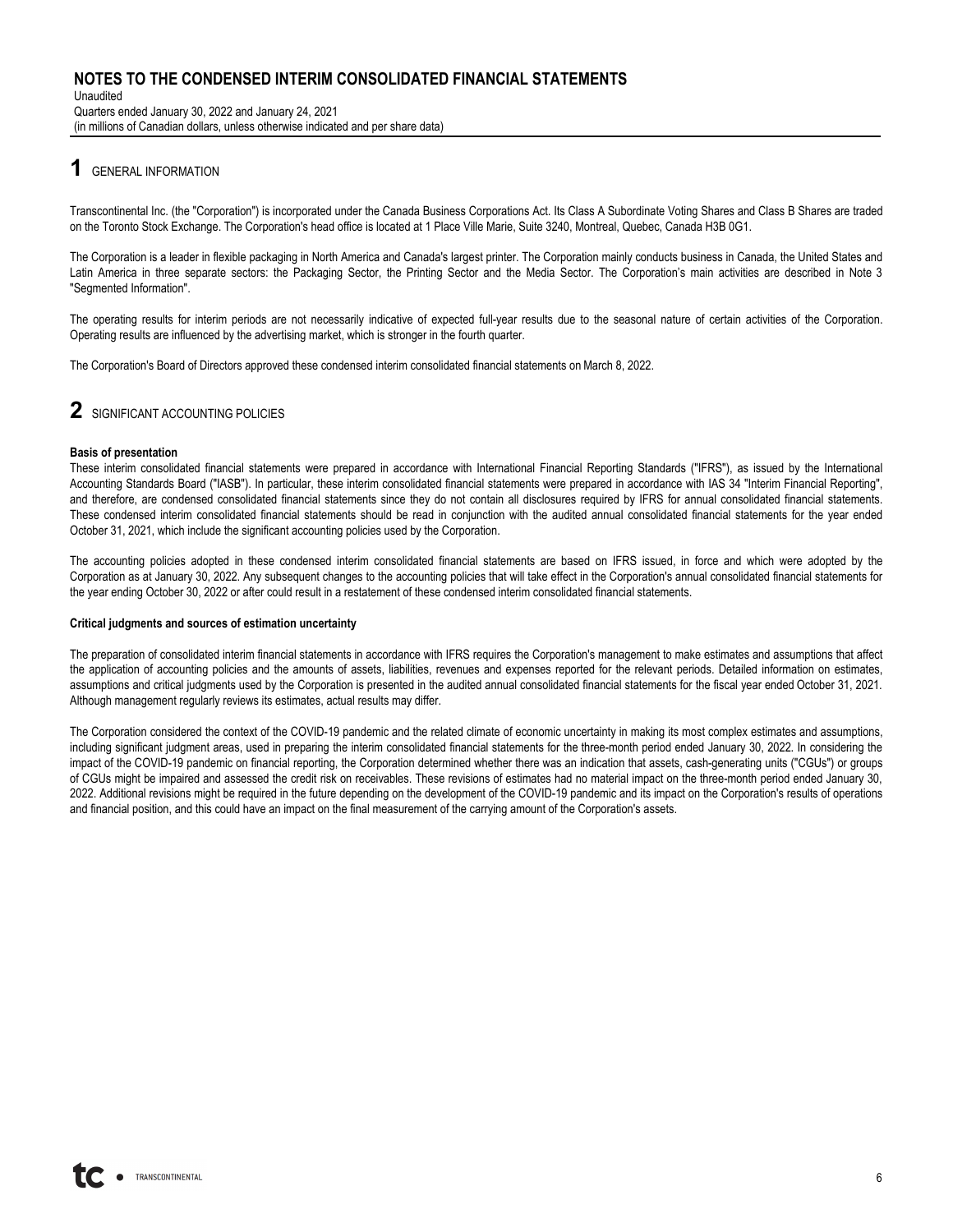Unaudited Quarters ended January 30, 2022 and January 24, 2021 (in millions of Canadian dollars, unless otherwise indicated and per share data)

## **3** SEGMENTED INFORMATION

The Corporation's operating segments are aggregated by management into three separate sectors: Packaging, Printing and Media.

The Packaging Sector, which specializes in extrusion, lamination, printing and converting packaging solutions, generates revenues from the manufacturing and recycling of flexible plastic, including rollstock, bags and pouches, coextruded films, shrink films and bags and advanced coatings. Its facilities are mainly located in the United States, Canada and Latin America.

The Printing Sector generates revenues from an integrated service offering to retailers, including premedia services, flyer and in-store marketing products printing, and doorto-door distribution, as well as an array of innovative print solutions for newspapers, magazines, 4-colour books and personalized and mass marketing products. Its facilities are located in Canada.

The "Other" column includes the Media Sector, certain head office costs as well as the elimination of inter-segment sales. The Media sector generates revenues from print and digital publishing products, in French and English, of the following types: educational books and specialized publications for professionals. Inter-segment sales of the Corporation are recognized at agreed transfer prices, which approximate fair value. Transactions other than sales are recognized at carrying amount.

The following tables present the various segment components of the Consolidated Statements of Earnings:

|                                                                                                                              |    |                         |    |                       |    |                     |    | Consolidated            |
|------------------------------------------------------------------------------------------------------------------------------|----|-------------------------|----|-----------------------|----|---------------------|----|-------------------------|
| For the three-month period ended January 30, 2022                                                                            |    | Packaging               |    | Printing              |    | Other               |    | Results                 |
| Revenues<br>Operating expenses<br>Restructuring and other costs (revenues)                                                   | \$ | 384.0<br>345.1<br>(2.9) | \$ | 295.4<br>238.6<br>1.0 | \$ | 11.2<br>17.9<br>0.2 | S  | 690.6<br>601.6<br>(1.7) |
| Operating earnings before depreciation and amortization<br>Depreciation and amortization                                     |    | 41.8<br>35.8            |    | 55.8<br>16.5          |    | (6.9)<br>4.6        |    | 90.7<br>56.9            |
| Operating earnings <sup>(2)</sup>                                                                                            | s  | 6.0                     | s  | 39.3                  | s  | (11.5)              | s. | 33.8                    |
| Adjusted operating earnings before depreciation and amortization <sup>(3)</sup><br>Adjusted operating earnings $(2)$ & $(3)$ | \$ | 38.9<br>18.3            | \$ | 56.8<br>42.4          | \$ | (6.7)<br>(11.4)     | s  | 89.0<br>49.3            |
| Acquisitions of non-current assets <sup>(4)</sup>                                                                            | ъ  | 23.4                    |    | 4.9                   |    | 5.9                 |    | 34.2                    |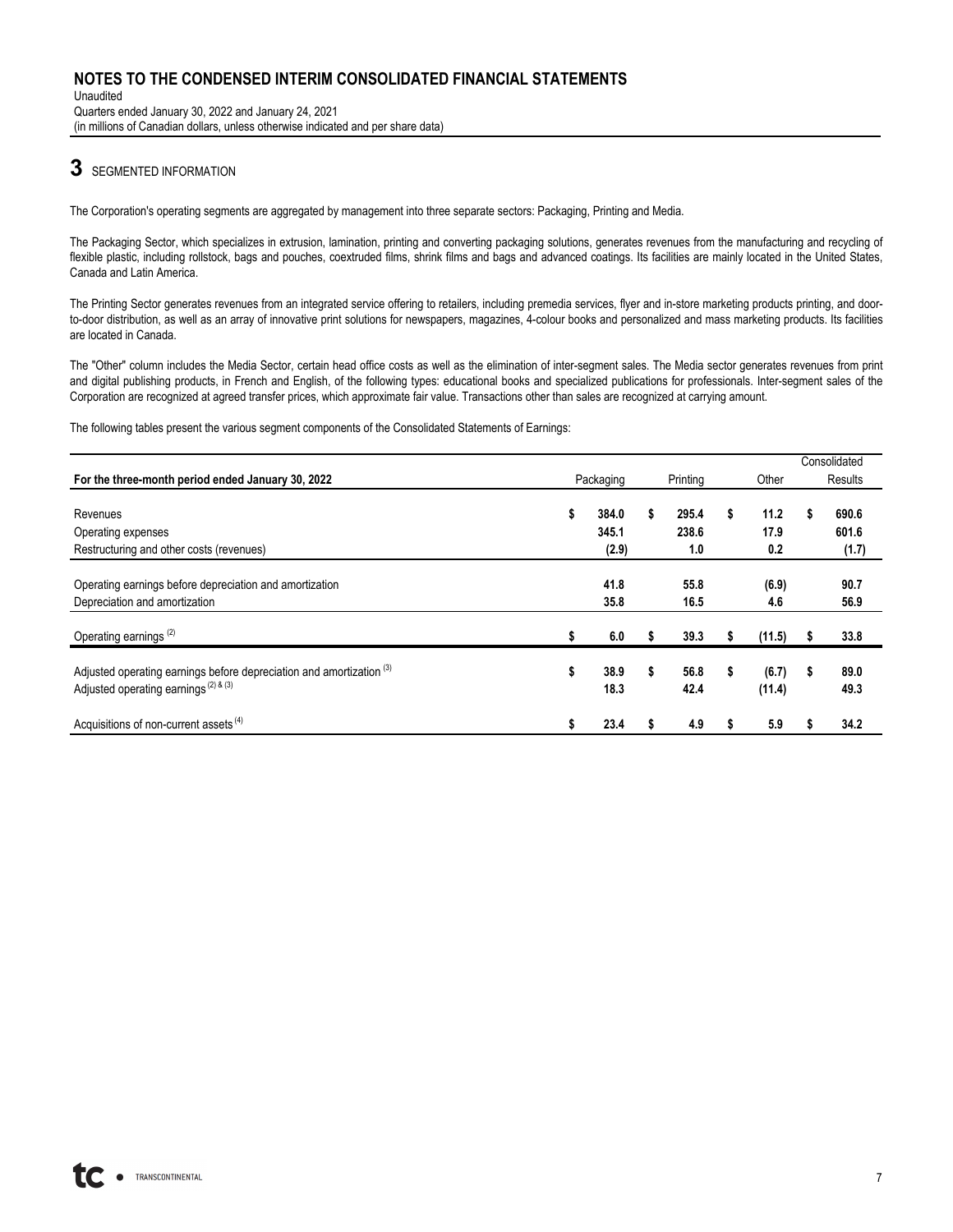Unaudited Quarters ended January 30, 2022 and January 24, 2021 (in millions of Canadian dollars, unless otherwise indicated and per share data)

## **3** SEGMENTED INFORMATION (CONTINUED)

|                                                                                                                              |                    |                    |    |                | Consolidated        |
|------------------------------------------------------------------------------------------------------------------------------|--------------------|--------------------|----|----------------|---------------------|
| For the three-month period ended January 24, 2021 <sup>(1)</sup>                                                             | Packaging          | Printing           |    | Other          | Results             |
| Revenues                                                                                                                     | \$<br>337.2        | \$<br>274.4        | \$ | 11.1           | \$<br>622.7         |
| Operating expenses                                                                                                           | 287.1              | 213.3              |    | 14.2           | 514.6               |
| Restructuring and other costs                                                                                                | 0.1                | 3.1                |    | 1.6            | 4.8                 |
| Operating earnings before depreciation and amortization<br>Depreciation and amortization                                     | 50.0<br>34.8       | 58.0<br>16.0       |    | (4.7)<br>5.3   | 103.3<br>56.1       |
| Operating earnings <sup>(2)</sup>                                                                                            | 15.2               | \$<br>42.0         |    | (10.0)         | 47.2                |
| Adjusted operating earnings before depreciation and amortization <sup>(3)</sup><br>Adjusted operating earnings $(2)$ & $(3)$ | \$<br>50.1<br>30.7 | \$<br>61.1<br>46.3 | \$ | (3.1)<br>(8.4) | \$<br>108.1<br>68.6 |
| Acquisitions of non-current assets <sup>(4)</sup>                                                                            | \$<br>23.0         | \$<br>4.4          | S  | 4.9            | \$<br>32.3          |

(1) Certain comparative figures have been reclassified to conform to the presentation adopted in the current period.

 $^{(2)}$  Net financial expenses and income tax expense are managed on a centralized basis and, consequently, these line items are not allocated between the various sectors. As a result, the line items "Earnings before income taxes" and "Net earnings" are not presented by sector.

(3) The Corporation's officers mainly make decisions and assess segment performance based on adjusted operatings. Adjusted operating earnings before depreciation and amortization and adjusted operating earnings exclude restructuring and other costs (gains), impairment of assets and amortization of intangible assets arising from business combinations (only for adjusted operating earnings as it relates to amortization of intangible assets arising from business combinations).

 $<sup>(4)</sup>$  These amounts exclude acquisitions of property, plant and equipment and intangible assets arising from business combinations, whether paid or not.</sup>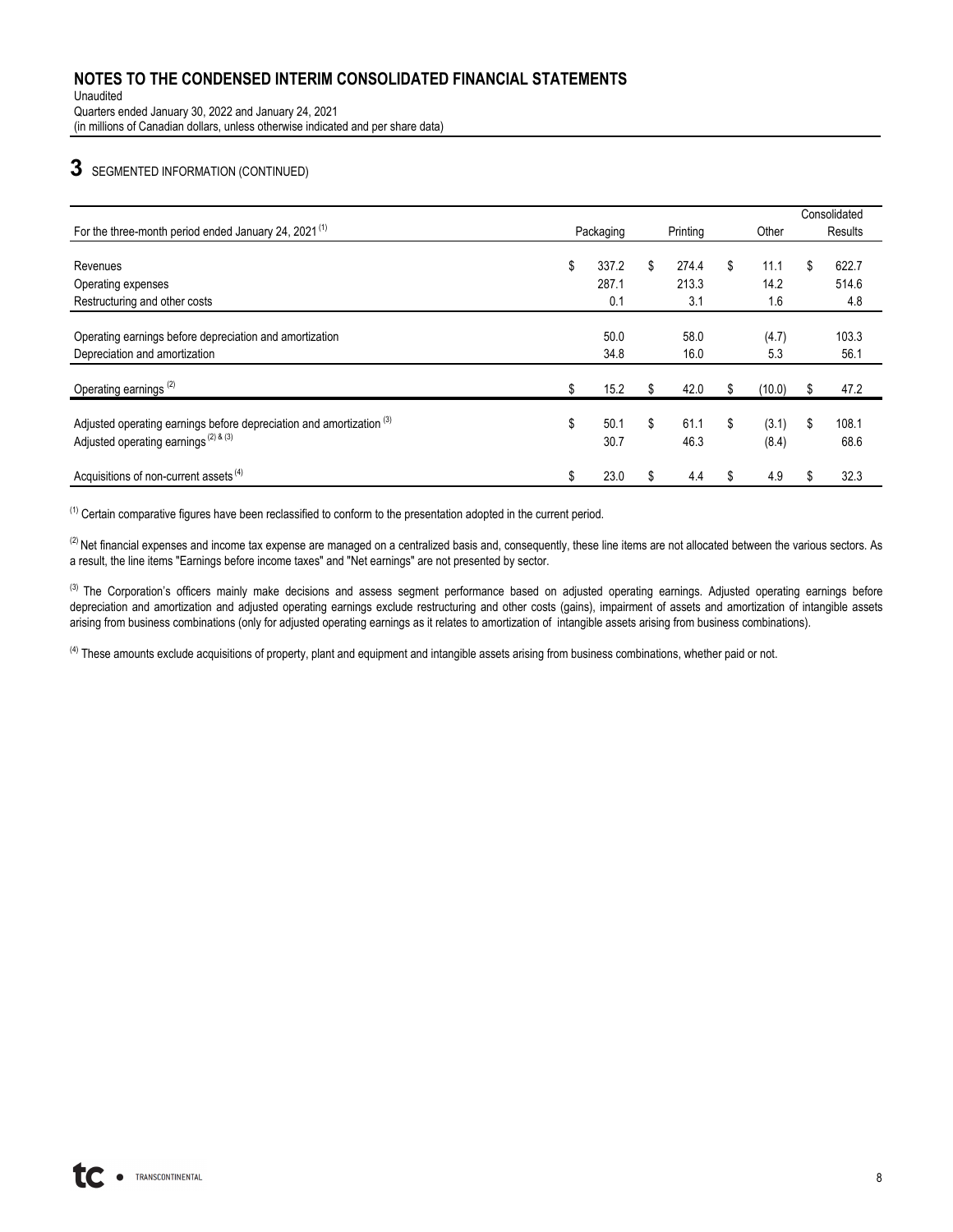#### Unaudited Quarters ended January 30, 2022 and January 24, 2021

(in millions of Canadian dollars, unless otherwise indicated and per share data)

**3** SEGMENTED INFORMATION (CONTINUED)

#### **Additional information on revenues**

The table below presents information on revenues disaggregated by type of products and geographical area, as well as a reconciliation with revenues by segment:

|                                                                             | Three months ended |              |
|-----------------------------------------------------------------------------|--------------------|--------------|
|                                                                             | January 30,        | January 24,  |
|                                                                             | 2022               | $2021^{(1)}$ |
| Packaging products <sup>(1)</sup>                                           |                    |              |
| Revenues generated from plants located in Canada                            | \$<br>38.4         | \$<br>33.5   |
| Revenues generated from plants located in the United States                 | 291.8              | 245.1        |
| Revenues generated from plants located outside Canada and the United States | 53.8               | 58.6         |
|                                                                             | 384.0              | 337.2        |
|                                                                             |                    |              |
| Printing services <sup>(2)</sup>                                            |                    |              |
| Retailer-related services <sup>(3)</sup>                                    | 150.5              | 154.9        |
| Marketing products                                                          | 78.9               | 53.9         |
| Magazines and books                                                         | 44.5               | 43.3         |
| Newspapers                                                                  | 21.5               | 22.3         |
|                                                                             | 295.4              | 274.4        |
|                                                                             |                    |              |
| Media $(2)$                                                                 | 14.4               | 13.7         |
|                                                                             |                    |              |
| Inter-segment sales                                                         | (3.2)              | (2.6)        |
|                                                                             | 690.6              | \$<br>622.7  |

The Corporation's total assets by segment are as follows:

|                                               | As at<br>January 30,<br>2022 | As at<br>October 31,<br>2021  |
|-----------------------------------------------|------------------------------|-------------------------------|
| Packaging<br>Printing<br>Other <sup>(4)</sup> | \$2,321.3<br>969.8<br>214.9  | \$2,200.7<br>1,000.4<br>411.8 |
|                                               | 3,506.0                      | 3,612.9<br>Ъ.                 |

 $<sup>(1)</sup>$  Certain comparative figures have been reclassified to conform to the presentation adopted in the current period.</sup>

 $(2)$  Revenues from printing services and media are mainly derived from transactions in Canada.

 $(3)$  Revenues from retailer-related services include printing, premedia and distribution services.

<sup>(4)</sup> This heading notably includes cash, income taxes receivable, property, plant and equipment, intangible assets, right-of-use assets, deferred taxes and defined benefit asset not allocated to segments.

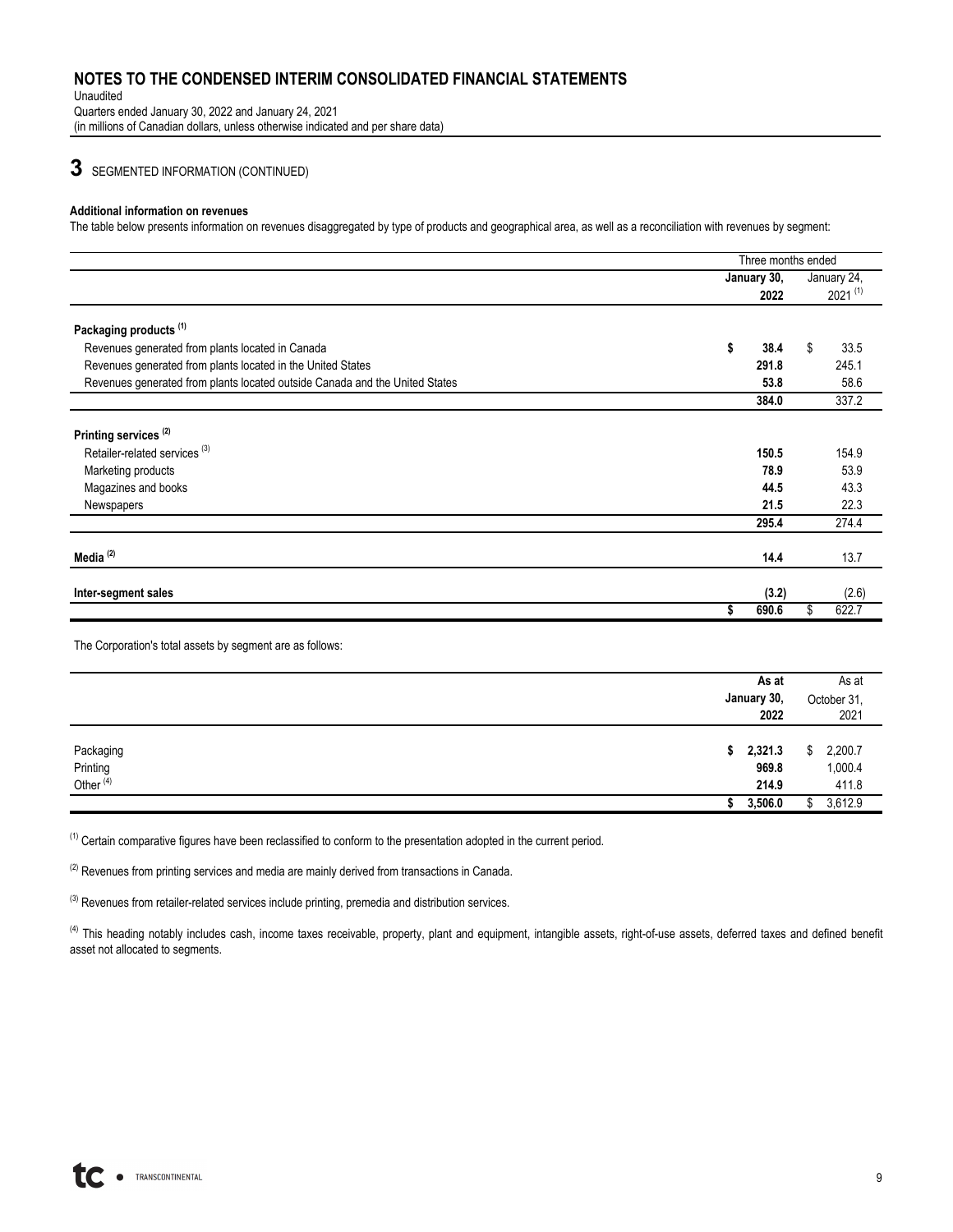Unaudited Quarters ended January 30, 2022 and January 24, 2021 (in millions of Canadian dollars, unless otherwise indicated and per share data)

## **4** BUSINESS COMBINATIONS

#### **Business combinations**

#### **Transactions for the three-month period ended January 30, 2022**

#### **• H.S. Crocker**

On November 1, 2021, the Corporation acquired all the shares of H.S. Crocker Co., Inc. ("H.S. Crocker"), a manufacturer of die cut lids for the food industry and labels for the pharmaceutical industry located in Huntley, Illinois, and Exton, Pennsylvania, for a total consideration of \$53.1 million, subject to adjustments. This acquisition enables the Corporation to broaden its packaging solutions portfolio as well as expand its pharmaceutical and medical expertise in the specialized coating products offering.

As at January 30, 2022, the accounting for the H.S. Crocker business combination was not completed and was based on information available as at the date of these Consolidated Financial Statements. The recognized goodwill is negligible and is not deductible for tax purposes. The accounting for the business combination remains provisional as at January 30, 2022 and will be finalized in the coming quarters.

The Corporation's Consolidated Statements of Earnings for the three-month period ended January 30, 2022 include the operating results of H.S. Crocker since its acquisition date, namely additional revenues of \$15.1 million and operating earnings before depreciation and amortization of \$0.6 million, including adjustments related to the accounting of this acquisition and excluding negligible transaction costs.

## **5** OPERATING EXPENSES

|                                                                                                                   |   |                        | Three months ended          |                        |  |
|-------------------------------------------------------------------------------------------------------------------|---|------------------------|-----------------------------|------------------------|--|
|                                                                                                                   |   | January 30,<br>2022    | January 24,<br>$2021^{(1)}$ |                        |  |
| Employee-related costs $^{(2)}$<br>Supply chain and logistics $^{(3)}$<br>Other goods and services <sup>(4)</sup> | э | 186.5<br>383.7<br>31.4 |                             | 163.5<br>325.7<br>25.4 |  |
|                                                                                                                   |   | 601.6                  |                             | 514.6                  |  |

 $<sup>(1)</sup>$  Certain comparative figures have been reclassified to conform to the presentation adopted in the current period.</sup>

 $^{(2)}$  During the three-month periods ended January 30, 2022 and January 24, 2021, the Corporation recognized against eligible salary expenses amounts claimed under the Canada Emergency Wage Subsidy of \$0.2 million and \$9.0 million, respectively.

<sup>(3)</sup> "Supply chain and logistics" includes mainly production and distribution costs related to external suppliers.

<sup>(4)</sup> "Other goods and services" includes mainly promotion, advertising and telecommunications costs, office supplies, real estate expenses and professional fees.

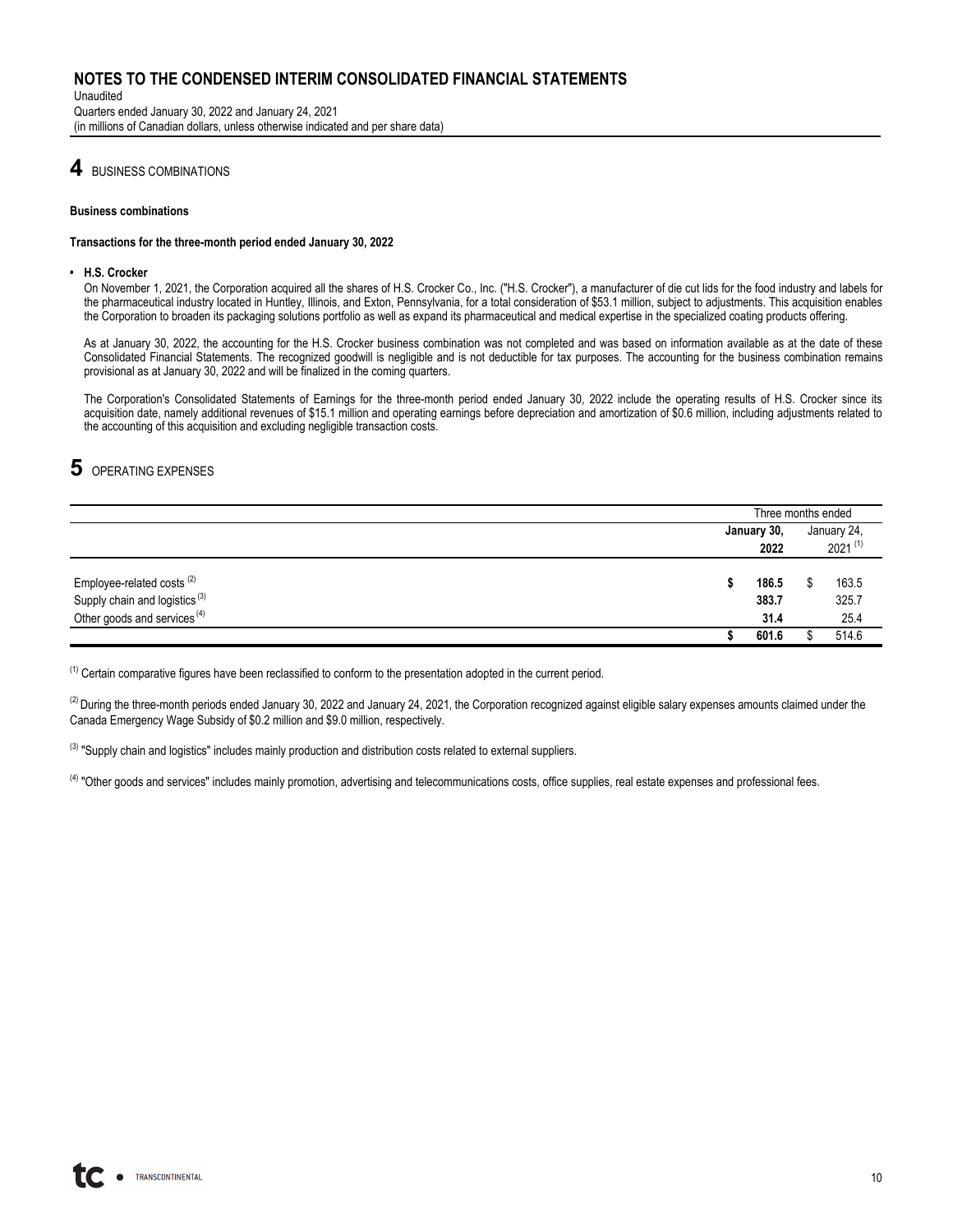Unaudited Quarters ended January 30, 2022 and January 24, 2021 (in millions of Canadian dollars, unless otherwise indicated and per share data)

## **6** RESTRUCTURING AND OTHER COSTS (REVENUES)

|                                                                                        |             | Three months ended |              |  |
|----------------------------------------------------------------------------------------|-------------|--------------------|--------------|--|
|                                                                                        | January 30, | January 24,        |              |  |
|                                                                                        | 2022        |                    | $2021^{(1)}$ |  |
| Workforce reductions <sup>(2)</sup>                                                    | 0.8         |                    | 2.5          |  |
| Costs related to plant closures and restructuring <sup>(2)</sup>                       |             |                    | 0.8          |  |
| Onerous contracts                                                                      |             |                    | 1.2          |  |
| Business acquisition and integration costs <sup>(3)</sup>                              | 0.2         |                    | 0.1          |  |
| Fair value remeasurement of contingent considerations related to business combinations |             |                    | (0.2)        |  |
| Other elements <sup>(4)</sup>                                                          | (2.7)       |                    | 0.4          |  |
|                                                                                        | (1.7)       |                    | 4.8          |  |

 $<sup>(1)</sup>$  Certain comparative figures have been reclassified to conform to the presentation adopted in the current period.</sup>

 $^{(2)}$  For the three-month periods ended January 30, 2022 and January 24, 2021, amounts presented under these captions include termination payments to employees as part of plant closures or workforce reorganizations, mainly in the Printing Sector, as well as related costs associated with such restructuring.

<sup>(3)</sup> Business acquisition costs include transaction costs, primarily legal fees, success fees related to the acquisition and other professional fees, for potential or realized business combinations, as well as integration costs related to acquired companies.

<sup>(4)</sup> For the three-month period ended January 30, 2022, amounts presented under this caption include mainly a net gain of \$4.2 million related to insurance proceeds receivable for the replacement of equipment destroyed by fire, less the loss on derecognition of such asset.

# **7** DEPRECIATION AND AMORTIZATION

|                                                      |                     | Three months ended |                             |  |
|------------------------------------------------------|---------------------|--------------------|-----------------------------|--|
|                                                      | January 30,<br>2022 |                    | January 24,<br>$2021^{(1)}$ |  |
| Property, plant and equipment<br>Right-of-use assets | 29.3<br>6.2         |                    | 29.4<br>5.6                 |  |
| Intangible assets                                    | 21.4                |                    | 21.1                        |  |
|                                                      | 56.9                |                    | 56.1                        |  |

 $<sup>(1)</sup>$  Certain comparative figures have been reclassified to conform to the presentation adopted in the current period.</sup>

# **8** NET FINANCIAL EXPENSES

|                                                     | Three months ended |   |             |  |  |  |
|-----------------------------------------------------|--------------------|---|-------------|--|--|--|
|                                                     | January 30,        |   | January 24, |  |  |  |
|                                                     | 2022               |   | 2021        |  |  |  |
|                                                     |                    |   |             |  |  |  |
| Financial expenses on long-term debt                | 9.3                | Œ | 8.7         |  |  |  |
| Interest on lease liabilities                       | 0.8                |   | 0.8         |  |  |  |
| Net interest on defined benefit asset and liability | 0.3                |   | 0.5         |  |  |  |
| Other expenses                                      | 1.1                |   | 0.2         |  |  |  |
| Net foreign exchange losses (gains)                 | (1.7)              |   | 0.6         |  |  |  |
|                                                     | 9.8                |   | 10.8        |  |  |  |

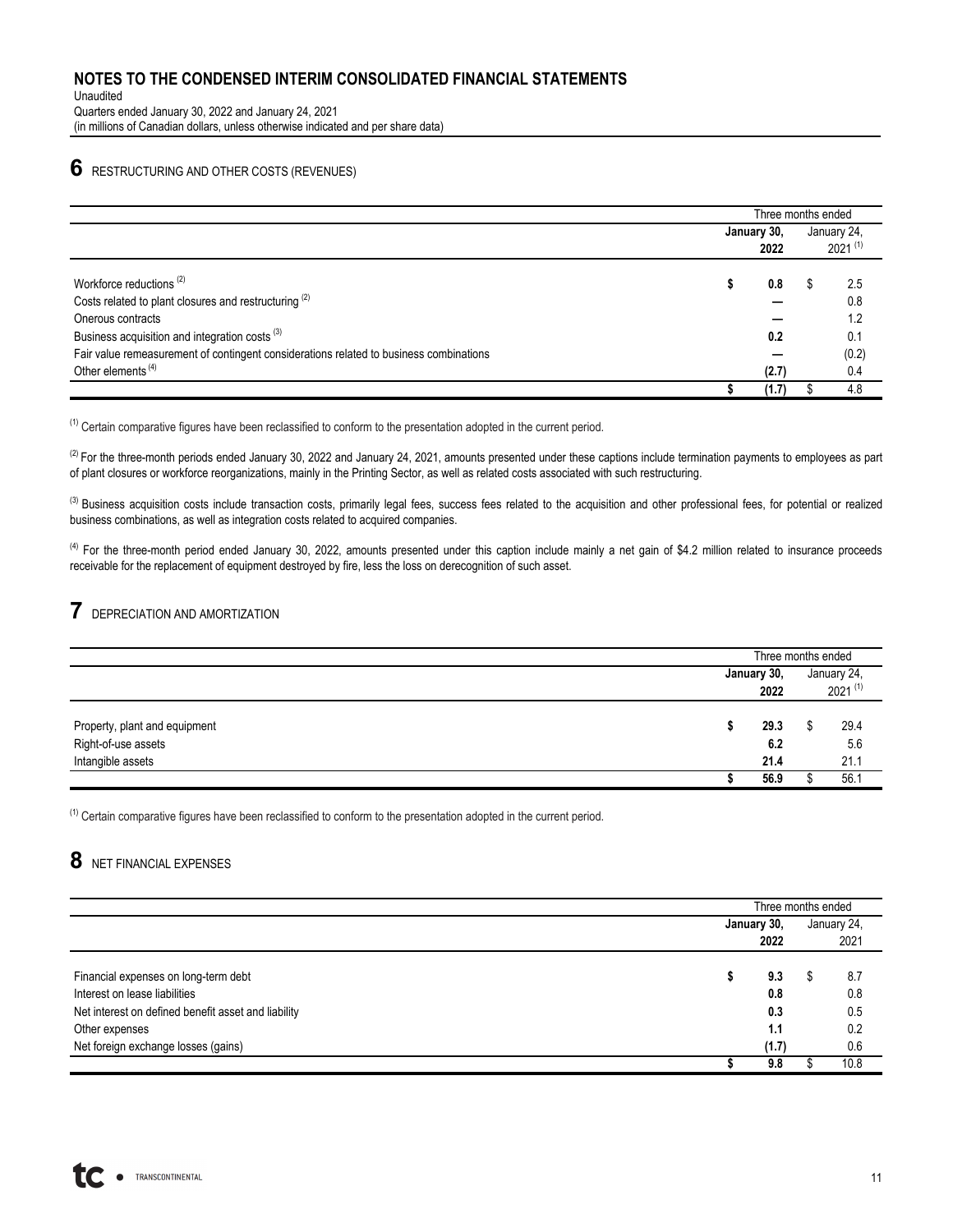Unaudited Quarters ended January 30, 2022 and January 24, 2021 (in millions of Canadian dollars, unless otherwise indicated and per share data)

# **9** INCOME TAXES

The following table presents a reconciliation of income taxes at the Canadian statutory tax rate and at the effective tax rate:

|                                                                                                | Three months ended |         |    |             |  |  |
|------------------------------------------------------------------------------------------------|--------------------|---------|----|-------------|--|--|
|                                                                                                | January 30,        |         |    | January 24, |  |  |
|                                                                                                |                    | 2022    |    | 2021        |  |  |
| Earnings before income taxes                                                                   |                    | 24.0    |    | 36.4        |  |  |
| Canadian statutory tax rate <sup>(1)</sup>                                                     |                    | 26.50 % |    | 26.50 %     |  |  |
| Income taxes at the statutory tax rate                                                         |                    | 6.4     |    | 9.6         |  |  |
| Effect of differences in tax rates and additional income taxes in other jurisdictions          |                    | (2.0)   |    | (1.8)       |  |  |
| Income taxes on non-deductible expenses and non-taxable revenues                               |                    | 0.4     |    | 0.7         |  |  |
| Change in deferred tax assets on tax losses or temporary differences not previously recognized |                    |         |    | 0.1         |  |  |
| Adjustment for previous years' balances                                                        |                    | 1.0     |    |             |  |  |
| Other                                                                                          |                    | (0.1)   |    |             |  |  |
| Income taxes at effective tax rate                                                             |                    | 5.7     |    | 8.6         |  |  |
|                                                                                                |                    |         |    |             |  |  |
| Income taxes before the following items:                                                       | S                  | 9.6     | \$ | 13.9        |  |  |
| Income taxes on amortization of intangible assets arising from business combinations           |                    | (4.3)   |    | (4.0)       |  |  |
| Income taxes on restructuring and other costs                                                  |                    | 0.4     |    | (1.3)       |  |  |
| Income taxes at effective tax rate                                                             |                    | 5.7     |    | 8.6         |  |  |

 $<sup>(1)</sup>$  The Corporation's applicable tax rate corresponds to the combined Canadian tax rates applicable in the provinces where the Corporation operates.</sup>

# **10** LONG-TERM DEBT

As at January 30, 2022, an amount of \$145.3 million was presented in Current liabilities, which was mainly comprised of tranche E of the U.S. dollar term loans (issued in 2018) of \$143.7 million (US\$112.5 million), maturing on November 1, 2022 (see Note 17).

### **Repayment of term loans**

On November 1, 2021, the Corporation repaid early the balance of \$185.8 million (US\$150.0 million) of tranche D of the U.S. dollar term loans (issued in 2018) that was maturing of May 1, 2022.

#### **Credit facility**

The Corporation has a credit facility with a maximum amount of US\$25.0 million (\$31.9 million), which was expiring in March 2022 and for which maturity was extended for an additional year to March 2023 in similar terms.

As at January 30, 2022, an amount of \$104.3 million had been drawn on the credit facilities, and the unused amount under the credit facilities was \$327.6 million.

#### **Hedging instruments**

As at January 30, 2022, the Corporation had designated an amount of US\$197.6 million (\$252.3 million) of existing U.S. dollar term loans and credit facilities in addition to the notional amount of its cross-currency fixed interest rate swaps of \$250.0 million (US\$200.4 million) as hedging instruments for its net investment in foreign operations. Consequently, during the three-month periods ended January 30, 2022 and January 24, 2021, a foreign exchange loss of \$12.4 million and a foreign exchange gain of \$23.5 million were recognized in other comprehensive income (loss), respectively. During the three-month period ended January 30, 2022, a negligible amount of the forward element and the foreign currency basis spread was recognized in net earnings.

As at January 30, 2022, the Corporation had also designated as hedging instruments its interest rate swaps amounting to US\$225.0 million. Consequently, during the threemonth periods ended January 30, 2022 and January 24, 2021, the change in fair value of these hedging instruments, namely a gain of \$0.8 million and a loss of \$0.4 million, respectively, were recognized in other comprehensive income (loss).

The Corporation must comply with certain restrictive covenants, including maintaining certain financial ratios. During the three-month period ended January 30, 2022, the Corporation has not been in default under any covenants.

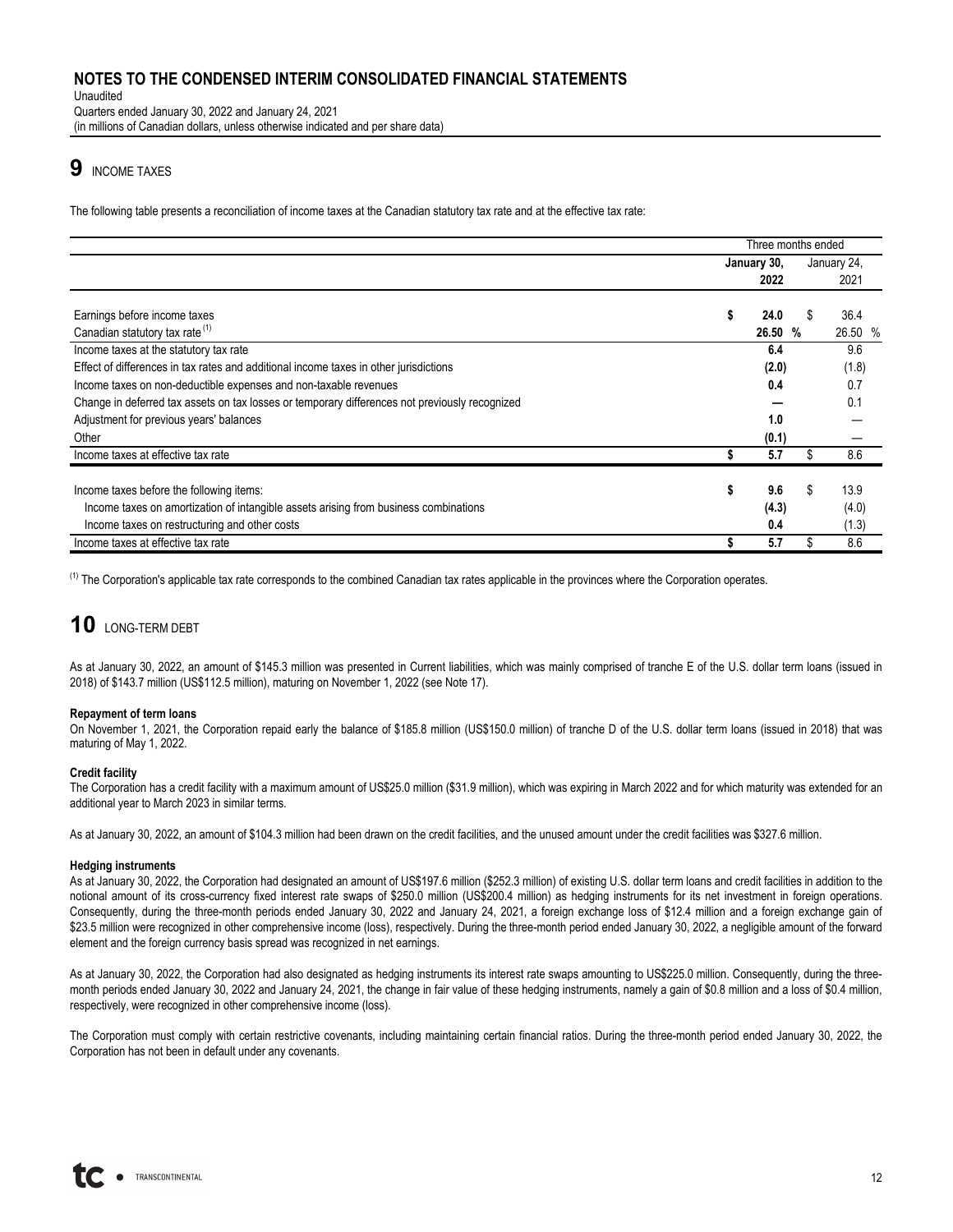Unaudited Quarters ended January 30, 2022 and January 24, 2021 (in millions of Canadian dollars, unless otherwise indicated and per share data)

# **11** OTHER LIABILITIES

|                                                                                                                                                             |      | As at<br>January 30, |                                    |   | As at<br>October 31,               |
|-------------------------------------------------------------------------------------------------------------------------------------------------------------|------|----------------------|------------------------------------|---|------------------------------------|
|                                                                                                                                                             | Note |                      | 2022                               |   | 2021                               |
| Deferred revenues<br>Accrued liabilities and other liabilities<br>Stock-based compensation<br>Defined benefit liability<br>Derivative financial instruments | 14   |                      | 0.8<br>14.5<br>7.7<br>61.0<br>11.8 | S | 1.1<br>14.2<br>15.5<br>62.2<br>9.9 |
|                                                                                                                                                             |      |                      | 95.8                               |   | 102.9                              |

# **12** SHARE CAPITAL

|                                                                     | Number of  |        |
|---------------------------------------------------------------------|------------|--------|
|                                                                     | shares     | Amount |
|                                                                     |            |        |
| <b>Class A Subordinate Voting Shares</b>                            |            |        |
| Balance as at October 31, 2021                                      | 73,112,144 | 621.1  |
| Conversion of Class B Shares into Class A Subordinate Voting Shares | (157, 800) | (1.4)  |
| Balance as at January 30, 2022                                      | 72,954,344 | 619.7  |
|                                                                     |            |        |
| <b>Class B Shares</b>                                               |            |        |
| Balance as at October 31, 2021                                      | 13,912,826 | 18.9   |
| Balance as at January 30, 2022                                      | 13,912,826 | 18.9   |
|                                                                     | 86,867,170 | 638.6  |

### **Share redemptions**

On September 29, 2021, the Corporation has been authorized to repurchase, for cancellation on the open market, or subject to the approval of any securities authority by private agreements, between October 1, 2021 and September 30, 2022, or at an earlier date if the Corporation concludes or cancels the offer, up to 1,000,000 of its Class A Subordinate Voting Shares and up to 190,300 of its Class B Shares. Repurchases are made in the normal course of business at market prices through the Toronto Stock Exchange.

During the three-month period ended January 30, 2022, the Corporation redeemed and cancelled 157,800 of its Class A Subordinate Voting Shares at a weighted average price of \$18.80, for a total cash consideration of \$3.0 million. The excess of the total consideration over the carrying amount of the shares, amounting to \$1.6 million, was applied against retained earnings. The Corporation was under no obligation to repurchase its Class A Subordinate Voting Shares and Class B Shares as at January 30, 2022.

During the three-month period ended January 24, 2021, the Corporation did not repurchase any of its Class A Subordinate Voting Shares or Class B Shares. The Corporation was under no obligation to repurchase its Class A Subordinate Voting Shares and Class B Shares as at January 24, 2021.

### **Dividends**

Dividends of \$0.225 per share were declared and paid to holders of shares for the three-month periods ended January 30, 2022 and January 24, 2021.

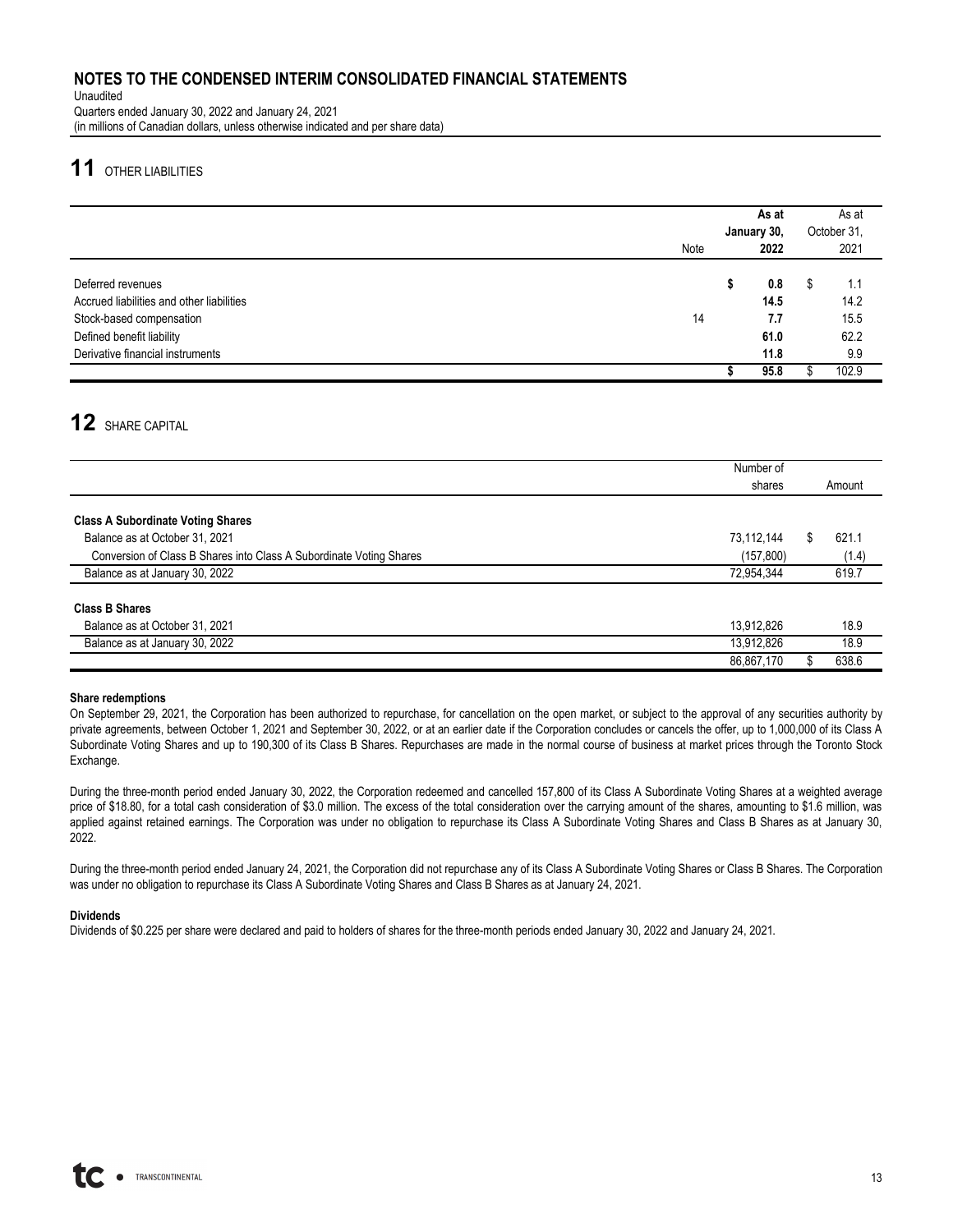Unaudited Quarters ended January 30, 2022 and January 24, 2021 (in millions of Canadian dollars, unless otherwise indicated and per share data)

# **13** NET EARNINGS PER SHARE

The following table presents a reconciliation of the components used in the calculation of basic and diluted net earnings per share:

|                                                                                      | Three months ended  |      |  |                     |  |  |  |
|--------------------------------------------------------------------------------------|---------------------|------|--|---------------------|--|--|--|
|                                                                                      | January 30,<br>2022 |      |  | January 24,<br>2021 |  |  |  |
|                                                                                      |                     |      |  |                     |  |  |  |
| <b>Numerator</b><br>Net earnings attributable to the shareholders of the Corporation |                     | 18.4 |  | 27.7                |  |  |  |
| Denominator (in millions)                                                            |                     |      |  |                     |  |  |  |
| Weighted average number of shares - basic and diluted                                |                     | 86.9 |  | 87.0                |  |  |  |

As at January 30, 2022 and as at January 24, 2021, there were no dilutive instruments.

# **14** STOCK-BASED COMPENSATION

#### **Share unit plan for certain officers and senior executives**

The Corporation offers a share unit plan for certain officers and senior executives under which deferred share units ("DSU") and restricted share units ("RSU") are granted. Vested DSUs and RSUs will be paid, at the Corporation's discretion, in cash or with Class A Subordinate Voting Shares of the Corporation purchased on the open market.

The following table presents the changes in the plan's status for the three-month period ended January 30, 2022:

|                                | Number of units |            |
|--------------------------------|-----------------|------------|
|                                | <b>DSU</b>      | <b>RSU</b> |
|                                |                 |            |
| Balance as at October 31, 2021 | 566,250         | 1,441,170  |
| Units granted                  | 97,026          | 507,655    |
| Units cancelled                | (527)           | (3, 556)   |
| Units paid                     |                 | (243, 406) |
| Units converted                | 7,157           |            |
| Dividends paid in units        | 8.475           | 13,961     |
| Balance as at January 30, 2022 | 678,381         | 1,715,824  |

As at January 30, 2022, the liability related to the share unit plan for certain officers and senior executives was \$32.9 million (\$31.5 million as at October 31, 2021). The expenses recorded in the Consolidated Statements of Earnings for the three-month periods ended January 30, 2022 and January 24, 2021 were \$6.7 million and \$7.2 million, respectively. Amounts of \$5.3 million and \$2.3 million were paid under this plan for the three-month periods ended January 30, 2022 and January 24, 2021, respectively.

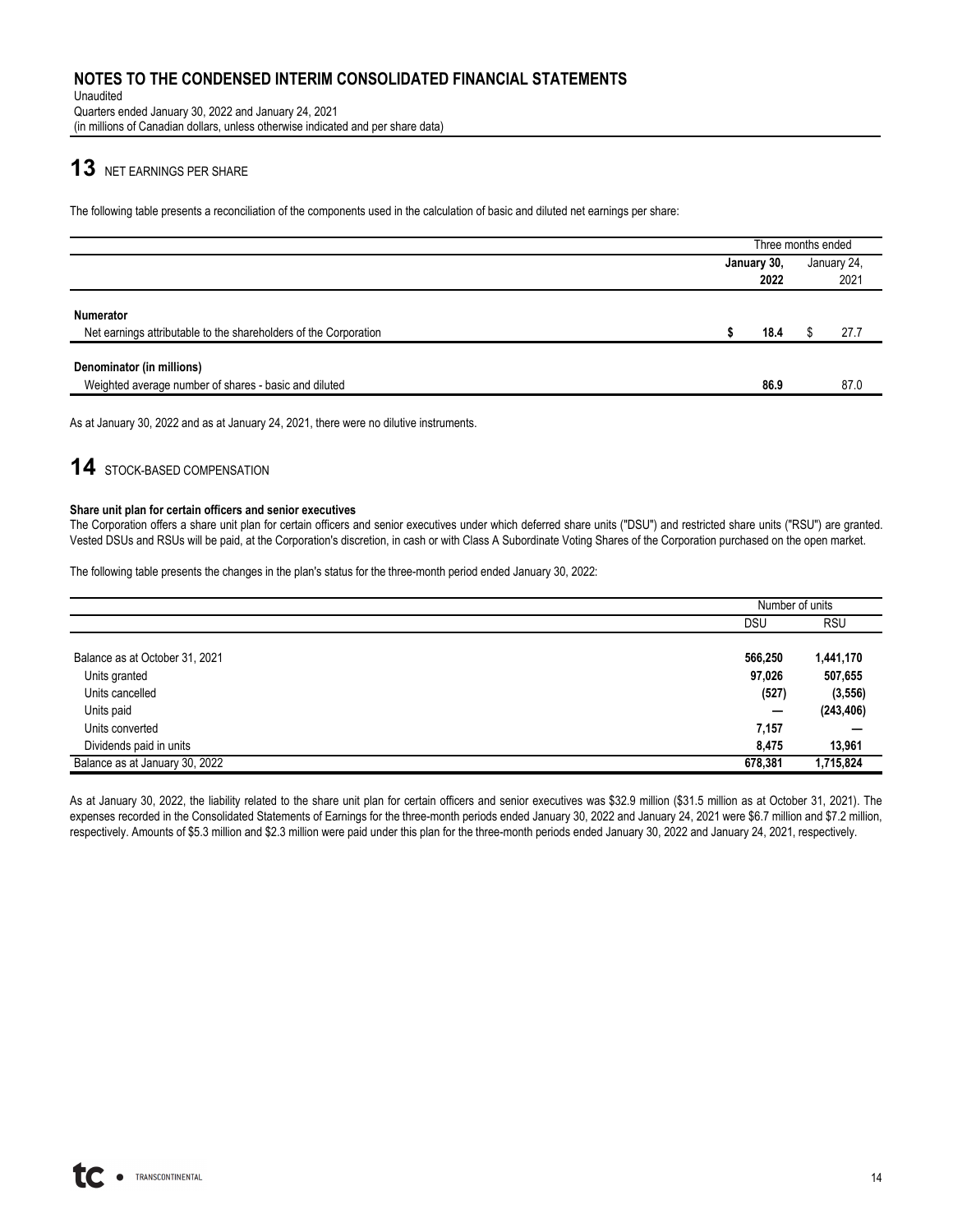Unaudited Quarters ended January 30, 2022 and January 24, 2021 (in millions of Canadian dollars, unless otherwise indicated and per share data)

## **14** STOCK-BASED COMPENSATION (CONTINUED)

#### **Share unit plan for directors**

The Corporation offers a deferred share unit plan for its directors. Under this plan, directors may elect to receive as compensation either cash, deferred share units, or a combination of both.

The following table presents the changes in the plan's status for the three-month period ended January 30, 2022:

|                                | Number of units |
|--------------------------------|-----------------|
|                                |                 |
| Balance as at October 31, 2021 | 308,012         |
| Directors' compensation        | 10,718          |
| Dividends paid in units        | 3.421           |
| Balance as at January 30, 2022 | 322.151         |

As at January 30, 2022, the liability related to the share unit plan for directors was \$7.1 million (\$6.3 million as at October 31, 2021). The expenses recorded in the Consolidated Statements of Earnings for the three-month periods ended January 30, 2022 and January 24, 2021 were \$0.8 million and \$1.8 million, respectively. No amount was paid under this plan for the three-month period ended January 30, 2022. An amount of \$2.2 million was paid under this plan for the three-month period ended January 24, 2021.

#### **Total return swap**

As at January 30, 2022, the total return swap, which enables the Corporation to hedge a portion of the stock-based compensation expense that varies based on the price of the Corporation's shares, covered 1,200,000 units purchased at a weighted average price of \$20.01. Gains recognized in the Consolidated Statements of Earnings for the three-month periods ended January 30, 2022 and January 24, 2021 were \$1.9 million and \$3.9 million, respectively. Amounts totaling \$0.7 million and \$0.2 million were paid under the total return swap during the three-month periods ended January 30, 2022 and January 24, 2021, respectively.



15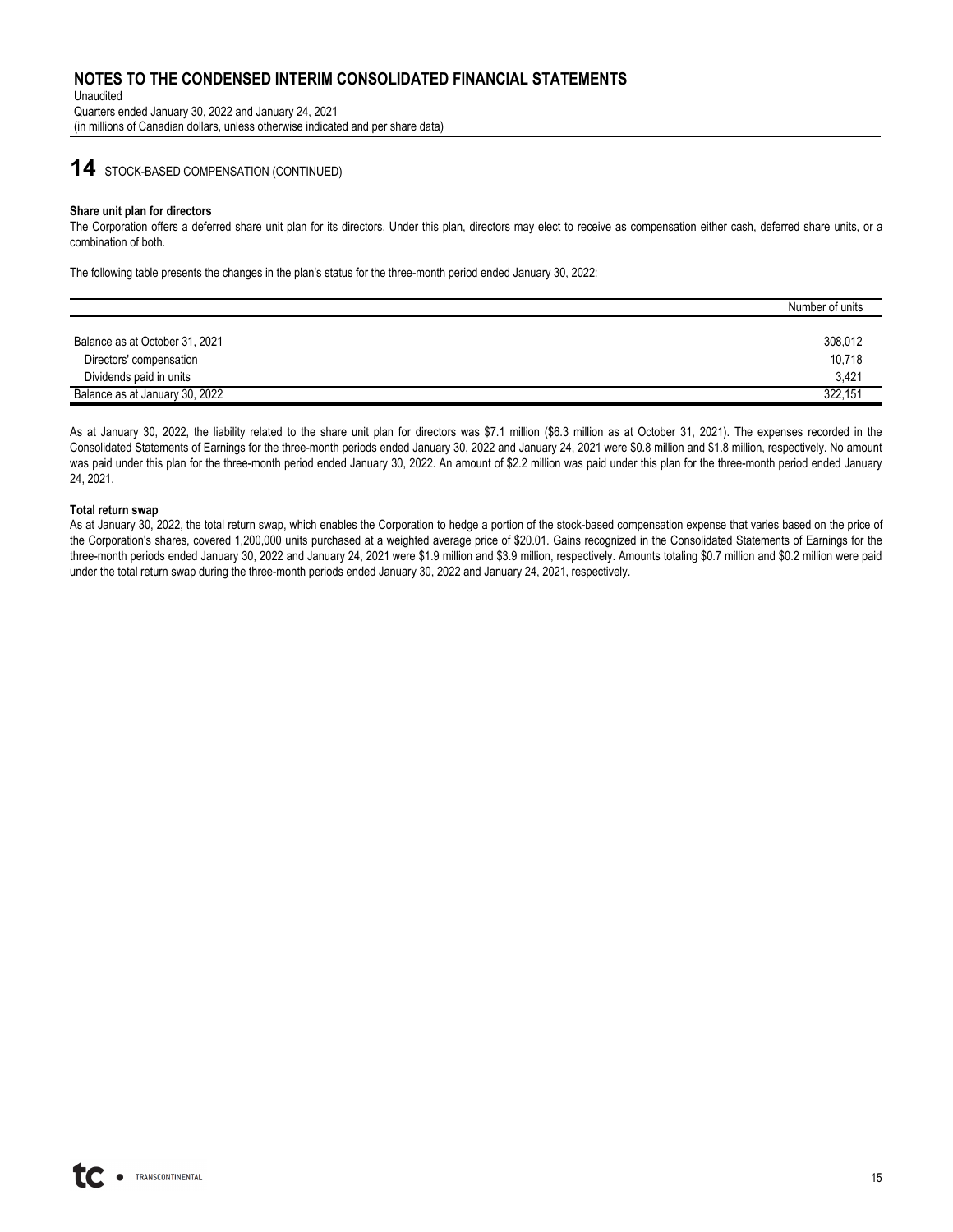Unaudited Quarters ended January 30, 2022 and January 24, 2021 (in millions of Canadian dollars, unless otherwise indicated and per share data)

## **15** ACCUMULATED OTHER COMPREHENSIVE INCOME (LOSS)

|                                                   |                          |        |        |        |            |            |    | Actuarial      |             |             |               |  |               |  |  |
|---------------------------------------------------|--------------------------|--------|--------|--------|------------|------------|----|----------------|-------------|-------------|---------------|--|---------------|--|--|
|                                                   |                          |        |        |        |            |            |    | gains and      |             | Accumulated |               |  |               |  |  |
|                                                   |                          |        |        | Net    |            | Cumulative |    | losses related |             | other       |               |  |               |  |  |
|                                                   | Cash flow<br>translation |        |        |        | investment |            |    |                | to defined  |             | comprehensive |  |               |  |  |
|                                                   |                          | hedges | hedges |        |            |            |    |                | differences |             | benefit plans |  | income (loss) |  |  |
|                                                   |                          |        |        |        |            |            |    |                |             |             |               |  |               |  |  |
| Balance as at October 31, 2021                    | S                        | (1.3)  | s      | 25.1   | s.         | (52.9)     | s  | (12.2)         | S           | (41.3)      |               |  |               |  |  |
| Net change in gains (losses), net of income taxes |                          | (1.4)  |        | (11.6) |            | 44.6       |    | 3.4            |             | 35.0        |               |  |               |  |  |
| Balance as at January 30, 2022                    |                          | (2.7)  |        | 13.5   |            | (8.3)      |    | (8.8)          |             | (6.3)       |               |  |               |  |  |
|                                                   |                          |        |        |        |            |            |    |                |             |             |               |  |               |  |  |
| Balance as at October 25, 2020                    | \$                       | (16.4) | \$     | (10.1) | \$         | 40.3       | \$ | (28.6)         | \$          | (14.8)      |               |  |               |  |  |
| Net change in gains (losses), net of income taxes |                          | 5.2    |        | 20.5   |            | (48.8)     |    | (6.9)          |             | (30.0)      |               |  |               |  |  |
| Balance as at January 24, 2021                    | Œ                        | (11.2) |        | 10.4   |            | (8.5)      |    | (35.5)         |             | (44.8)      |               |  |               |  |  |

As at January 30, 2022, the amounts expected to be reclassified to net earnings in future years are as follows:

|                                                                            | 2022 | 2023  | 2024  | Total |
|----------------------------------------------------------------------------|------|-------|-------|-------|
| Net change in the fair value of derivatives designated as cash flow hedges | 1.1  | (4.2) | (0.5) | (3.6) |
| Income taxes                                                               | 0.3  | (1.1) | (0.1) | (0.9) |
|                                                                            | 0.8  | (3.1) | (0.4) | (2.7) |

#### **Actuarial gains (losses) on defined benefit plans**

The actuarial gains (losses) on defined benefit plans recognized in other comprehensive income (loss) reflect the following items:

|                                                                     | Three months ended |        |   |             |  |  |
|---------------------------------------------------------------------|--------------------|--------|---|-------------|--|--|
|                                                                     | January 30,        |        |   | January 24, |  |  |
|                                                                     |                    | 2022   |   | 2021        |  |  |
|                                                                     |                    |        |   |             |  |  |
| Actuarial gains (losses) on obligation - change in discount rate    |                    | 18.0   | Œ | (18.0)      |  |  |
| Actuarial gains (losses) on plan assets - excluding interest income |                    | (13.0) |   | 6.7         |  |  |
| Effect of the asset ceiling                                         |                    | (0.3)  |   | 1.6         |  |  |
| Income taxes                                                        |                    | 1.3    |   | (2.8)       |  |  |
|                                                                     |                    | 3.4    |   | (6.9)       |  |  |

Actuarial gains and losses on obligation recognized in the Statements of Comprehensive Income (Loss) for the three-month period ended January 30, 2022 are explained by the change in the discount rate, which increased from 3.40% as at October 31, 2021 to 3.59% as at January 30, 2022 in Canada, and from 2.90% as at October 31, 2021 to 3.20% as at January 30, 2022 in the United States. Actuarial gains and losses on plan assets are due to the fact that actual rates of return on assets were lower than expected returns for the three-month period ended January 30, 2022.

Actuarial gains and losses on obligation recognized in Statements of Comprehensive Income (Loss) for the three-month period ended January 24, 2021 are explained by the change in the discount rate, which decreased from 2.89% as at October 25, 2020 to 2.70% as at January 24, 2021 in Canada, and remained stable at 2.70% between October 25, 2020 and January 24, 2021 in the United States. Actuarial gains and losses on plan assets are attributable to the fact that actual rates of return on assets were overall greater than expected returns for the three-month period ended January 24, 2021.

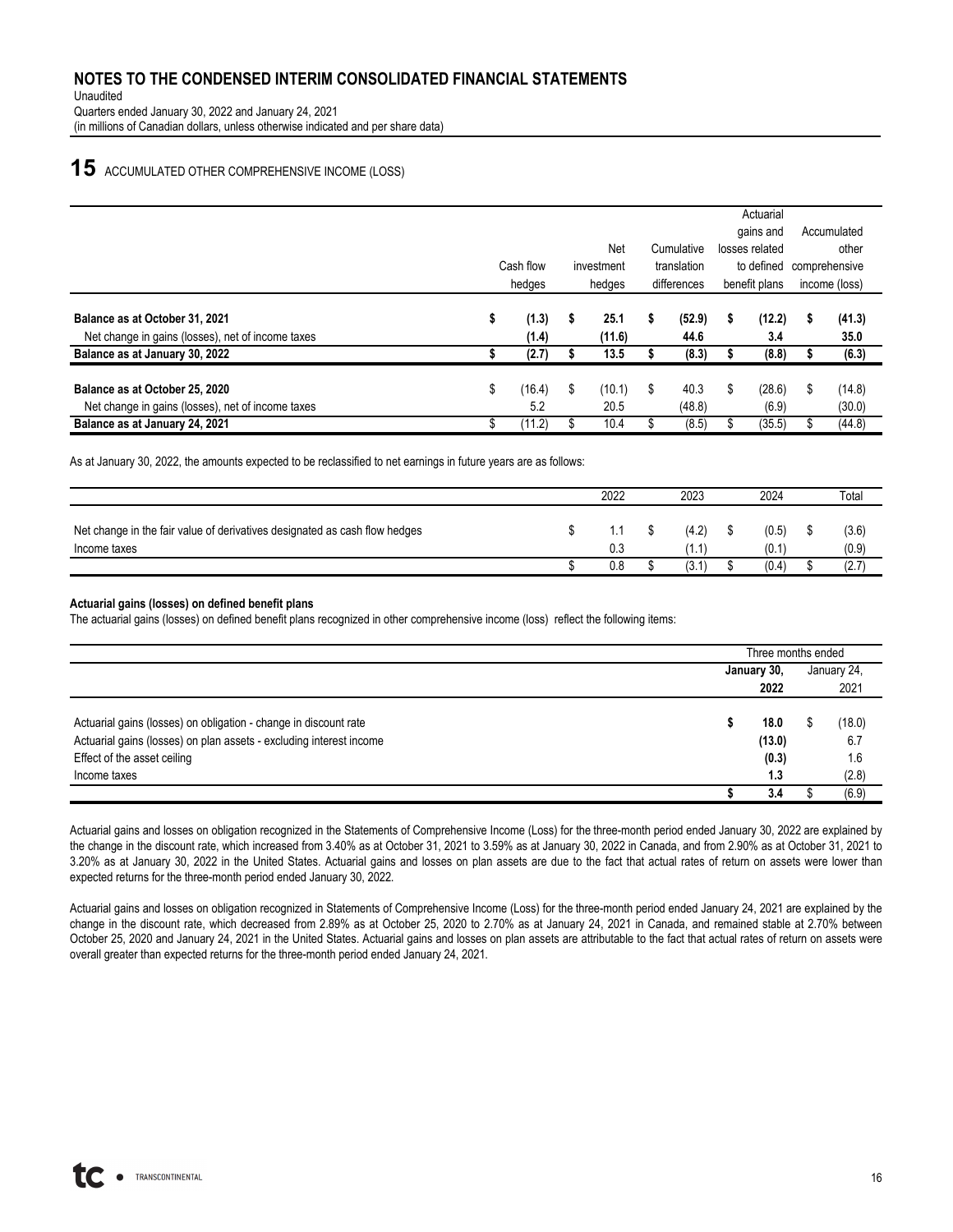Unaudited Quarters ended January 30, 2022 and January 24, 2021 (in millions of Canadian dollars, unless otherwise indicated and per share data)

# **16** FINANCIAL INSTRUMENTS

#### **Fair value of financial instruments**

The fair value represents the amount that would be received for the sale of an asset or paid for the transfer of a liability in an orderly transaction between market participants at the measurement date. The fair value estimates are calculated at a specific date taking into consideration assumptions regarding the amounts, the timing of estimated future cash flows and discount rates. Accordingly, due to its approximative and subjective nature, the fair value must not be interpreted as being realizable in an immediate settlement of the financial instruments.

The carrying amount of cash, accounts receivable, and accounts payable and accrued liabilities approximates their fair value due to their short term maturities.

The fair value of long-term debt is determined using the discounted future cash flow method and management's estimates for market interest rates for identical or similar issuances.

The only financial instruments of the Corporation that are measured at fair value on a recurring basis subsequent to their initial recognition are derivative financial instruments, including foreign exchange forward contracts, interest rate swaps, cross-currency interest rate swaps, total return swaps and contingent considerations payable related to business combinations. The fair value of derivative financial instruments is determined using an evaluation of the estimated market value, adjusted for the credit quality of the counterparty. The valuation model for contingent considerations considers the present value of expected payments, discounted using a risk-adjusted discount rate. The expected payment is determined by considering various scenarios of achievement of pre-established financial performance thresholds, the amount to be paid under each scenario and the probability of each scenario.

The Corporation presents a fair value hierarchy with three levels that reflects the significance of inputs used in determining the fair value assessments. The fair value of financial assets and liabilities classified in these three levels is evaluated as follows:

- Level 1 Unadjusted prices on active markets for identical assets or liabilities
- Level 2 Inputs other than the prices included within Level 1, that are observable for the asset or liability, directly (prices) or indirectly (derived from prices)
- Level 3 Inputs for the asset or liability that are not based on observable market data

The following table presents the fair value and the carrying amount of other financial instruments and derivative financial instruments:

|                                    | As at January 30, 2022 |           | As at October 31, 2021 |           |
|------------------------------------|------------------------|-----------|------------------------|-----------|
|                                    |                        |           | Carrying               |           |
|                                    | <b>Fair value</b>      | amount    | Fair value             | amount    |
| <b>Assets</b>                      |                        |           |                        |           |
| Foreign exchange forward contracts | \$<br>2.9              | \$<br>2.9 | \$<br>7.2              | \$<br>7.2 |
| Total return swaps                 | 1.4                    | 1.4       |                        |           |
| Liabilities                        |                        |           |                        |           |
| Contingent considerations          | (10.0)                 | (10.0)    | (10.0)                 | (10.0)    |
| Long-term debt                     | (875.8)                | (896.7)   | (962.1)                | (965.5)   |
| Interest rate swaps                | (4.7)                  | (4.7)     | (9.5)                  | (9.5)     |
| Cross-currency interest rate swaps | (8.0)                  | (8.0)     | (2.5)                  | (2.5)     |
| Total return swaps                 |                        |           | (1.4)                  | (1.4)     |
| Foreign exchange forward contracts | (2.1)                  | (2.1)     | (0.7)                  | (0.7)     |

These financial instruments are classified in Level 2 of the fair value hierarchy, except for contingent considerations payable related to business combinations, which are classified in Level 3. During the three-month period ended January 30, 2022, no financial instruments were transferred between Levels 1, 2 and 3.

#### **Sensitivity analysis of Level 3 financial instruments**

During the three-month period ended January 30, 2022, there were no changes in the fair value of Level 3 financial instruments. As at January 30, 2022, all else being equal, a 10% increase in projected financial performance thresholds for acquired businesses would have had no impact on net earnings. A 10% decrease in projected financial performance thresholds would have increased net earnings by \$10.0 million.